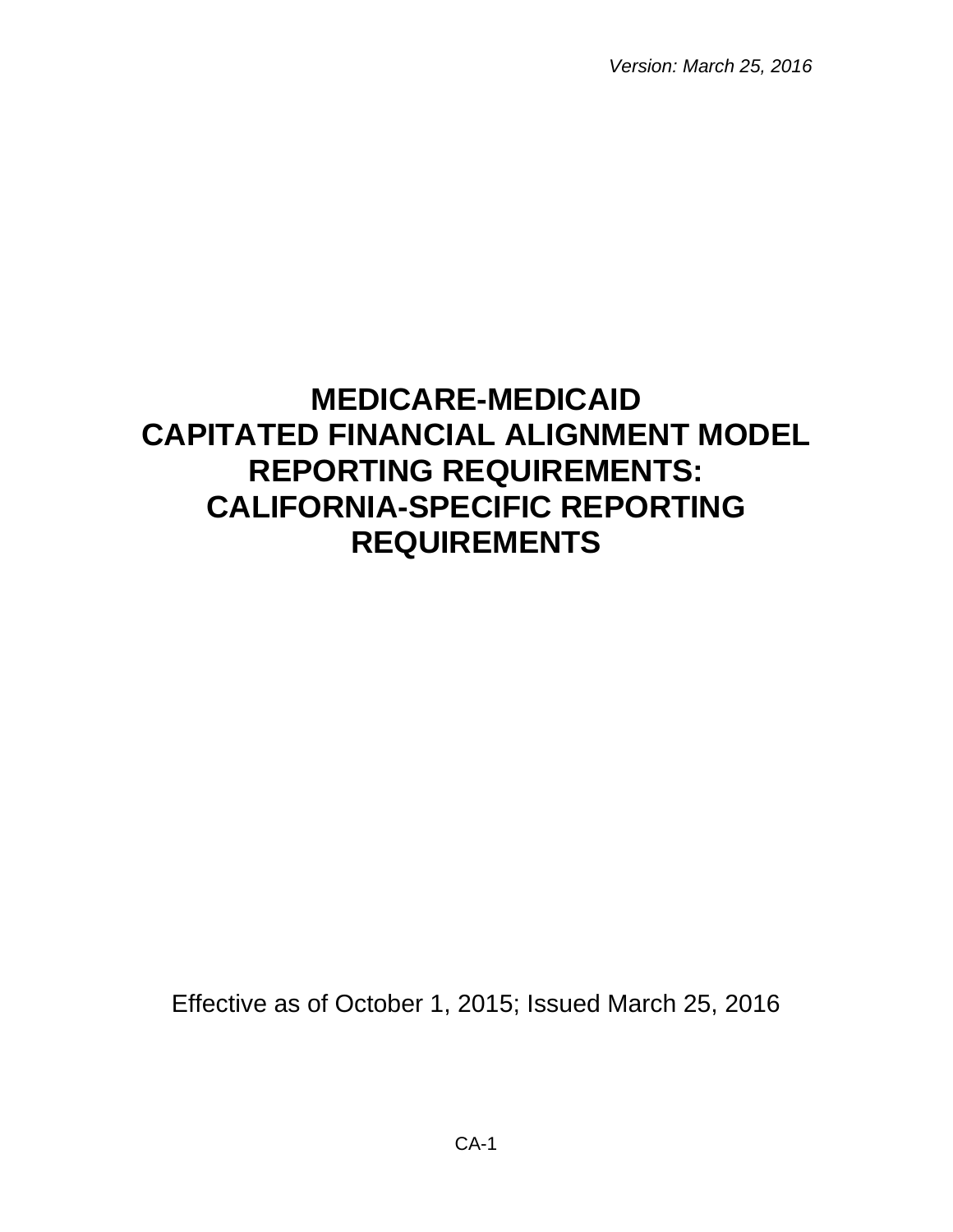# **Table of Contents**

| California-Specific Reporting Requirements Appendix CA-3                            |
|-------------------------------------------------------------------------------------|
|                                                                                     |
| Definitions ……………………………………………………………………………………………CA-3                                 |
| Variations from the Core Reporting Requirements DocumentCA-5                        |
| Reporting on HRAs and ICPs Completed Prior To First Effective Enrollment<br>$.CA-6$ |
| Guidance on HRAs and ICPs for Members with a Break in Coverage  CA-7                |
|                                                                                     |
| Reporting on Disenrolled and Retro-disenrolled MembersCA-9                          |
|                                                                                     |
|                                                                                     |
| <b>California's Implementation, Ongoing, and Continuous Reporting</b>               |
| $CA-12$                                                                             |
|                                                                                     |
|                                                                                     |
|                                                                                     |
| Section CAIII. Organizational Structure and StaffingCA-57                           |
|                                                                                     |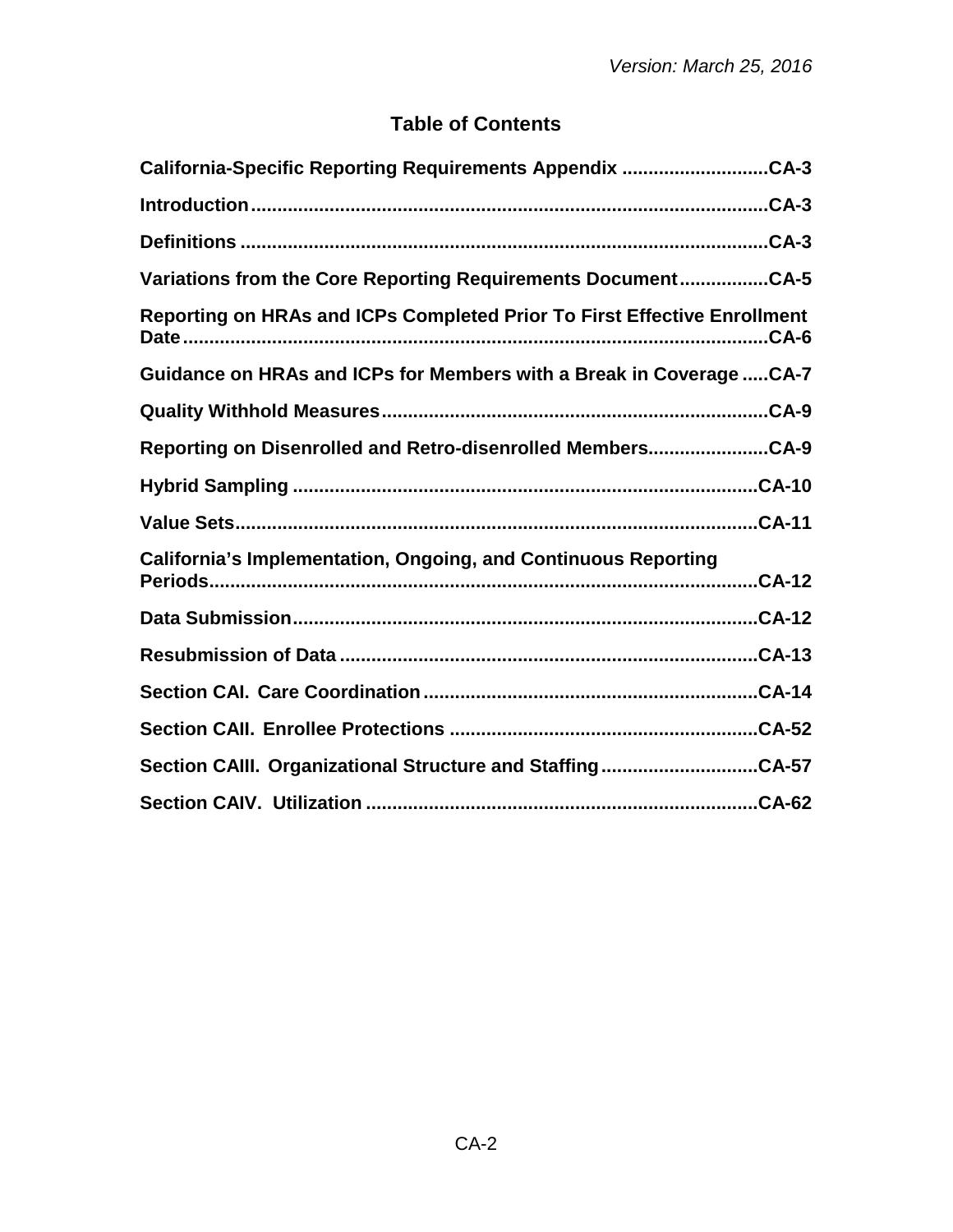## **California-Specific Reporting Requirements Appendix**

#### <span id="page-2-1"></span><span id="page-2-0"></span>*Introduction*

The measures in this appendix are required reporting for all MMPs in the Cal MediConnect Demonstration. CMS reserves the right to update the measures in this appendix for subsequent demonstration years. These state-specific measures directly supplement the Medicare-Medicaid Capitated Financial Alignment Model: Core Reporting Requirements, which can be found at the following web address:

[http://www.cms.gov/Medicare-Medicaid-Coordination/Medicare-and-Medicaid-](http://www.cms.gov/Medicare-Medicaid-Coordination/Medicare-and-Medicaid-Coordination/Medicare-Medicaid-Coordination-Office/FinancialAlignmentInitiative/InformationandGuidanceforPlans.html)[Coordination/Medicare-Medicaid-Coordination-](http://www.cms.gov/Medicare-Medicaid-Coordination/Medicare-and-Medicaid-Coordination/Medicare-Medicaid-Coordination-Office/FinancialAlignmentInitiative/InformationandGuidanceforPlans.html)[Office/FinancialAlignmentInitiative/InformationandGuidanceforPlans.html](http://www.cms.gov/Medicare-Medicaid-Coordination/Medicare-and-Medicaid-Coordination/Medicare-Medicaid-Coordination-Office/FinancialAlignmentInitiative/InformationandGuidanceforPlans.html)

MMPs should refer to the core document for additional details regarding Demonstration-wide definitions, reporting phases and timelines, and sampling methodology.

The core and state-specific measures supplement existing Part C and Part D reporting requirements, as well as measures that MMPs report via other vehicles or venues, such as HEDIS®[1](#page-2-3) and HOS. CMS and the states will also track key utilization measures, which are not included in this document, using encounter and claims data. The quantitative measures are part of broader oversight, monitoring, and performance improvement processes that include several other components and data sources not described in this document.

For the measures contained within the California state-specific appendix, MMPs will be required to submit data at the contract level. However, there are some measures (CA1.8 – CA1.10; CA4.2) that will be reported at the county level. Additional information regarding the Data Submission process is provided on page CA-12.

MMPs should contact the CA Help Desk at [CAHelpDesk@norc.org](mailto:CAHelpDesk@norc.org) with any questions about the California state-specific appendix or the data submission process.

#### <span id="page-2-2"></span>*Definitions*

Calendar Quarter: All quarterly measures are reported on calendar quarters. The four calendar quarters of each calendar year will be as follows: 1/1 – 3/31, 4/1 –  $6/30$ ,  $7/1 - 9/30$ ,  $10/1 - 12/31$ .

<span id="page-2-3"></span><sup>&</sup>lt;sup>1</sup> HEDIS<sup>®</sup> is a registered trademark of the National Committee of Quality Assurance (NCQA).  $\overline{a}$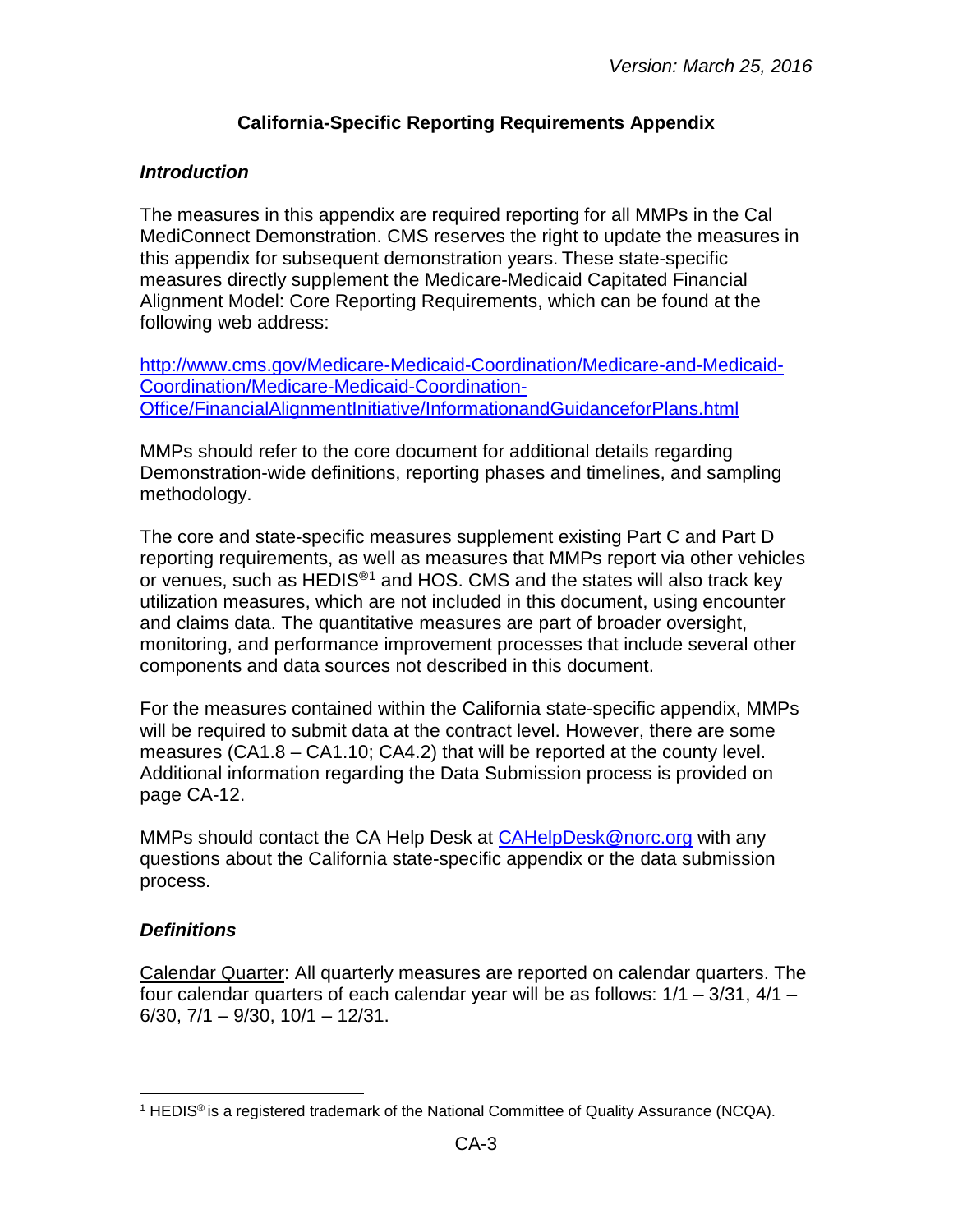Calendar Year: All annual measures are reported on a calendar year basis. For MMPs with a first effective enrollment date of April 1, 2014, data for annual CY 2014 measures will be reported for the time period beginning April 1, 2014 and ending December 31, 2014. For MMPs with a first effective enrollment date of July 1, 2014, data for annual CY 2014 measures will be reported for the time period beginning July 1, 2014 and ending December 31, 2014. For MMPs with a first effective enrollment date of July 1, 2015, data for annual CY 2015 measures will be reported for the time period beginning July 1, 2015 and ending December 31, 2015.

Case Management, Information and Payrolling System II (CMIPS II): A system that tracks case information and processes payments for the California Department of Social Services In-Home Supportive Services Program, enabling nearly 400,000 qualified aged, blind, and disabled individuals in California to remain in their own homes and avoid institutionalization.

In-Home Supportive Services (IHSS): Pursuant to Article 7 of the California Welfare and Institutions Code (WIC) (commencing with Section 12300) of Chapter 3, and WIC Sections 14132.95, 14132.952, and 14132.956, IHSS is a California program that provides in-home care for people who cannot safely remain in their own homes without assistance. To qualify for IHSS, an Enrollee must be aged, blind, or disabled and, in most cases, have income below the level to qualify for the Supplemental Security Income/State Supplementary Program. IHSS includes the Community First Choice Option (CFCO), Personal Care Services Program (PCSP), and IHSS-Plus Option (IPO).

Implementation Period: The period of time starting with the first effective enrollment date until the end of the first full quarter following the third wave of passive enrollment (therefore, all plans would have an implementation period of at least 6 months). For MMPs adding a county in 2015, the implementation period continues for a full quarter following the first effective date of enrollment.

For example, for an MMP that began both opt-in and passive enrollment on April 1, 2014, the implementation period would start on April 1, 2014 and end on September 30, 2014. For an MMP that began opt-in enrollment on April 1, 2014 and began passive enrollment on May 1, 2014, the implementation period would start on April 1, 2014 and end on December 31, 2014. For an MMP that began opt-in enrollment on April 1, 2014 and began passive enrollment on July 1, 2014, the implementation period would start on April 1, 2014 and end on December 31, 2014. For an MMP that began both opt-in and passive enrollment on July 1, 2014, the implementation period would start on July 1, 2014 and end on December 31, 2014. For an MMP beginning both opt-in and passive enrollment on January 1, 2015, the implementation period would start on January 1, 2015 and end on June 30, 2015. For an MMP beginning opt-in enrollment on July 1, 2015 and beginning passive enrollment on August 1, 2015, the implementation period would start on July 1, 2015 and end on December 31, 2015. For any MMP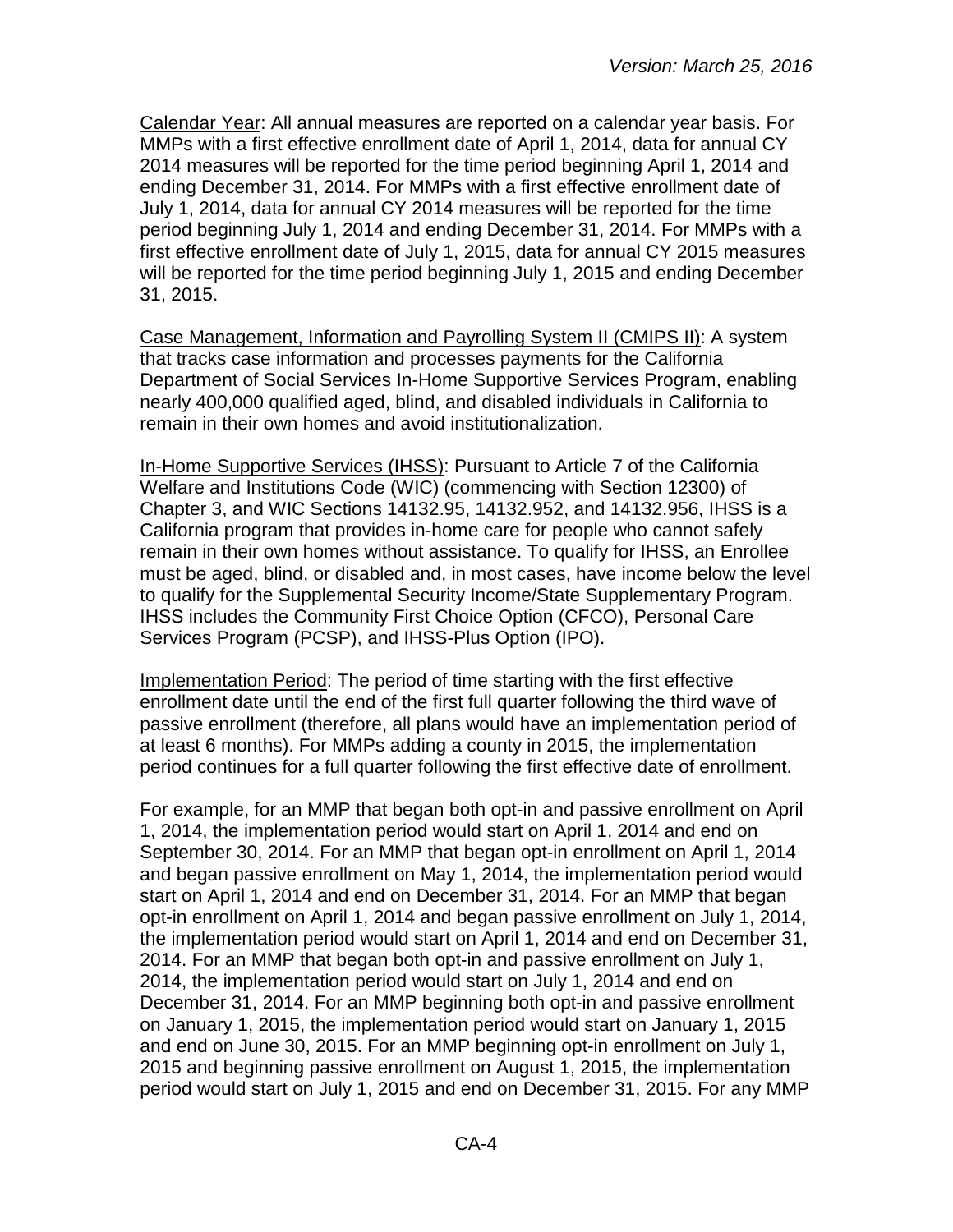that begins passive enrollment in a new county in 2015, the implementation period for that MMP would extend for a full quarter following the first wave of passive enrollment for that county.

For MMPs with less than 3 waves of passive enrollment, the implementation period will end September 30, 2014.

Individualized Care Plan (ICP or Care Plan): The plan of care developed by an Enrollee and/or an Enrollee's Interdisciplinary Care Team or health plan.

Long Term Services and Supports (LTSS): A wide variety of services and supports that help people with disabilities meet their daily needs for assistance and improve the quality of their lives. Examples include assistance with bathing, dressing and other basic activities of daily life and self-care, as well as support for everyday tasks such as laundry, shopping, and transportation. LTSS are provided over an extended period, predominantly in homes and communities, but also in facility-based settings such as nursing facilities. As described in the California Welfare and Institutions Code (WIC) Section 14186.1, Medi-Cal covered LTSS includes all of the following:

- 1) In-Home Supportive Services (IHSS) provided pursuant to Article 7 of California WIC (commencing with Section 12300) of Chapter 3, and WIC Sections 14132.95, 14132.952, and 14132.956;
- 2) Community-Based Adult Services (CBAS);
- 3) Multipurpose Senior Services Program (MSSP) services; and
- 4) Skilled nursing facility services and subacute care services.

Primary Care Provider (PCP): A person responsible for supervising, coordinating, and providing initial and primary care to patients; for initiating referrals; and for maintaining the continuity of patient care. A PCP may be a physician or nonphysician medical practitioner.

Unmet Need: Documented unmet need is a recipient's total hours for Non-Protective Supervision In-Home Supportive Services (IHSS) that are in excess of the statutory maximum.

#### <span id="page-4-0"></span>*Variations from the Core Reporting Requirements Document*

#### Core Measure 9.2 – Nursing Facility (NF) Diversion

The following section provides additional guidance about identifying individuals enrolled in the MMP as "nursing home certifiable," or meeting the nursing facility level of care (NF LOC), for the purposes of reporting Core 9.2.

Within Core 9.2, "nursing home certifiable" members are defined as "members living in the community, but requiring an institutional level of care" (see the Core Reporting Requirements). Please reference Title 22, CCR Division 3, sections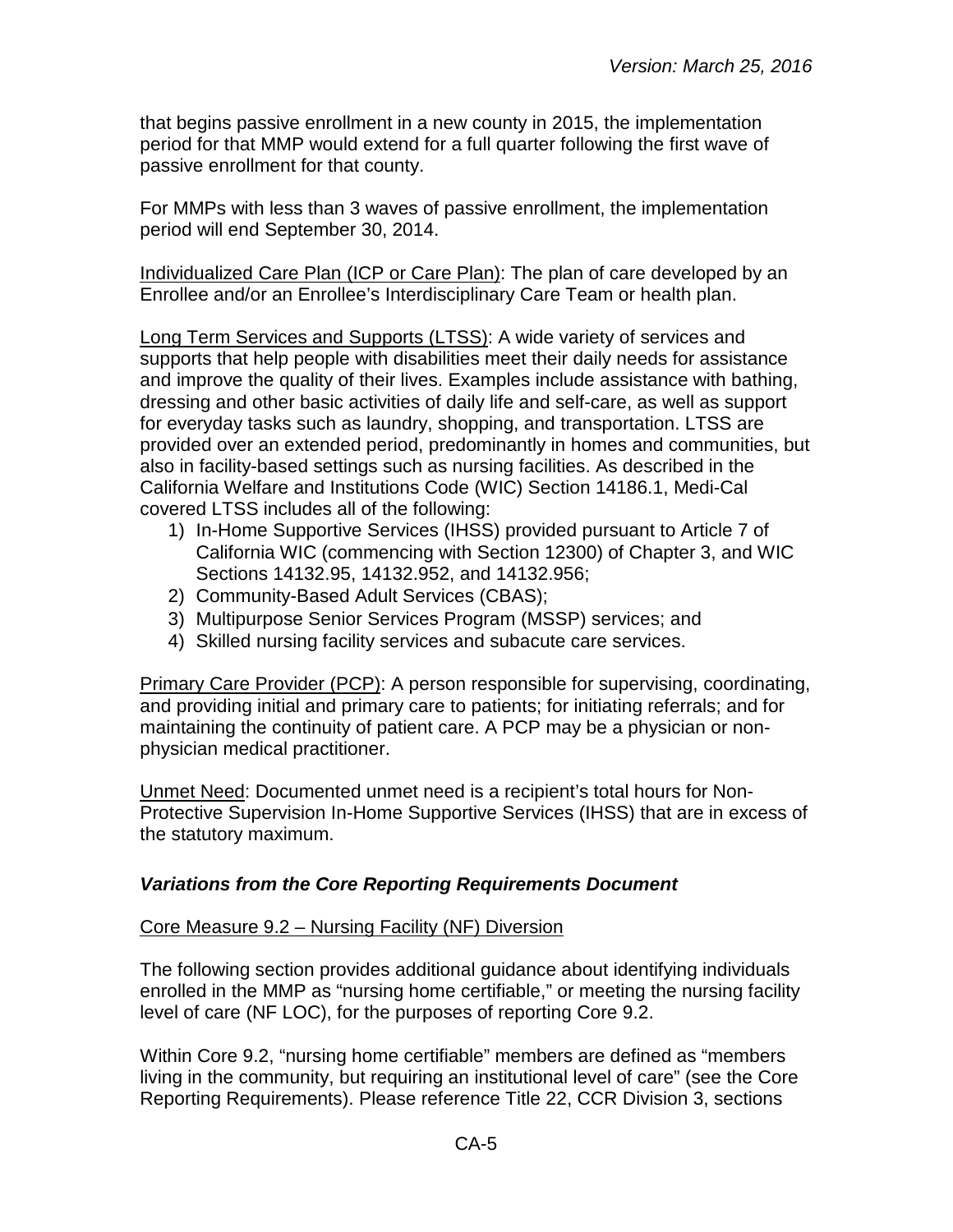51173.1, 51120, 51124, 51124.5, 51125.6, 51334 and 51335 of the CA Code of Regulations for additional information and definitions as it relates to this measure.

The Medicaid 834 eligibility file provided to MMPs by the state on a daily and monthly basis contains variables indicating an individual's status with regard to meeting the NF LOC. The relevant variables are as follows:

- Variable 3.8. Institutional Indicator (Y): Identifies actual institutional placement (i.e., anyone residing in a SNF for 90 or more consecutive days).
- Variable 3.7. CCI Exclusion Indicator (M, N): Indicates that a member lives in the community and meets the NF LOC for CBAS and MSSP only.
- Eligibility status code 2K, Loop 2300 REF 01 under 'CE' (Note: Status code 2K could be found in any of the following fields - SPEC1-AID, SPEC2-AID, SPEC3-AID): Indicates that a member lives in the community and meets the NF LOC for IHSS only.

In addition to these variables in the 834 file, MMPs should use claims data to ensure the member qualifies as nursing home certifiable, (i.e., is living in the community or has resided in a NF for fewer than 100 days). This may include individuals who have resided in a NF for 90 – 99 days and have thus triggered the long-term care (LTC) indicator, but still fall below the 100 day threshold for the purposes of Core 9.2.

It is possible that some individuals who have never been assessed for LTSS (e.g., community well or individuals stratified as HCBS low) will indeed be nursing home certifiable and this status will be unknown to the MMP. This is a limitation of this measure. Provided that MMPs comply with the requirements for assessment and care planning under the Demonstration, no further action by the MMP to identify these individuals is necessary.

## <span id="page-5-0"></span>*Reporting on HRAs and ICPs Completed Prior To First Effective Enrollment Date*

For MMPs that have requested and obtained CMS approval to do so, Health Risk Assessments (HRAs) may be completed up to 20 days prior to the individual's coverage effective date for individuals who are passively enrolled. Early HRA outreach for opt-in members is permitted for all participating MMPs.

For purposes of reporting data on initial HRAs (Core 2.1, Core 2.2, CA1.1, CA1.2, CA1.3, and CA1.4), MMPs should report any HRAs completed prior to the first effective enrollment date as if they were completed on the first effective enrollment date. For example, if a member's first effective enrollment date was June 1 and the HRA for that member was completed on May 25, the MMP should report the HRA as if it was completed on June 1.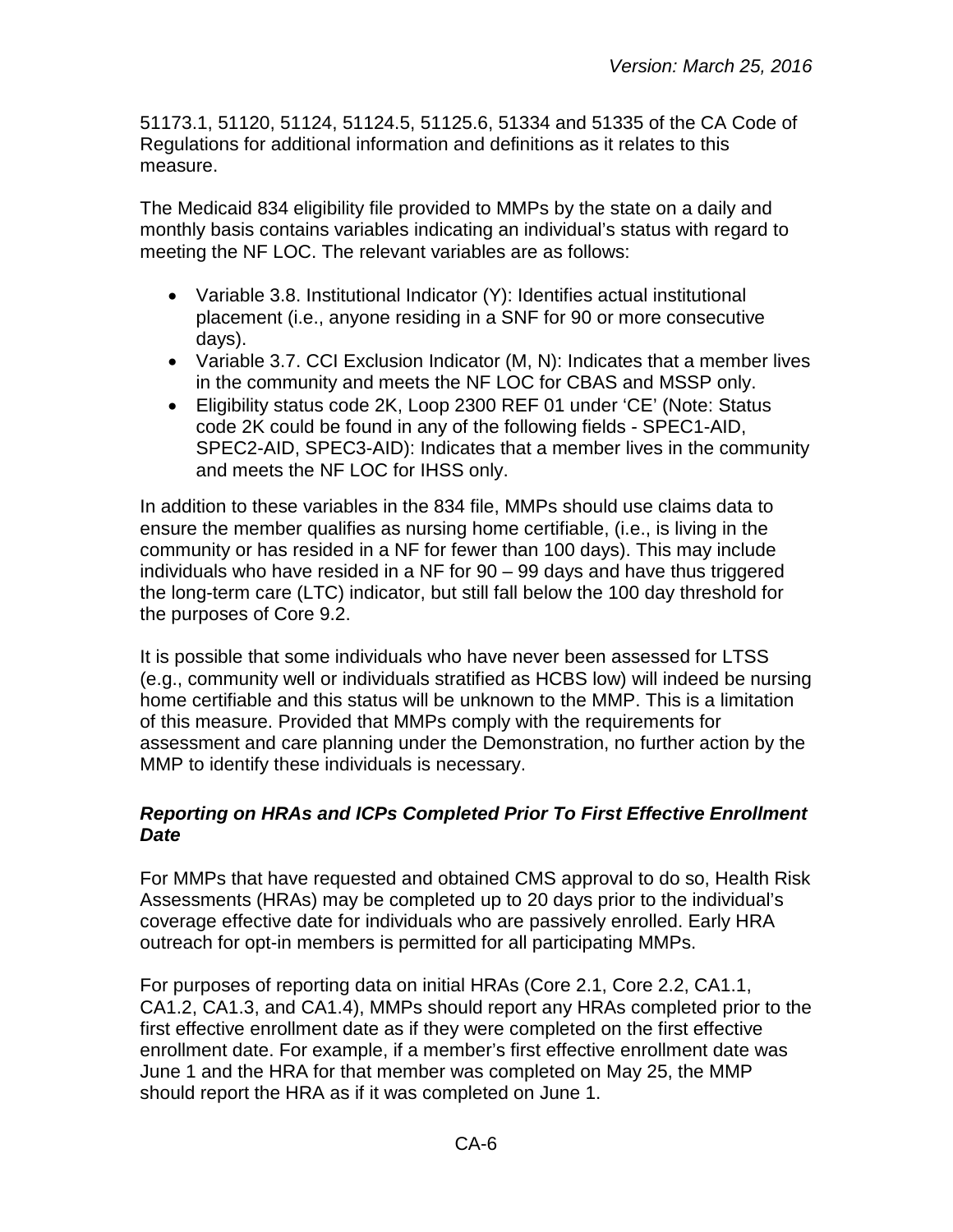MMPs should refer to the Core reporting requirements for detailed specifications for reporting Core 2.1 and Core 2.2 and to the state-specific reporting requirements for specifications on reporting CA1.1, CA1.2, CA1.3, and CA1.4. For example, Core 2.1 should only include members whose 90th day of enrollment occurred during the reporting period. Members enrolled into the MMP on January 1, 2015, would reach their 90th day (3 full months) on March 31, 2015. Therefore, these members would be reported in the data submission for the March monthly reporting period, even if their HRA was marked as complete on the first effective enrollment date (i.e., January 1).

MMPs must comply with contractually specified timelines regarding completion of Individualized Care Plans (ICPs) following the HRA. In the event that an ICP is also finalized prior to the first effective enrollment date, MMPs should report completion of the ICP for CA1.1, CA1.2, CA1.3, and CA1.4 as if the HRA were completed on the member's first effective enrollment date. For example, using an effective enrollment date of June 1, if the HRA is completed on May 25 and the ICP is completed on May 27 (a difference of 2 days), the MMP should report the HRA as if it were completed on June 1 and the ICP as if it were completed on June 3 (again, a difference of 2 days). If the HRA is completed prior to the effective date of coverage, but the ICP is not, the MMP should still report the ICP as if the HRA was completed on the first effective enrollment date. For example, using an effective enrollment date of June 1, if the HRA is completed on May 25 and the ICP is completed on June 24 (a difference of 30 days), the MMP should report the HRA as if it was completed on June 1 and the ICP as if it was completed on July 1 (again, a difference of 30 days).

#### <span id="page-6-0"></span>*Guidance on HRAs and ICPs for Members with a Break in Coverage*

#### **Health Risk Assessments**

If an MMP already completed a Health Risk Assessment (HRA) for a member that was previously enrolled, the MMP is not necessarily required to conduct a new HRA if the member rejoins the same MMP within one year of his/her most recent HRA. Instead, the MMP can:

- 1. Perform any risk stratification, claims data review, or other analyses as required by the three-way contract to detect any changes in the member's condition since the HRA was conducted; and
- 2. Ask the member (or his/her authorized representative) if there has been a change in the member's health status or needs since the HRA was conducted.

The MMP must document any risk stratification, claims data review, or other analyses that are performed to detect any changes in the member's condition. The MMP must also document its outreach attempts and the discussion(s) with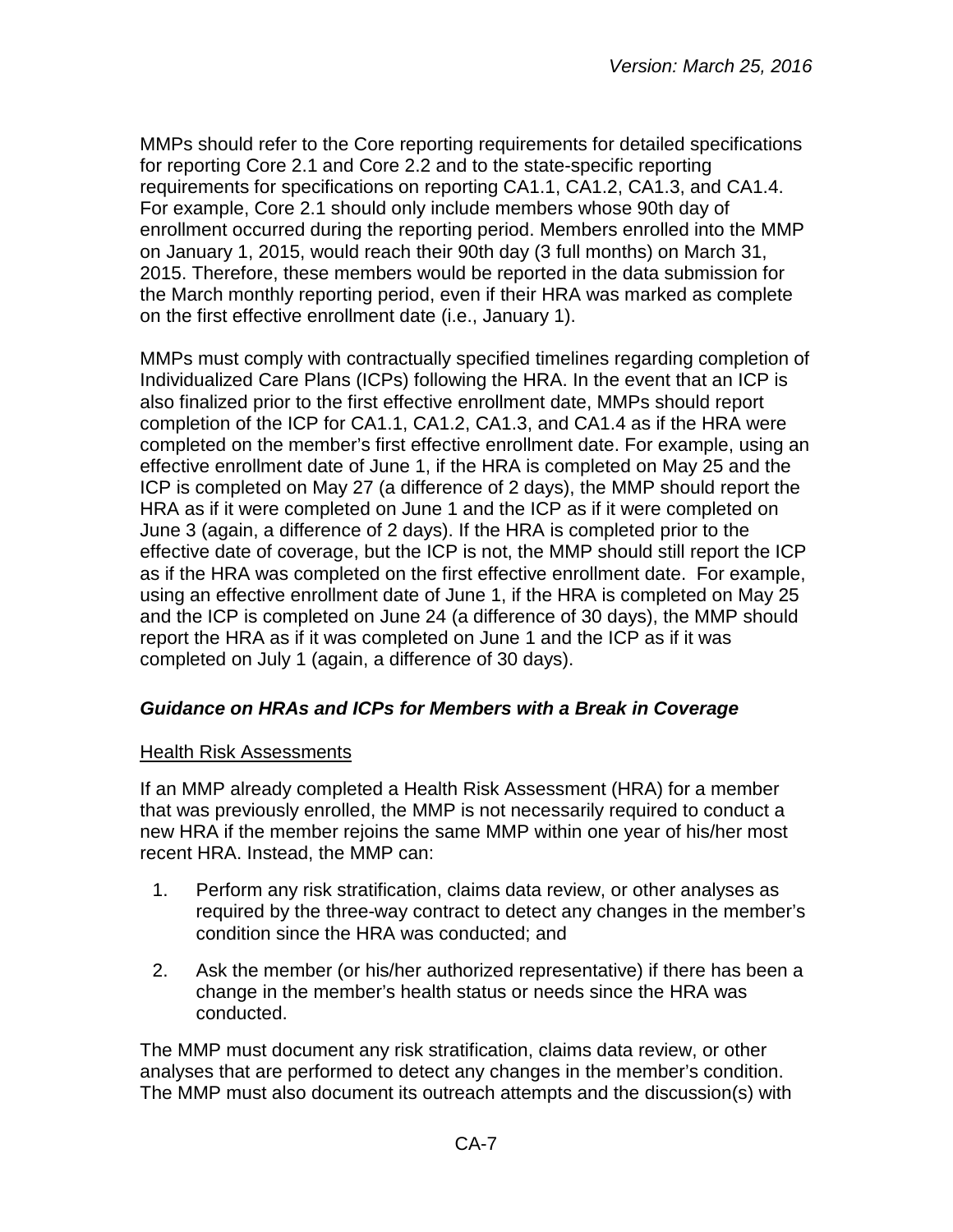the member (or his/her authorized representative) to determine if there was a change in the member's health status or needs.

If a change is identified, the MMP must conduct a new HRA within the timeframe prescribed by the contract. If there are no changes, the MMP is not required to conduct a new HRA unless requested by the member (or his/her authorized representative). Please note, if the MMP prefers to conduct HRAs on all reenrollees regardless of status, it may continue to do so.

Once the MMP has conducted a new HRA as needed or confirmed that the prior HRA is still accurate, the MMP can mark the HRA as complete for the member's current enrollment. The MMP would then report that completion according to the specifications for Core 2.1 and Core 2.2 (and all applicable state-specific measures). When reporting these measures, the MMP should count the number of enrollment days from the member's most recent enrollment effective date, and should report the HRA based on the date the prior HRA was either confirmed to be accurate or a new HRA was completed.

If the MMP is unable to reach a re-enrolled member to determine if there was a change in health status, then the MMP may report that member as unable to be reached so long as the MMP made the requisite number of outreach attempts. If a re-enrolled member refuses to discuss his/her health status with the MMP, then the MMP may report that member as unwilling to participate in the HRA.

If the MMP did not complete an HRA for the re-enrolled member during his/her prior enrollment period, or if it has been more than one year since the member's HRA was completed, the MMP is required to conduct a HRA for the member within the timeframe prescribed by the contract. The MMP must make the requisite number of attempts to reach the member (at minimum) after his/her most recent enrollment effective date, even if the MMP reported that the member was unable to be reached during his/her prior enrollment. Similarly, members that refused the HRA during their prior enrollment must be asked again to participate (i.e., the MMP may not carry over a refusal from one enrollment period to the next).

#### Individualized Care Plans

If the MMP conducts a new HRA for the re-enrolled member, the MMP must revise the Individualized Care Plan (ICP) accordingly within the timeframe prescribed by the contract. Once the ICP is revised, the MMP may mark the ICP as complete for the member's current enrollment. If the MMP determines that the prior HRA is still accurate and, therefore, no updates are required to the previously completed ICP, the MMP may mark the ICP as complete for the current enrollment at the same time that the HRA is marked complete. The MMP would then follow the applicable state-specific measure specifications for reporting the completion. Please note, for purposes of reporting, the ICP for the re-enrolled member should be classified as an *initial* ICP.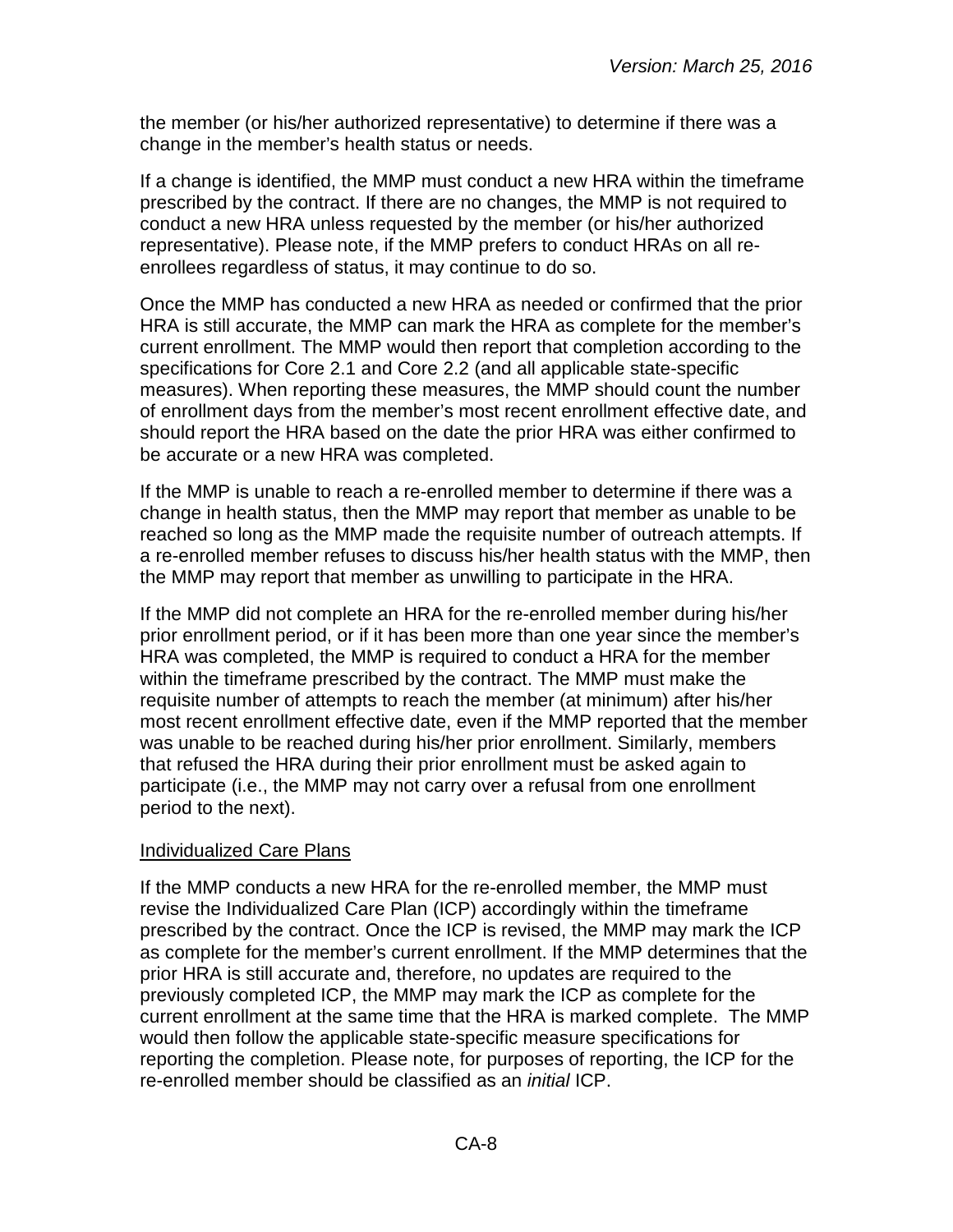If the MMP did not complete an ICP for the re-enrolled member during his/her prior enrollment period, or if it has been more than one year since the member's ICP was completed, the MMP is required to complete an ICP for the member within the timeframe prescribed by the contract. The MMP must also follow the above guidance regarding reaching out to members that previously refused to participate or were not reached.

#### Annual Reassessments and ICP Updates

The MMP must follow contract requirements regarding the completion of annual reassessments and updates to ICPs. If the MMP determined that a HRA/ICP from a member's prior enrollment was accurate and marked that HRA/ICP as complete for the member's current enrollment, the MMP should count continuously from the date that the HRA/ICP was completed in the prior enrollment period to determine the due date for the annual reassessment and ICP update. For example, when reporting Core 2.3, the MMP should count 365 days from the date when the HRA was actually completed, even if that date was during the member's prior enrollment period.

#### <span id="page-8-0"></span>*Quality Withhold Measures*

CMS and the state will establish a set of quality withhold measures, and MMPs will be required to meet established thresholds. Throughout this document, statespecific quality withhold measures are marked with the following symbol for Demonstration Year 1: (i) and the following symbol for Demonstration Years 2 and 3: (ii). For more information about the state-specific quality withhold measures for Demonstration Year 1, refer to the Quality Withhold Technical Notes (DY 1): California Specific Measures at [http://www.cms.gov/Medicare-](http://www.cms.gov/Medicare-Medicaid-Coordination/Medicare-and-Medicaid-Coordination/Medicare-Medicaid-Coordination-Office/FinancialAlignmentInitiative/InformationandGuidanceforPlans.html)[Medicaid-Coordination/Medicare-and-Medicaid-Coordination/Medicare-Medicaid-](http://www.cms.gov/Medicare-Medicaid-Coordination/Medicare-and-Medicaid-Coordination/Medicare-Medicaid-Coordination-Office/FinancialAlignmentInitiative/InformationandGuidanceforPlans.html)[Coordination-Office/FinancialAlignmentInitiative/InformationandGuidanceforPlans.html.](http://www.cms.gov/Medicare-Medicaid-Coordination/Medicare-and-Medicaid-Coordination/Medicare-Medicaid-Coordination-Office/FinancialAlignmentInitiative/InformationandGuidanceforPlans.html) Additional information on the withhold methodology and benchmarks for Demonstration Years 2 and 3 will be provided at a later time.

#### <span id="page-8-1"></span>*Reporting on Disenrolled and Retro-disenrolled Members*

Unless otherwise indicated in the reporting requirements, MMPs should report on all members enrolled in the demonstration who meet the definition of the data elements, regardless of whether that member was subsequently disenrolled from the MMP. Measure-specific guidance on how to report on disenrolled members is provided under the Notes section of each state-specific measure.

Due to retro-disenrollment of members, there may be instances where there is a lag between a member's effective disenrollment date and the date on which the MMP is informed about that disenrollment. This time lag might create occasional data inaccuracies if an MMP includes members in reports who had in fact disenrolled before the start of the reporting period. If MMPs are aware at the time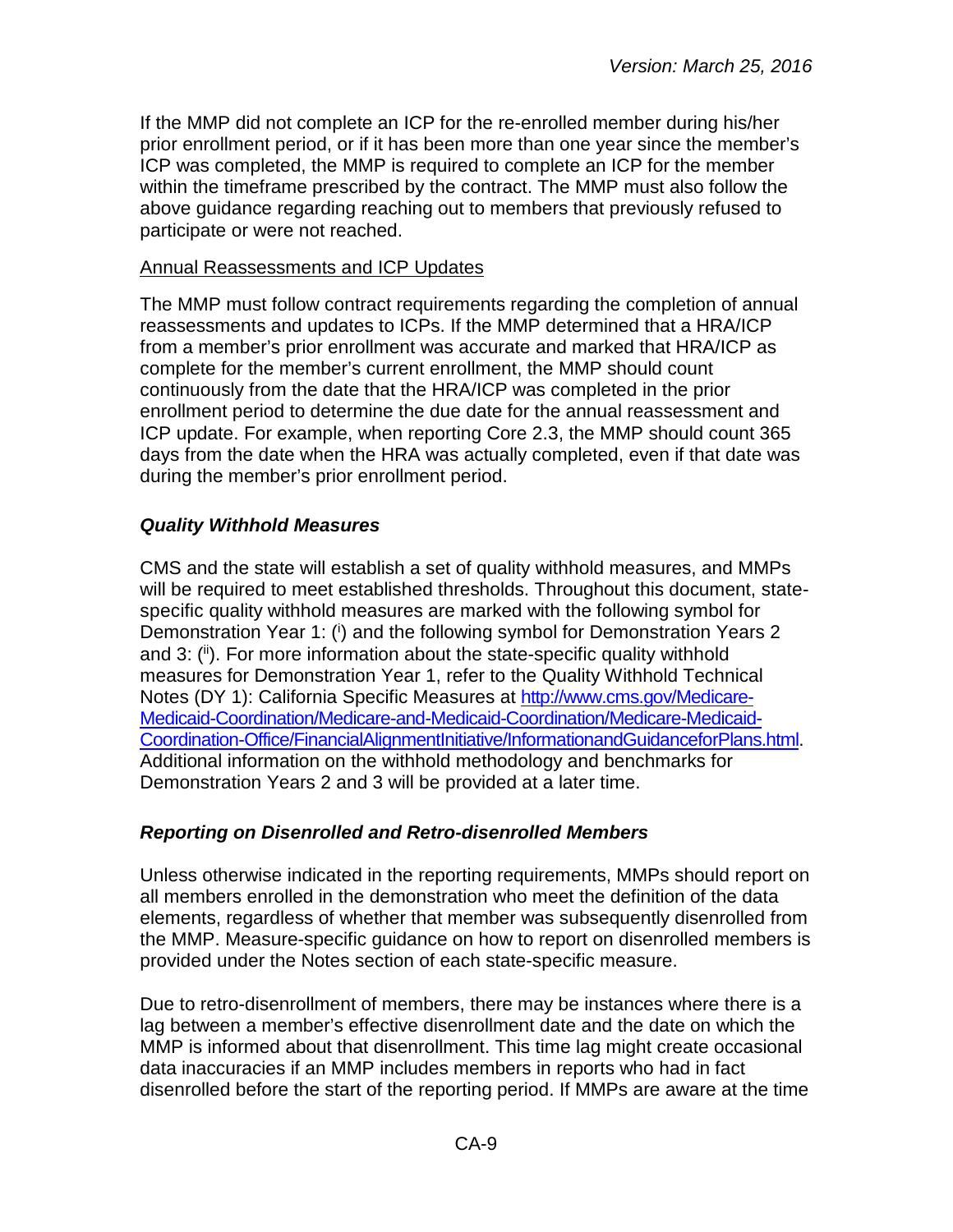of reporting that a member has been retro-disenrolled with a disenrollment effective date prior to the reporting period (and therefore was not enrolled during the reporting period in question), then MMPs may exclude that member from reporting. Please note that MMPs are *not* required to re-submit corrected data should they be informed of a retro-disenrollment subsequent to a reporting deadline. MMPs should act upon their best and most current knowledge at the time of reporting regarding each member's enrollment status.

## <span id="page-9-0"></span>*Hybrid Sampling*

Some demonstration-specific measures may allow medical record/supplemental documentation review to identify the numerator. In these instances, the sample size should be 411, plus additional records to allow for substitution. Sampling should be systematic to ensure that all individuals eligible for a measure have an equal chance of inclusion.

MMPs should complete the following steps for each measure that requires medical record review:

- **Step 1**: Determine the eligible population. Create a list of eligible members, including full name, date of birth, and event (if applicable).
- **Step 2:** Determine the final sample size. The final sample size will be 411 plus an adequate number of additional records to make substitutions. Oversample only enough to guarantee that the targeted sample size of 411 is met. The following oversampling rates are acceptable: 5 percent, 10 percent, 15 percent, or 20 percent. If oversampling, round up to the next whole number when determining the final sample size.
- **Step 3:** If the eligible population exceeds the final sample size as determined in Step 2, proceed to Step 5. If the eligible population is less than or equal to the final sample size as determined in Step 2, proceed to Step 4.
- **Step 4:** If the eligible population is less than or equal to the final sample size as determined in Step 2, the sample size can be reduced from 411 cases to a reduced final sample size by using the following formula:

 $Reduced Final Sample Size = \frac{Original Final Sample Size}{(Original Final Sample)}$  $1 + \left(\frac{Original\;Final\;Sample\;Size}{Eligible\; Population}\right)$ 

Where the *Original Final Sample Size* is the number derived from Step 2, and the *Eligible Population* is the number derived from Step 1.

**Step 5**: Sort the list of eligible members in alphabetical order by last name, first name, date of birth, and event (if applicable). Sort this list by last name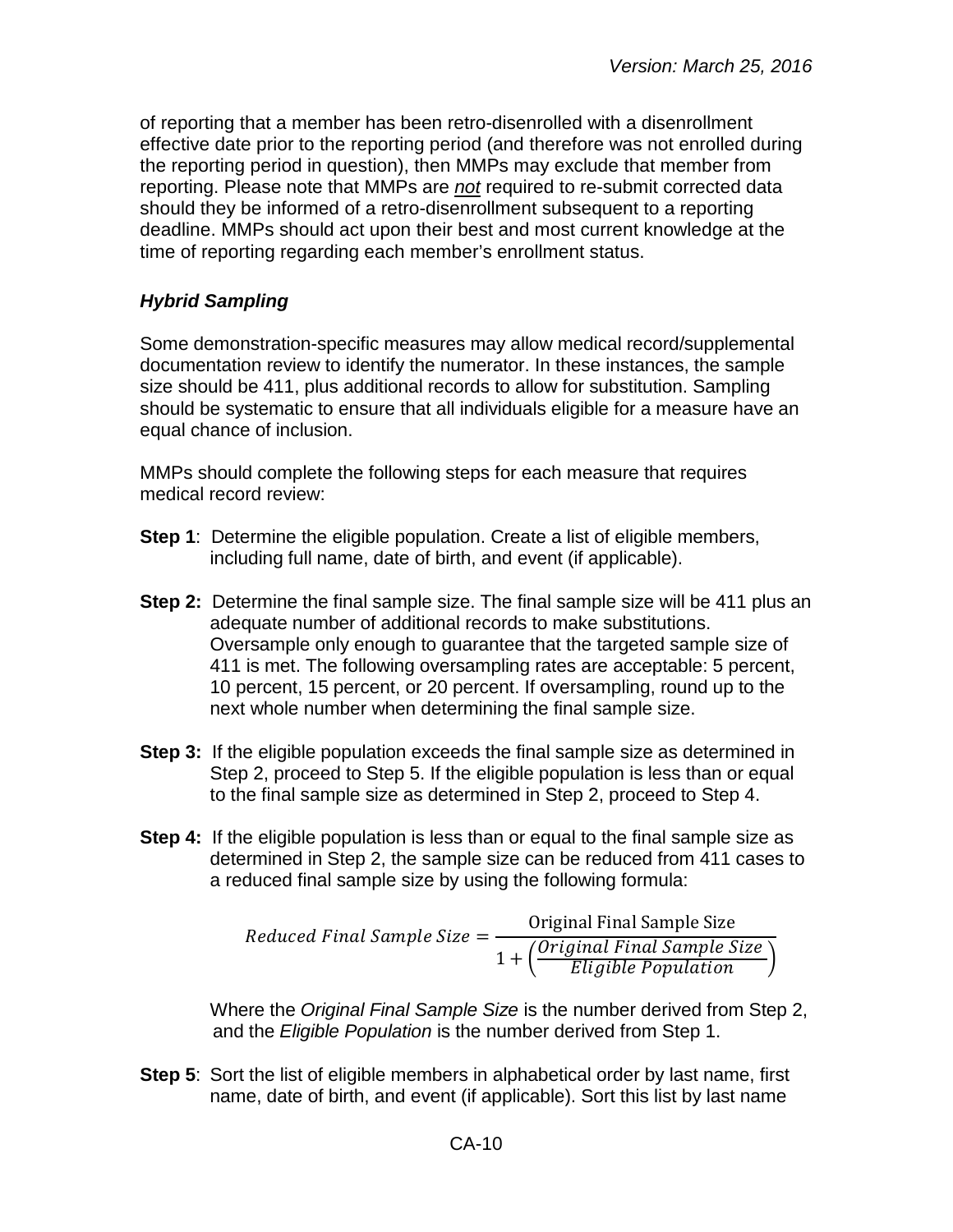from A to Z during even reporting periods and from Z to A in odd reporting periods (i.e., name will be sorted from A to Z in 2014, 2016, and 2018 and from Z to A in 2015, 2017, and 2019).

**Note**: Sort order applies to all components. For example, for reporting period 2014, the last name, first name, date of birth, and events will be ascending.

**Step 6**: Calculate *N*, which will determine which member will start your sample. Round down to the nearest whole number.

$$
N = \frac{\text{Eligible Population}}{\text{Final Sample Size}}
$$

Where the *Eligible Population* is the number derived from Step 1. The *Final Sample Size* is either:

- o The number derived from Step 2, for instances in which the eligible population exceeds the final sample size as determined in Step 2. OR
- o The number derived in Step 4, for instances in which the eligible population was less than or equal to the number derived from Step 2.
- **Step 7**: Randomly select starting point, *K*, by choosing a number between one and *N* using a table of random numbers or a computer-generated random number.
- **Step 8**: Select every *Kth* record thereafter until the selection of the sample size is completed.

# <span id="page-10-0"></span>*Value Sets*

The measure specifications in this document refer to code value sets that must be used to determine and report measure data element values. A value set is the complete set of codes used to identify a service or condition included in a measure. The California State-Specific Value Sets Workbook includes all value sets and codes needed to report certain measures included in the California-Specific Reporting Requirements and is intended to be used in conjunction with the measure specifications outlined in this document. The California State-Specific Value Sets Workbook can be found on the CMS website at the following address: [http://www.cms.gov/Medicare-Medicaid-Coordination/Medicare-and-](http://www.cms.gov/Medicare-Medicaid-Coordination/Medicare-and-Medicaid-Coordination/Medicare-Medicaid-Coordination-Office/FinancialAlignmentInitiative/InformationandGuidanceforPlans.html)[Medicaid-Coordination/Medicare-Medicaid-Coordination-](http://www.cms.gov/Medicare-Medicaid-Coordination/Medicare-and-Medicaid-Coordination/Medicare-Medicaid-Coordination-Office/FinancialAlignmentInitiative/InformationandGuidanceforPlans.html)[Office/FinancialAlignmentInitiative/InformationandGuidanceforPlans.html.](http://www.cms.gov/Medicare-Medicaid-Coordination/Medicare-and-Medicaid-Coordination/Medicare-Medicaid-Coordination-Office/FinancialAlignmentInitiative/InformationandGuidanceforPlans.html)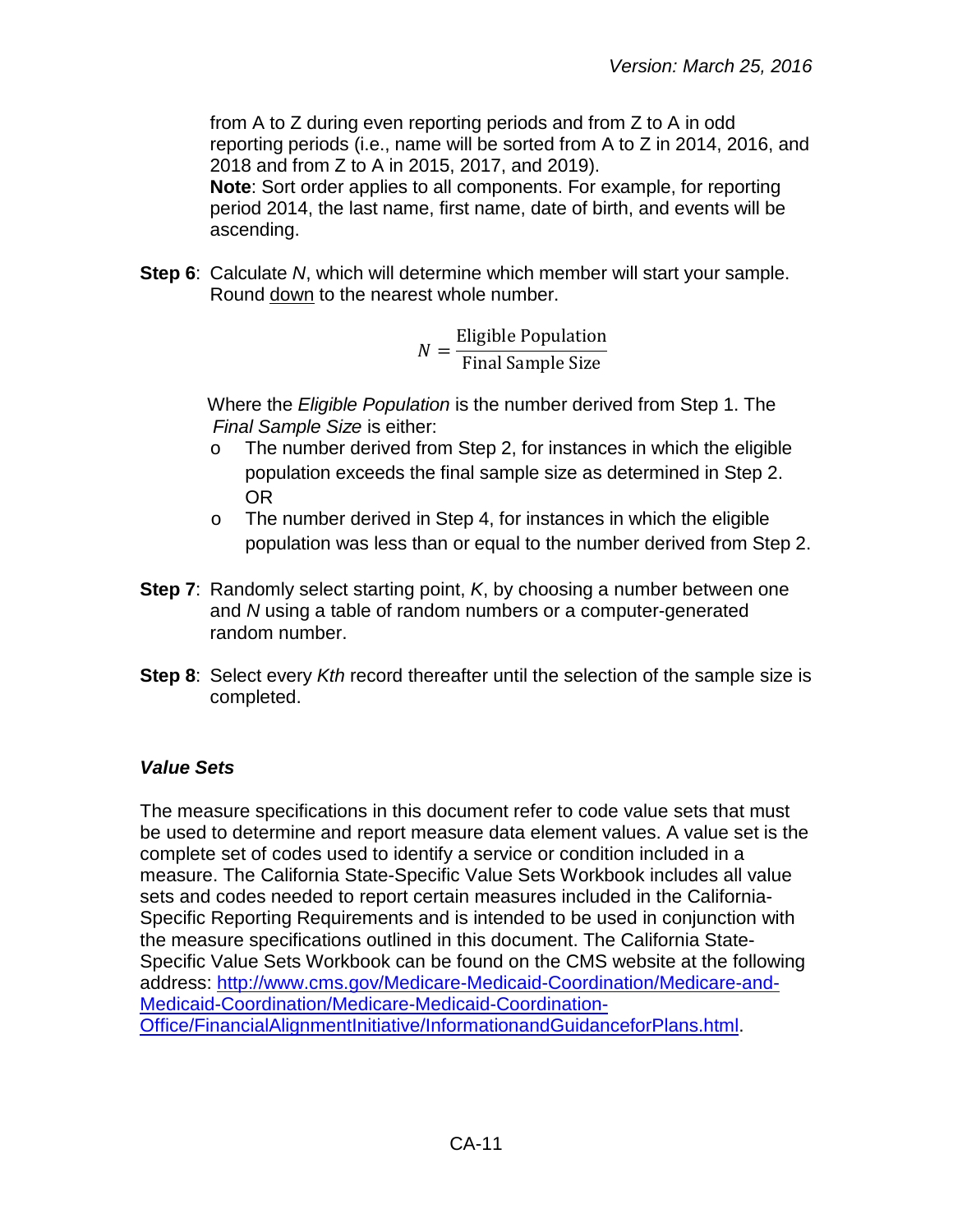| <b>Demonstration Year 1</b> |                          |                             |                                                                                                                                                                                                                                                                                                                                    |  |
|-----------------------------|--------------------------|-----------------------------|------------------------------------------------------------------------------------------------------------------------------------------------------------------------------------------------------------------------------------------------------------------------------------------------------------------------------------|--|
|                             | <b>Phase</b>             | <b>Dates</b>                | <b>Explanation</b>                                                                                                                                                                                                                                                                                                                 |  |
| Continuous<br>Reporting     | Implementation<br>Period | Varies                      | The period of time starting<br>with the first effective<br>enrollment date until the end<br>of the first full quarter<br>following the third wave of<br>passive enrollment. For<br>MMPs adding a county in<br>2015, the implementation<br>period continues for a full<br>quarter following the first<br>effective date enrollment. |  |
|                             | <b>Ongoing Period</b>    | Varies                      | From the first effective<br>enrollment date through the<br>end of the first full calendar<br>year of the demonstration.                                                                                                                                                                                                            |  |
|                             |                          | <b>Demonstration Year 2</b> |                                                                                                                                                                                                                                                                                                                                    |  |
| Continuous<br>Reporting     | <b>Ongoing Period</b>    | 1-1-16 through 12-31-16     | From January 1st through<br>the end of the second full<br>calendar year of the<br>demonstration.                                                                                                                                                                                                                                   |  |
|                             |                          | <b>Demonstration Year 3</b> |                                                                                                                                                                                                                                                                                                                                    |  |
| Continuous<br>Reporting     | <b>Ongoing Period</b>    | 1-1-17 through 12-31-17     | From January 1st through<br>the end of the third full<br>calendar year of the<br>demonstration.                                                                                                                                                                                                                                    |  |

# <span id="page-11-0"></span>*California's Implementation, Ongoing, and Continuous Reporting Periods*

# <span id="page-11-1"></span>*Data Submission*

All MMPs will submit state-specific measure data through the web-based Financial Alignment Initiative (FAI) Data Collection System (unless otherwise specified in the measure description). All data submissions must be submitted to this site by 5:00p.m. ET on the applicable due date. This site can be accessed at the following web address: [https://Financial-Alignment-Initiative.NORC.org](https://financial-alignment-initiative.norc.org/) 

(Note: Prior to the first use of the system, all MMPs will receive an email notification with the username and password that has been assigned to their MMP. This information will be used to log in to the FAI system and complete the data submission.)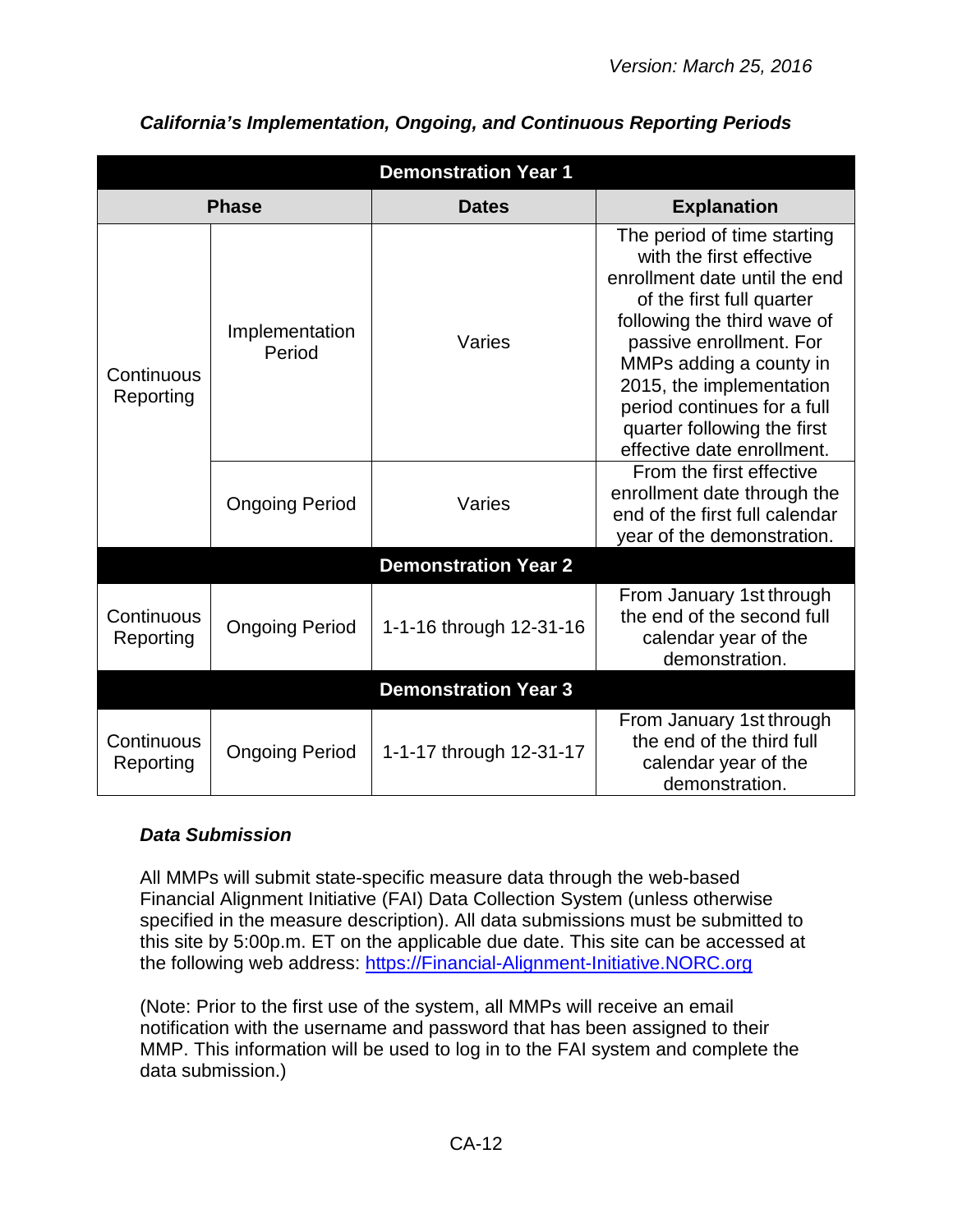All MMPs will submit core measure data in accordance with the Core Reporting Requirements. Submission requirements vary by measure, but most core measures are reported through the Health Plan Management System (HPMS).

<span id="page-12-0"></span>Please note, late submissions may result in compliance action from CMS.

#### *Resubmission of Data*

MMPs must comply with the following steps to resubmit data after an established due date:

- 1. Email the CA HelpDesk [\(CAHelpDesk@norc.org\)](mailto:CAHelpDesk@norc.org) to request resubmission.
	- o Specify in the email which measures need resubmission;
	- o Specify for which reporting period(s) the resubmission is needed; and
	- o Provide a brief explanation for why the data need to be resubmitted.

After review of the request, the CA HelpDesk will notify the MMP once the FAI Data Collection System and/or HPMS has been re-opened.

- 2. Resubmit data through the applicable reporting system.
- 3. Notify the CA HelpDesk again after resubmission has been completed.

Please note, requests for resubmission after an established due date may result in compliance action from CMS.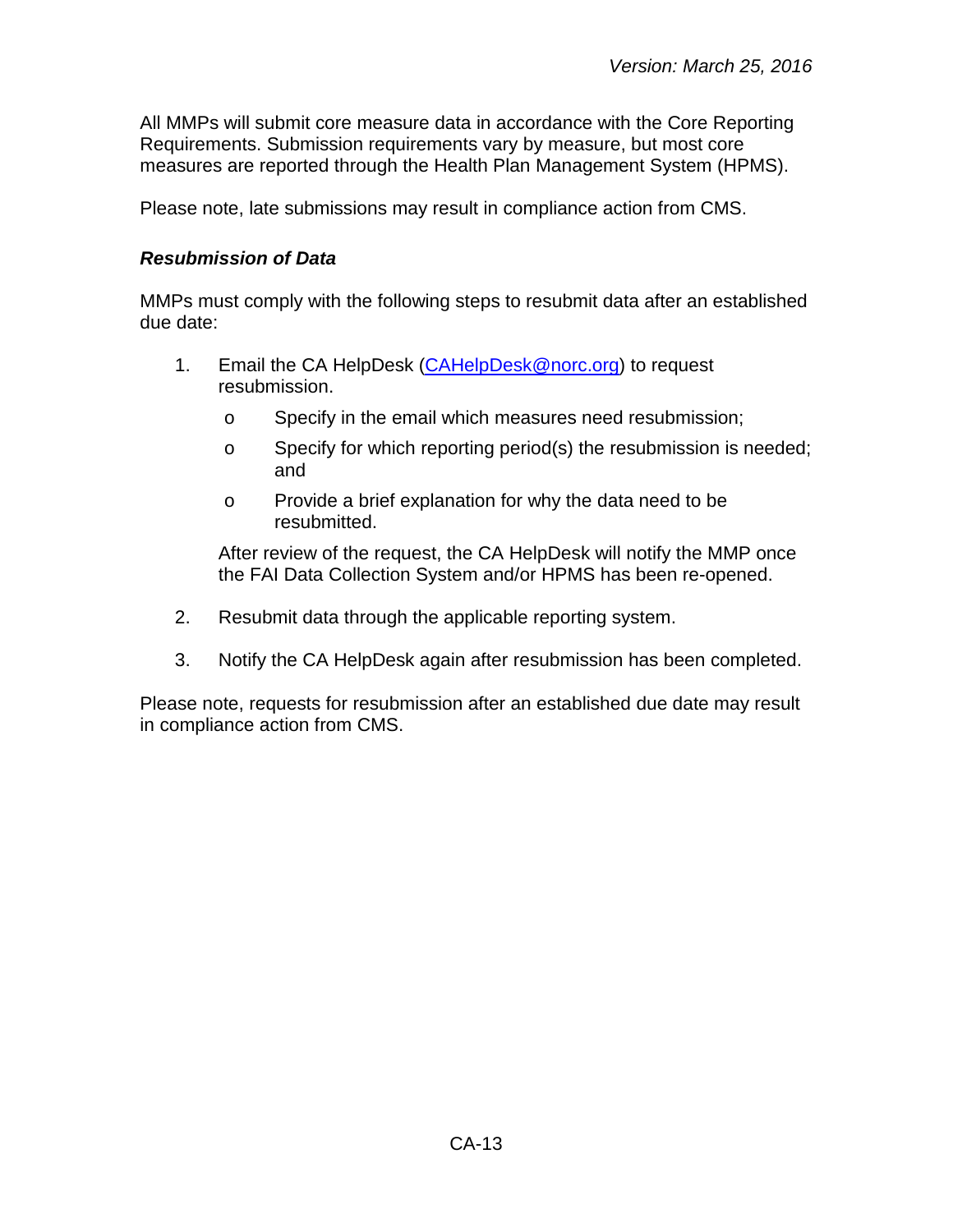# <span id="page-13-0"></span>**Section CAI.Care Coordination**

CA1.1 High risk members with an Individualized Care Plan (ICP) within 30 working days after the completion of the *timely* initial Health Risk Assessment (HRA).

| <b>IMPLEMENTATION</b>              |                                        |          |                                                                                                     |                                                                                           |  |
|------------------------------------|----------------------------------------|----------|-----------------------------------------------------------------------------------------------------|-------------------------------------------------------------------------------------------|--|
| <b>Reporting</b><br><b>Section</b> | <b>Reporting</b><br><b>Frequency</b>   | Level    | <b>Reporting</b><br><b>Period</b>                                                                   | <b>Due Date</b>                                                                           |  |
| CA1. Care<br>Coordination          | Monthly,<br>beginning<br>after 90 days | Contract | Current<br>Month<br>Ex:<br>$1/1 - 1/31$                                                             | By the end of the first<br>month following the<br>last day of the<br>reporting period     |  |
|                                    | <b>ONGOING</b>                         |          |                                                                                                     |                                                                                           |  |
| <b>Reporting</b><br><b>Section</b> | <b>Reporting</b><br><b>Frequency</b>   | Level    | <b>Reporting</b><br><b>Periods</b>                                                                  | <b>Due Date</b>                                                                           |  |
| CA1. Care<br>Coordination          | Quarterly                              | Contract | Current<br>Calendar<br>Quarter<br>Ex:<br>$1/1 - 3/31$<br>$4/1 - 6/30$<br>$7/1 - 9/30$<br>10/1-12/31 | By the end of the<br>second month<br>following the last day<br>of the reporting<br>period |  |

| <b>Element</b><br><b>Letter</b> | <b>Element Name</b>                                                                                                                           | <b>Definition</b>                                                                                                                                                       | <b>Allowable Values</b>                        |
|---------------------------------|-----------------------------------------------------------------------------------------------------------------------------------------------|-------------------------------------------------------------------------------------------------------------------------------------------------------------------------|------------------------------------------------|
| Α.                              | Total number of high<br>risk members whose<br>90th day of<br>enrollment occurred<br>within the reporting<br>period.                           | Total number of high<br>risk members whose<br>90th day of enrollment<br>occurred within the<br>reporting period.                                                        | Field Type: Numeric                            |
| B.                              | Total number of high<br>risk members who<br>were documented as<br>unwilling to complete<br>an initial HRA within<br>45 days of<br>enrollment. | Of the total reported in<br>A, the number of high<br>risk members who<br>were documented as<br>unwilling to complete<br>an initial HRA within<br>45 days of enrollment. | Field Type: Numeric<br>Note: Is a subset of A. |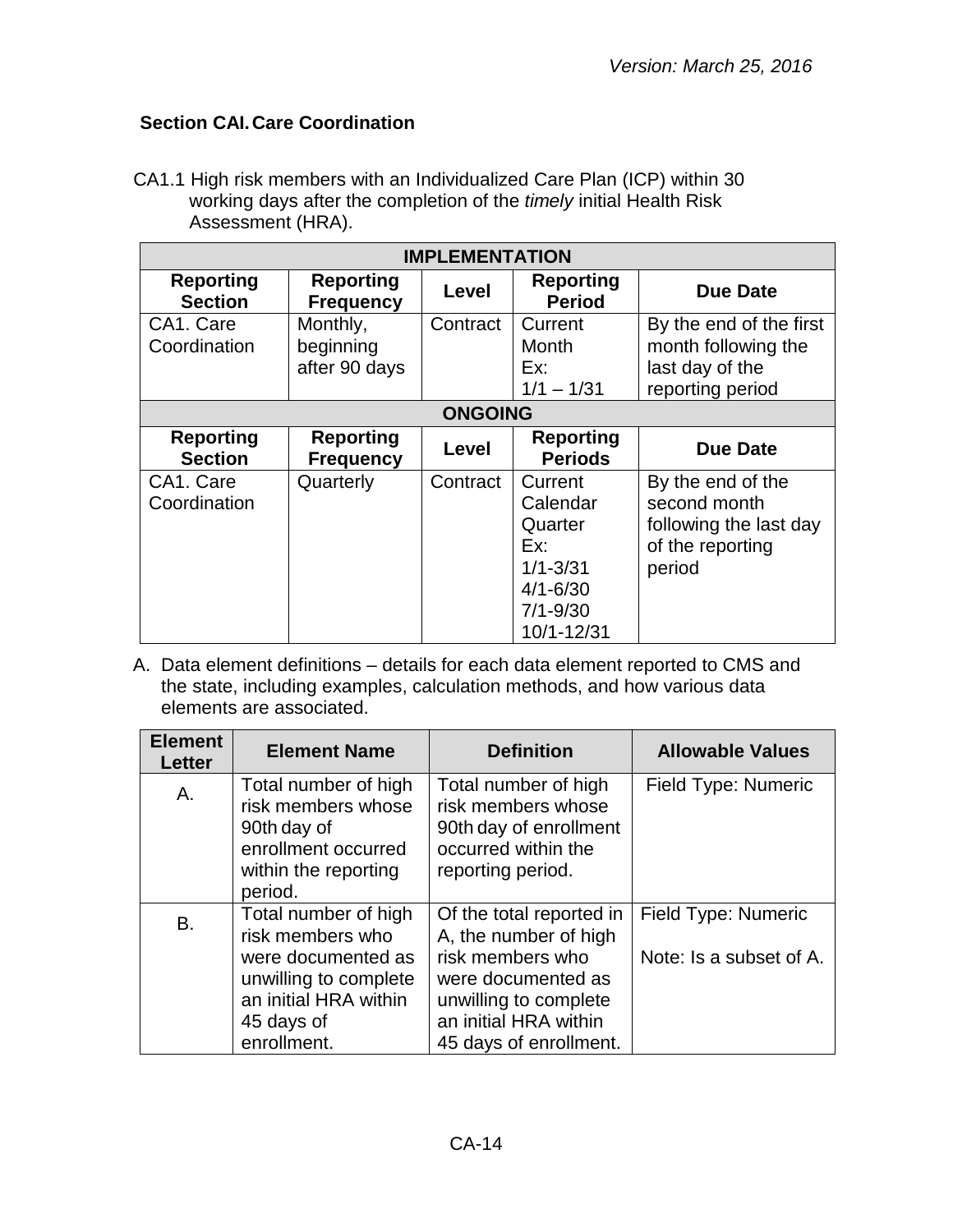| <b>Element</b><br><b>Letter</b> | <b>Element Name</b>                                                                                                                                                                         | <b>Definition</b>                                                                                                                                                                                                        | <b>Allowable Values</b>                               |
|---------------------------------|---------------------------------------------------------------------------------------------------------------------------------------------------------------------------------------------|--------------------------------------------------------------------------------------------------------------------------------------------------------------------------------------------------------------------------|-------------------------------------------------------|
| C.                              | Total number of high<br>risk members the<br>MMP was unable to<br>reach, following three<br>documented<br>attempts, within 45<br>days of enrollment.                                         | Of the total reported in<br>A, the number of high<br>risk members the<br>MMP was unable to<br>reach, following three<br>documented attempts,<br>within 45 days of<br>enrollment.                                         | Field Type: Numeric<br>Note: Is a subset of A.        |
| D.                              | Total number of high<br>risk members with an<br>initial HRA completed<br>within 45 days of<br>enrollment.                                                                                   | Of the total reported in<br>A, the number of high<br>risk members with an<br>initial HRA completed<br>within 45 days of<br>enrollment.                                                                                   | Field Type: Numeric<br>Note: Is a subset of A.        |
| Ε.                              | Total number of high<br>risk members who<br>were documented as<br>unwilling to complete<br>an ICP within 30<br>working days after<br>the completion of the<br>initial HRA.                  | Of the total reported in<br>D, the number of high<br>risk members who<br>were documented as<br>unwilling to complete<br>an ICP within 30<br>working days after the<br>completion of the<br>initial HRA.                  | <b>Field Type: Numeric</b><br>Note: Is a subset of D. |
| F.                              | Total number of high<br>risk members the<br>MMP was unable to<br>reach, following three<br>documented<br>attempts, within 30<br>working days after<br>the completion of the<br>initial HRA. | Of the total reported in<br>D, the number of high<br>risk members the<br>MMP was unable to<br>reach, following three<br>documented attempts,<br>within 30 working<br>days after the<br>completion of the<br>initial HRA. | Field Type: Numeric<br>Note: Is a subset of D.        |
| G.                              | Total number of high<br>risk members with an<br>ICP completed within<br>30 working days after<br>the completion of the<br>initial HRA.                                                      | Of the total reported in<br>D, the number of high<br>risk members with an<br>ICP completed within<br>30 working days after<br>the completion of the<br>initial HRA.                                                      | Field Type: Numeric<br>Note: Is a subset of D.        |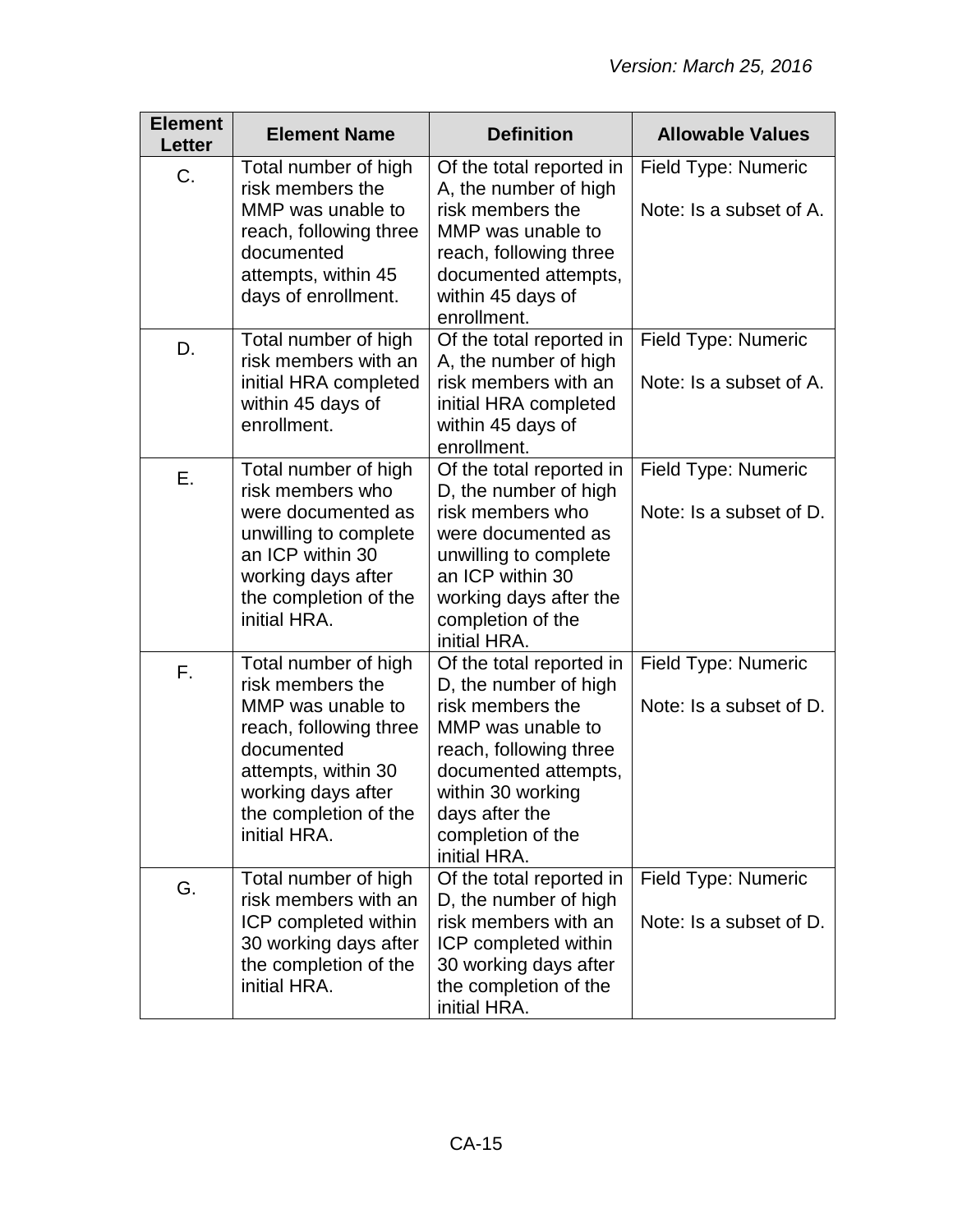- B. QA Checks/Thresholds procedures used by CMS and the state to establish benchmarks in order to identify outliers or data that are potentially erroneous.
	- CMS and the state will perform an outlier analysis.
	- As data are received from MMPs over time, CMS and the state will apply threshold checks.
- C. Edits and Validation Checks validation checks that should be performed by each MMP prior to data submission.
	- Confirm those data elements listed above as subsets of other elements.
	- MMPs should validate that data elements B, C, and D are less than or equal to data element A.
	- MMPs should validate that data elements E, F, and G are less than or equal to data element D.
	- All data elements should be positive values.
- D. Analysis how CMS and the state will evaluate reported data, as well as how other data sources may be monitored. CMS and the state will evaluate the percentage of high risk members who:
	- $\bullet$ Refused to have an initial HRA completed within 45 days of enrollment.
	- Were unable to be reached to have an initial HRA completed within 45 days of enrollment.
	- Had an initial HRA completed within 45 days of enrollment.
	- Were willing to participate and could be reached who had an initial HRA completed within 45 days of enrollment.

In addition, CMS and the state will evaluate the percentage of high risk members who had an initial HRA completed within 45 days or enrollment who:

- Refused to have an ICP completed within 30 working days after the completion of the initial HRA.
- Were unable to be reached to have an ICP completed within 30 working days after the completion of the initial HRA.
- Had an ICP completed within 30 working days after the completion of the initial HRA.
- Were willing to participate and could be reached who had an ICP completed within 30 working days after the completion of the initial HRA.
- E. Notes additional clarifications to a reporting section. This section incorporates previously answered frequently asked questions.
	- $\bullet$ MMPs should include all members regardless of whether the member was enrolled through passive enrollment or opt-in enrollment. Medicaid-only members should not be included.
	- $\bullet$ MMPs should include all members who meet the criteria outlined in data element A, regardless of whether they are disenrolled as of the end of the reporting period (i.e., include all members whose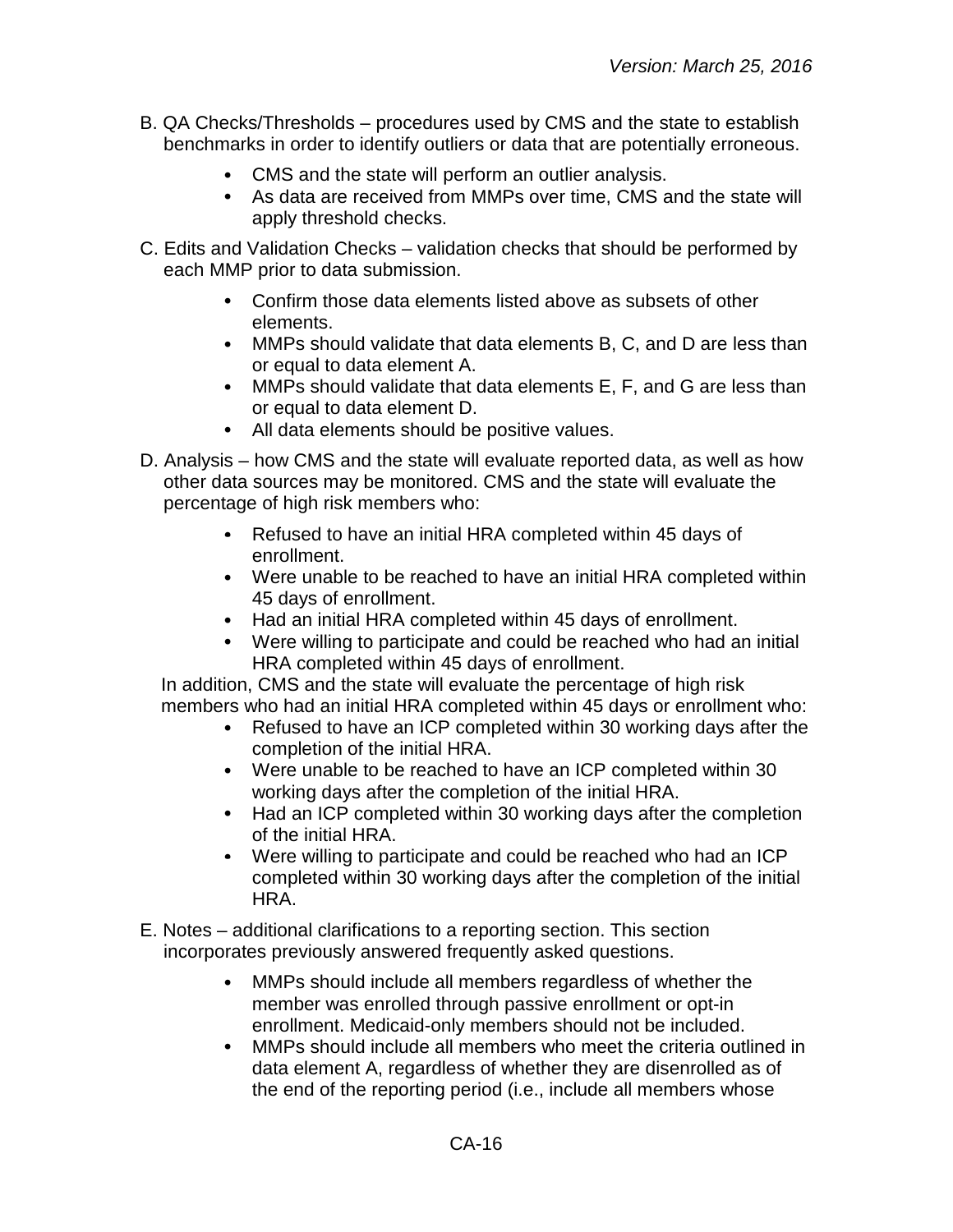90th day of enrollment occurred within the reporting period regardless of whether they are currently enrolled or disenrolled as of the last day of the reporting period). For the purposes of reporting Element A, 90 days of enrollment will be equivalent to three full calendar months.

- MMPs should refer to the California three-way contract for specific  $\bullet$ requirements pertaining to ICPs and HRAs.
- $\bullet$ Risk level should be determined using an approved health risk stratification mechanism or algorithm to identify new enrollees with high risk or more complex health care needs. The health risk stratification shall be conducted in accordance with the guidance provided in the most recent DHCS Duals Plan Letter (DPL).
- MMPs should use the member's *initial* risk level categorization for  $\bullet$ purposes for reporting this measure. For example, if a member is initially deemed high risk, then is subsequently deemed low risk, that member should be considered high risk and the MMP should follow the requirements for completing the initial HRA for a high risk member.
- $\bullet$ High risk members are members who are at increased risk for having an adverse health outcome or worsening of his or her health status if he or she does not receive initial contact within 45 calendar days after their effective enrollment date. Members without any claims history should be considered high risk at the time of enrollment (and for purposes of reporting this measure). If subsequent information becomes available deeming a member low risk, the members should still be considered high risk for this measure (i.e., use the member's initial risk categorization).
- For all members, the initial HRA must be completed before an ICP  $\bullet$ can be completed. However, the HRA and ICP can be completed during a single meeting with the member.
- Timely initial HRAs are defined as completed within 45 calendar  $\bullet$ days for high risk members and within 90 calendar days for lower risk members as described in Section 2.8.2 of the California threeway contract.
- $\bullet$ For data element B, MMPs should report the number of members who were unwilling to participate in the initial HRA if a member (or his or her authorized representative):
	- o Affirmatively declines to participate in the initial HRA. Member communicates this refusal by phone, mail, fax, or in person.
	- o Expresses willingness to complete the initial HRA but asks for it to be conducted after 45 days (despite being offered a reasonable opportunity to complete the initial HRA within 45 days). Discussions with the member must be documented by the MMP.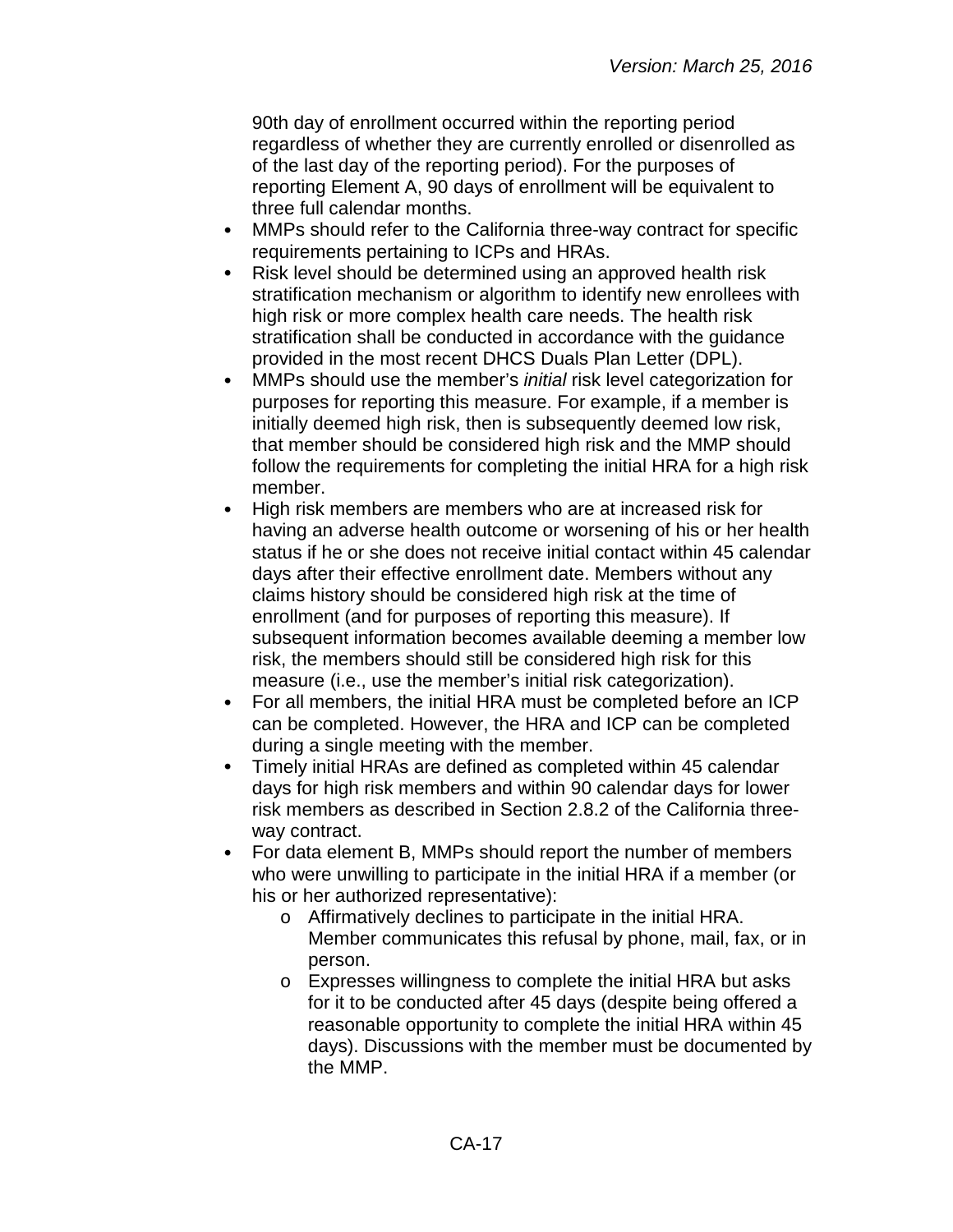- o Expresses willingness to complete the initial HRA, but reschedules or is a no-show and then is subsequently nonresponsive. Attempts to contact the member must be documented by the MMP.
- o Initially agrees to complete the initial HRA, but then declines to answer a majority of the questions in the HRA.
- For data element C, MMPs should report the number of members the MMP was unable to reach after three attempts to contact the member. MMPs should refer to the California three-way contract or state guidance for any specific requirements pertaining to the method of outreach to members. MMPs must document each attempt to reach the member, including the method of the attempt (i.e., phone, mail, or email), as CMS and the state may validate this number. There may be instances when the MMP has a high degree of confidence that a member's contact information is correct, yet that member is not responsive to the MMP's outreach efforts. So long as the MMP follows the guidance regarding outreach attempts, these members may be included in the count for this data element.
- There may be certain circumstances that make it impossible or inappropriate to complete an initial HRA within 45 days of enrollment. For example, a member may be medically unable to respond and have no authorized representative to do so on their behalf, or a member may be experiencing an acute medical or behavioral health crisis that requires immediate attention and outweighs the need for an initial HRA. However, MMPs should not include such members in the counts for data elements B and C.
- $\bullet$ Data element D should include all members with an initial HRA that was completed during the reporting period (i.e., MMPs should not include any reassessments). New HRAs completed following a member's break in coverage should be reported as initial HRAs in data element D, even if the member had an HRA completed during his/her prior period of enrollment. For further guidance on HRAs and ICPs for members with a break in coverage, refer to pages CA7-CA9.
- $\bullet$ If a member's initial HRA was started but not completed within 45 days of enrollment, then the HRA should not be considered completed and, therefore, that member would not be counted in data elements B, C, or D. However, this member would be included in data element A.
- Members reported in data elements B, C, and D must also be  $\bullet$ reported in data element A, since these data elements are subsets of data element A. Additionally, data elements B, C, and D should be mutually exclusive (e.g., a member reported in data element B or C should not also be reported in data element D). If a member could meet the criteria for multiple data elements (B, C, or D), use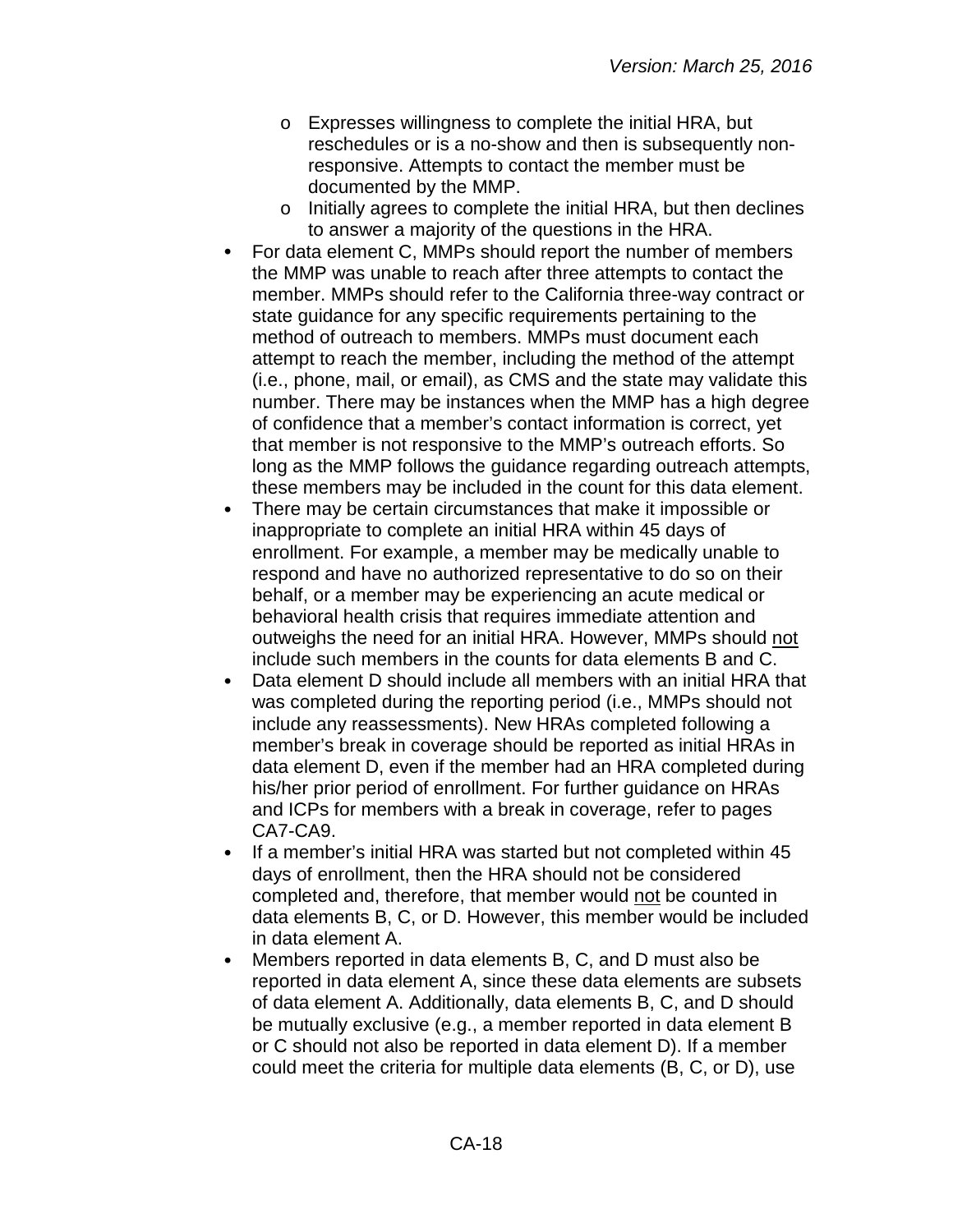the following guidance to ensure the member is included in only one of those three data elements:

- 1. If a member initially refused to complete an initial HRA or could not be reached after three outreach attempts, but then subsequently completes an initial HRA within 45 days of enrollment, then the member should be classified in data element D.
- 2. If a member was not reached after three outreach attempts, but then subsequently is reached and refuses an initial HRA within 45 days of enrollment, the member should be classified in data element B.
- For data element E, MMPs should report the number of members who were unwilling to participate in the development of the ICP if a member (or his or her authorized representative):
	- 1. Affirmatively declines to participate in the ICP. Member communicates this refusal by phone, mail, fax, or in person.
	- 2. Expresses willingness to complete the ICP but asks for it to be conducted after 30 working days following the completion of the initial HRA (despite being offered a reasonable opportunity to complete the ICP within 30 working days). Discussions with the member must be documented by the MMP.
	- 3. Expresses willingness to complete the ICP, but reschedules or is a no-show and then is subsequently nonresponsive. Attempts to contact the member must be documented by the MMP.
	- 4. Initially agrees to complete the ICP, but then declines to answer a majority of the questions in the ICP.
- For data element F, MMPs should report the number of members  $\bullet$ the MMP was unable to reach after three attempts to contact the member. MMPs should refer to the California three-way contract or state guidance for any specific requirements pertaining to the method of outreach to members. MMPs must document each attempt to reach the member, including the method of the attempt (i.e., phone, mail, or email), as CMS and the state may validate this number. There may be instances when the MMP has a high degree of confidence that a member's contact information is correct, yet that member is not responsive to the MMPs outreach efforts. So long as the MMP follows the guidance regarding outreach attempts, these members may be included in the count for this data element.
- There may be certain circumstances that make it impossible or inappropriate to complete an ICP within 30 working days of the initial HRA. For example, a member may become medically unable to respond and have no authorized representative to do so on their behalf, or a member may be experiencing an acute medical or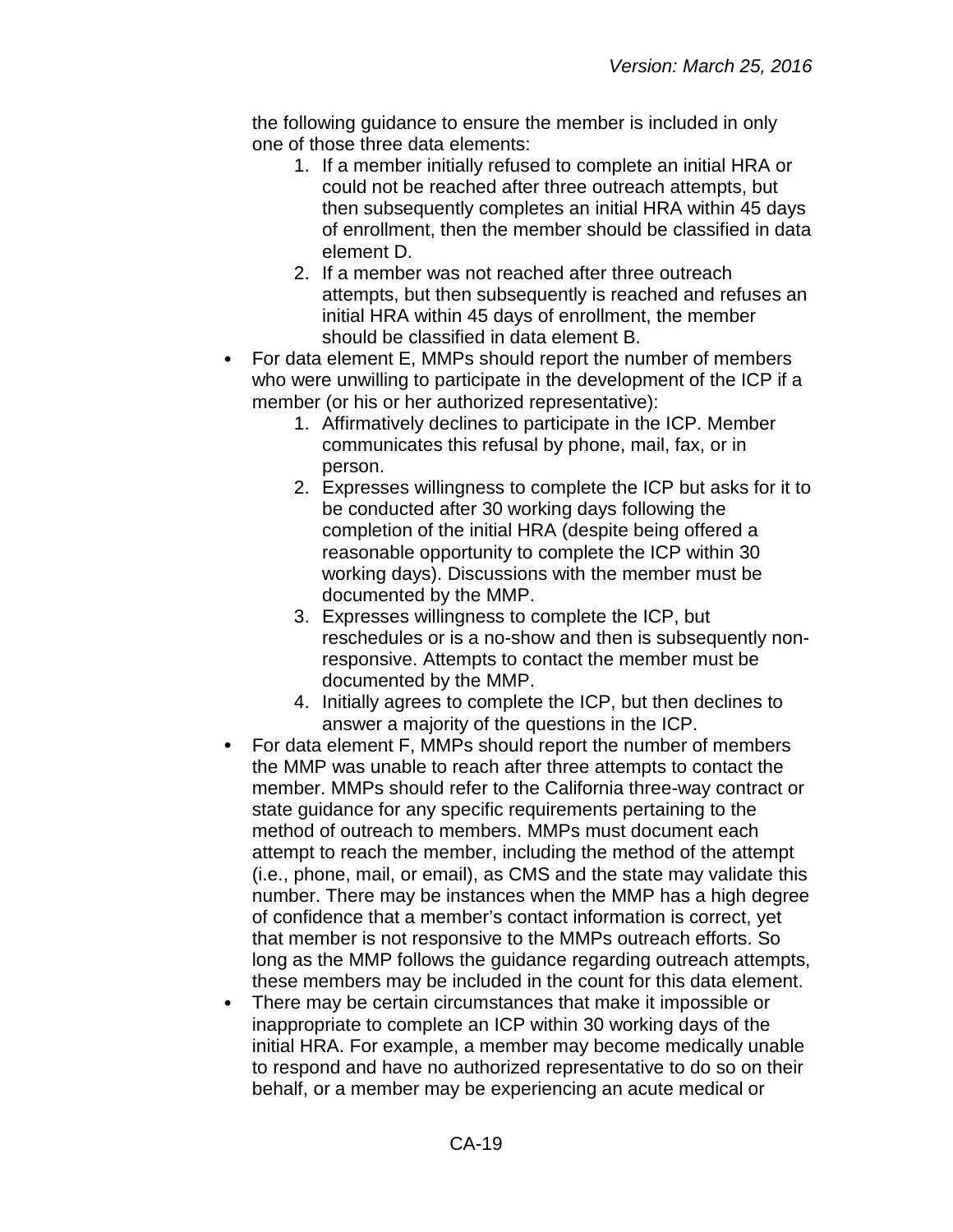behavioral health crisis that requires immediate attention and outweighs the need for an ICP. However, MMPs should not include such members in the counts for data elements E and F.

- $\bullet$ The initial HRA must be completed within the reporting period, but the ICP may not be in the same reporting period. For example, if the initial HRA is completed less than 30 working days before the end of the reporting period (e.g., March 15), look up to 30 working days past the end of the reporting period to identify if an ICP was completed.
- $\bullet$ If an ICP was started but not completed within 30 working days of the initial HRA, then the ICP should not be considered completed and, therefore, would not be counted in data elements E, F, or G. However, this member would be included in data element D if the initial HRA was completed within the reporting period (and met all criteria to be included in data element A).
- Members reported in data elements E, F, and G must also be reported in data element D, since these data elements are subsets of data element D. Additionally, data elements E, F, and G should be mutually exclusive (e.g., a member reported in data element E or F should not also be reported in data element G). If a member could meet the criteria for multiple data elements (E, F, or G), use the following guidance to ensure the member is included in only one of those three data elements:
	- 1. If a member initially refused to complete an ICP or could not be reached after three outreach attempts, but then subsequently completes an ICP within 30 working days after the completion of the initial HRA, then the member should be classified in data element G.
	- 2. If a member was not reached after three outreach attempts, but then subsequently is reached and refuses an ICP within 30 working days after the completion of the initial HRA, the member should be classified in data element E.
- F. Data Submission how MMPs will submit data collected to CMS and the state.
	- MMPs will submit data collected for this measure in the above  $\bullet$ specified format through a secure data collection site accessed at the following web address: [https://Financial-Alignment-](https://financial-alignment-initiative.norc.org/)[Initiative.NORC.org](https://financial-alignment-initiative.norc.org/)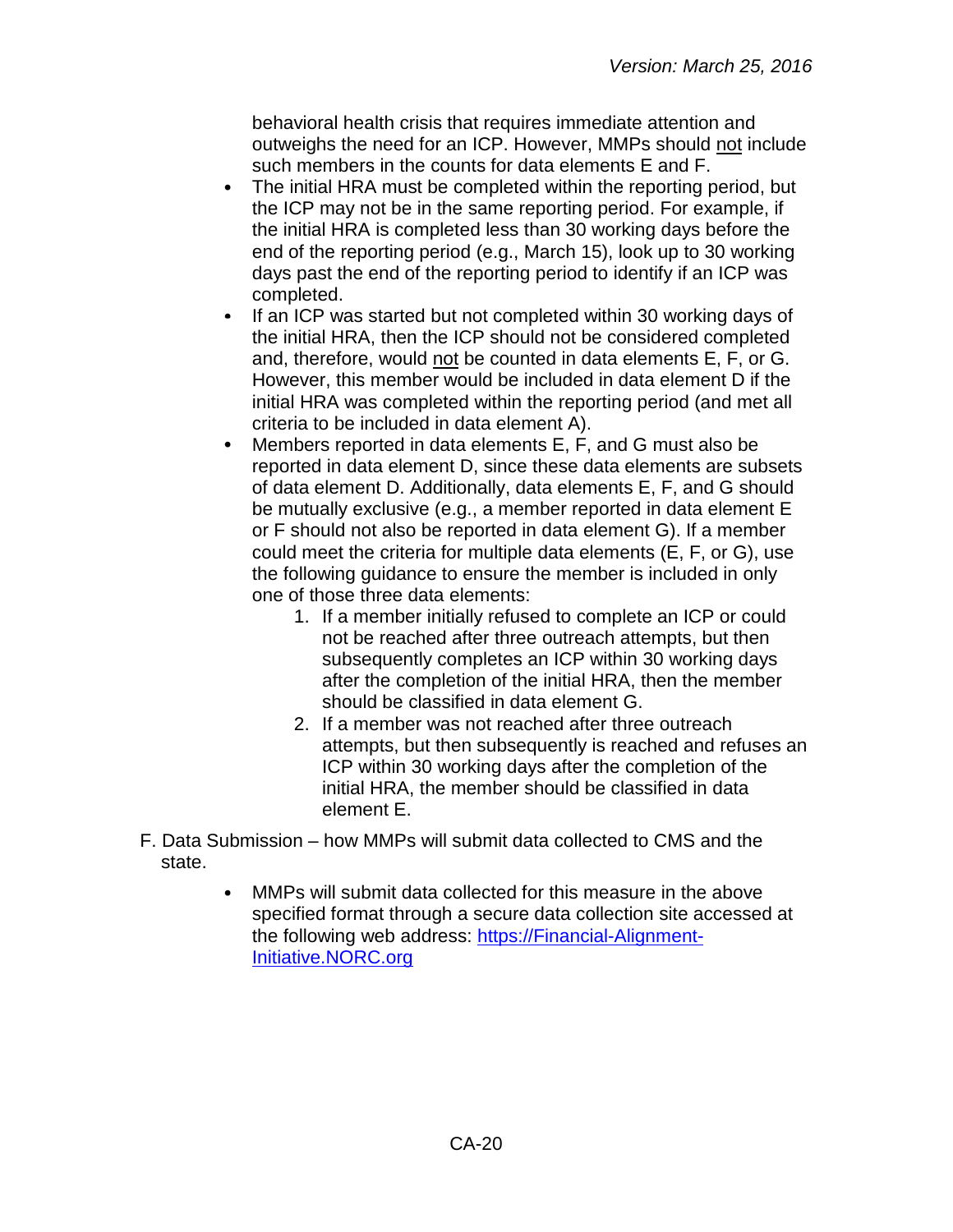CA1.2 High risk members with an Individualized Care Plan (ICP) within 30 working days after the completion of the initial Health Risk Assessment (HRA).

| <b>IMPLEMENTATION</b>              |                                      |                |                                                                                                     |                                                                                       |
|------------------------------------|--------------------------------------|----------------|-----------------------------------------------------------------------------------------------------|---------------------------------------------------------------------------------------|
| <b>Reporting</b><br><b>Section</b> | <b>Reporting</b><br><b>Frequency</b> | Level          | <b>Reporting</b><br><b>Period</b>                                                                   | <b>Due Date</b>                                                                       |
| CA1. Care<br>Coordination          | Monthly                              | Contract       | Current<br>Month<br>Ex:<br>$1/1 - 1/31$                                                             | By the end of the<br>third month following<br>the last day of the<br>reporting period |
|                                    |                                      | <b>ONGOING</b> |                                                                                                     |                                                                                       |
| <b>Reporting</b><br><b>Section</b> | <b>Reporting</b><br><b>Frequency</b> | Level          | <b>Reporting</b><br><b>Periods</b>                                                                  | <b>Due Date</b>                                                                       |
| CA1. Care<br>Coordination          | Quarterly                            | Contract       | Current<br>Calendar<br>Quarter<br>Ex:<br>$1/1 - 3/31$<br>$4/1 - 6/30$<br>$7/1 - 9/30$<br>10/1-12/31 | By the end of the<br>third month following<br>the last day of the<br>reporting period |

| <b>Element</b><br>Letter | <b>Element Name</b>                                                                                      | <b>Definition</b>                                                                                                                                                                                                          | <b>Allowable Values</b> |
|--------------------------|----------------------------------------------------------------------------------------------------------|----------------------------------------------------------------------------------------------------------------------------------------------------------------------------------------------------------------------------|-------------------------|
| Α.                       | Total number of high<br>risk members with an<br>initial HRA completed<br>during the reporting<br>period. | Total number of high<br>risk members with an<br>initial HRA completed<br>during the reporting<br>period and who were<br>continuously enrolled<br>for 30 working days<br>following the<br>completion of the<br>initial HRA. | Field Type: Numeric     |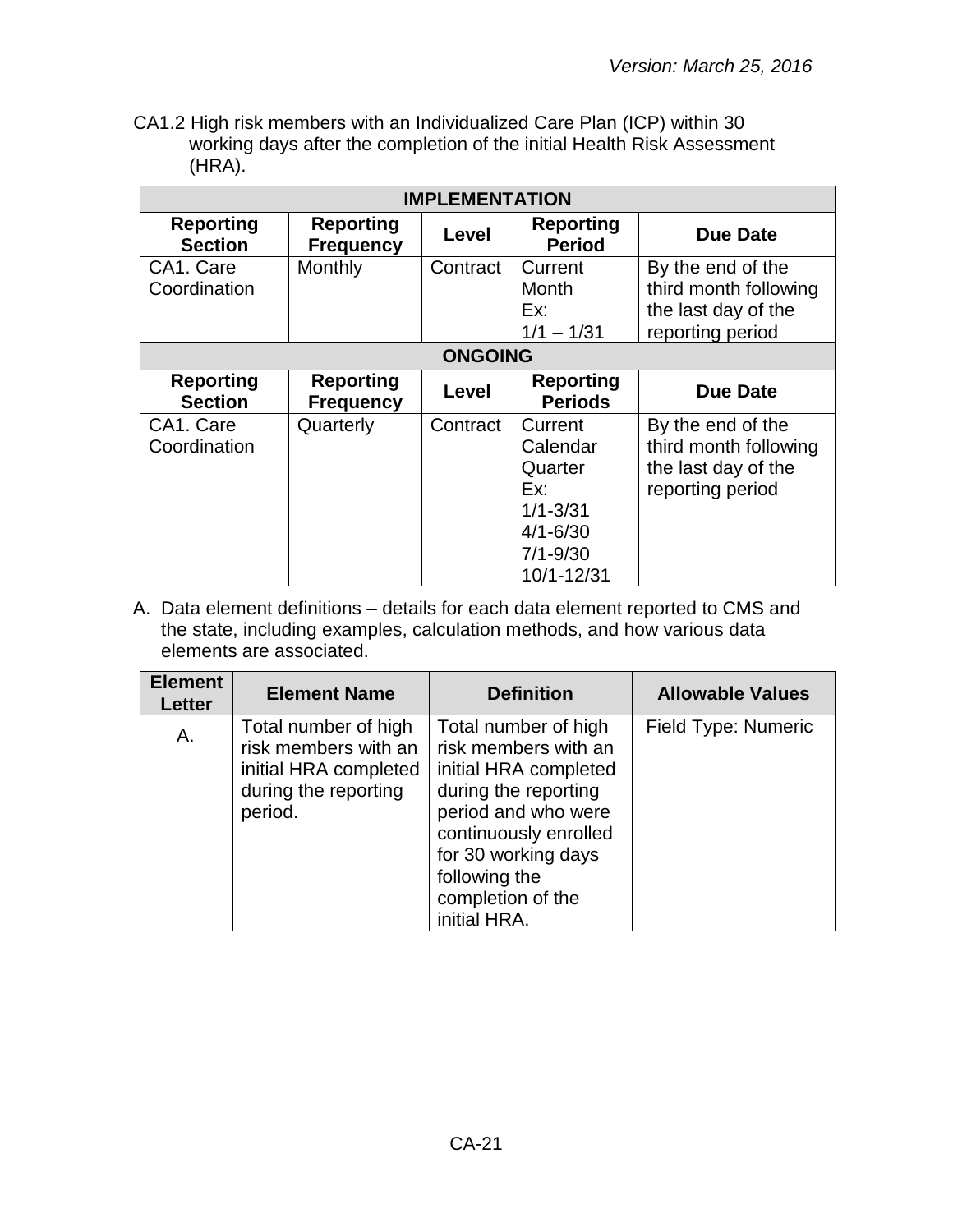| <b>Element</b><br><b>Letter</b> | <b>Element Name</b>                                                                                                                                                                         | <b>Definition</b>                                                                                                                                                                                                        | <b>Allowable Values</b>                        |
|---------------------------------|---------------------------------------------------------------------------------------------------------------------------------------------------------------------------------------------|--------------------------------------------------------------------------------------------------------------------------------------------------------------------------------------------------------------------------|------------------------------------------------|
| <b>B.</b>                       | Total number of high<br>risk members who<br>were documented as<br>unwilling to complete<br>an ICP within 30<br>working days after<br>the completion of the<br>initial HRA.                  | Of the total reported in<br>A, the number of high<br>risk members who<br>were documented as<br>unwilling to complete<br>an ICP within 30<br>working days after the<br>completion of the<br>initial HRA.                  | Field Type: Numeric<br>Note: Is a subset of A. |
| C.                              | Total number of high<br>risk members the<br>MMP was unable to<br>reach, following three<br>documented<br>attempts, within 30<br>working days after<br>the completion of the<br>initial HRA. | Of the total reported in<br>A, the number of high<br>risk members the<br>MMP was unable to<br>reach, following three<br>documented attempts,<br>within 30 working<br>days after the<br>completion of the<br>initial HRA. | Field Type: Numeric<br>Note: Is a subset of A. |
| D.                              | Total number of high<br>risk members with an<br>ICP completed within<br>30 working days after<br>the completion of the<br>initial HRA.                                                      | Of the total reported in<br>A, the number of high<br>risk members with an<br>ICP completed within<br>30 working days after<br>the completion of the<br>initial HRA.                                                      | Field Type: Numeric<br>Note: Is a subset of A. |

B. QA Checks/Thresholds – procedures used by CMS and the state to establish benchmarks in order to identify outliers or data that are potentially erroneous.

- CMS and the state will perform an outlier analysis.
- As data are received from MMPs over time, CMS and the state will apply threshold checks.
- C. Edits and Validation Checks validation checks that should be performed by each MMP prior to data submission.
	- Confirm those data elements listed above as subsets of other elements.
	- MMPs should validate that data elements B, C, and D are less than or equal to data element A.
	- All data elements should be positive values.
- D. Analysis how CMS and the state will evaluate reported data, as well as how other data sources may be monitored. CMS and the state will evaluate the percentage of high risk members who completed an initial HRA during the reporting period who: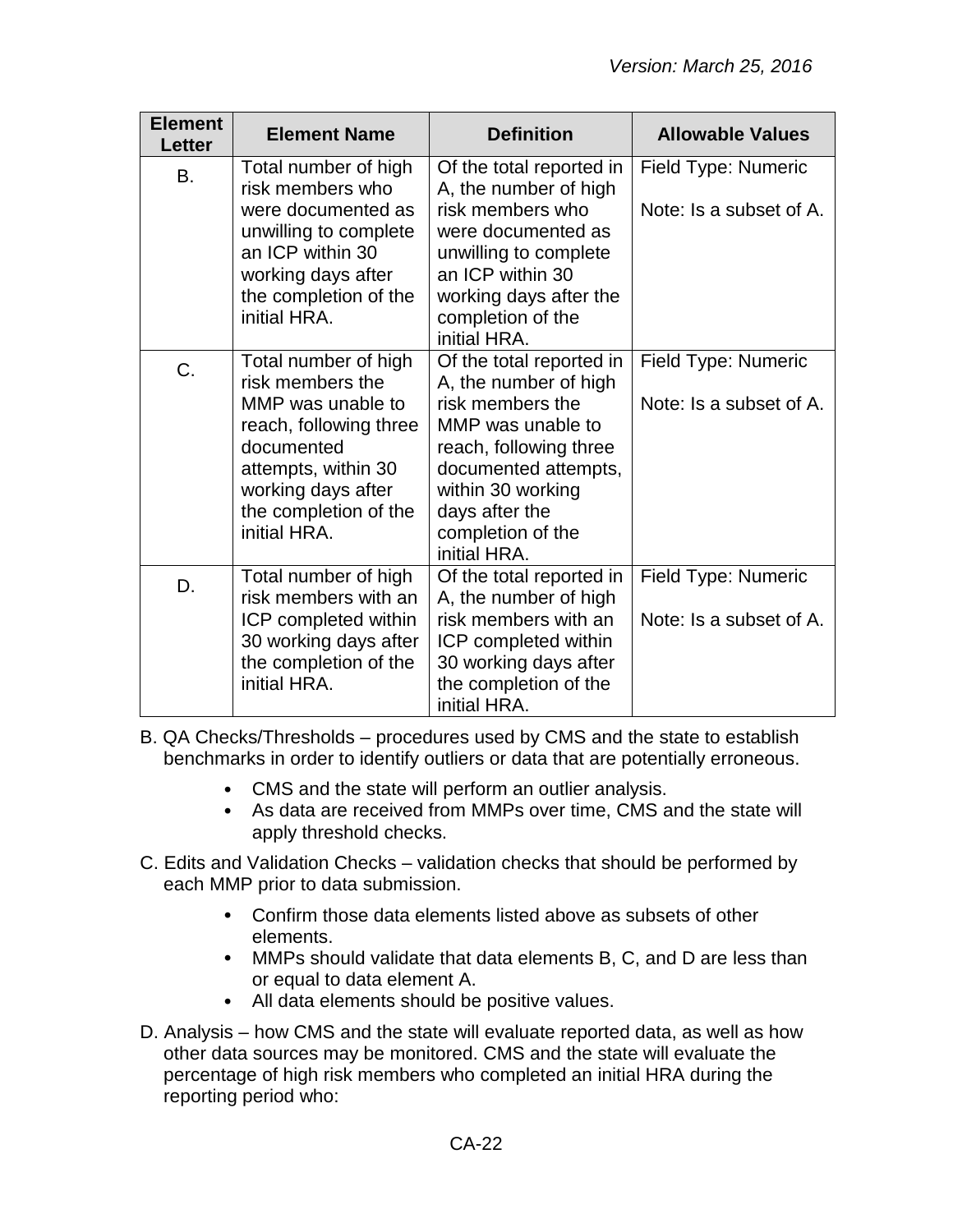- Refused to have an ICP completed within 30 working days after the  $\bullet$ completion of the initial HRA.
- Were unable to be reached to have an ICP completed within 30 working days after the completion of the initial HRA.
- Had an ICP completed within 30 working days after the completion  $\bullet$ of the initial HRA.
- Were willing to participate and could be reached who had an ICP  $\bullet$ completed within 30 working days after the completion of the initial HRA.
- E. Notes additional clarifications to a reporting section. This section incorporates previously answered frequently asked questions.
	- MMPs should include all members regardless of whether the member was enrolled through passive enrollment or opt-in enrollment. Medicaid-only members should not be included.
	- MMPs should include all members who meet the criteria outlined in  $\bullet$ data element A, regardless of whether they are disenrolled as of the end of the reporting period (i.e., include all members with an initial HRA completed during the reporting period regardless of whether they are currently enrolled or disenrolled as of the last day of the reporting period).
	- Members need to be continuously enrolled for 30 working days  $\bullet$ from the date of the initial HRA completion with no gaps in enrollment to be included in this measure.
	- The initial HRA must be completed within the reporting period, but  $\bullet$ the ICP may not be in the same reporting period. For example, if the initial HRA is completed less than 30 working days before the end of the reporting period (e.g., March 15), look up to 30 working days past the end of the reporting period to identify whether an ICP was completed.
	- $\bullet$ Unlike CA1.1, the initial HRA reported in data element A may or may not have been completed within the required time frame (i.e., within 45 days of a member's effective enrollment date). MMPs should include all members who meet the criteria outlined in data element A, regardless of whether their initial HRA was completed before or after the member's 45th day of enrollment.
	- MMPs should refer to the California three-way contract for specific  $\bullet$ requirements pertaining to ICPs and HRAs.
	- $\bullet$ Risk level should be determined using an approved health risk stratification mechanism or algorithm to identify new enrollees with high risk or more complex health care needs. The health risk stratification shall be conducted in accordance with the most recent DHCS DPL.
	- $\bullet$ MMPs should use the member's *initial* risk level categorization for purposes for reporting this measure. For example, if a member is initially deemed high risk, then is subsequently deemed low risk, that member should be considered high risk and the MMP should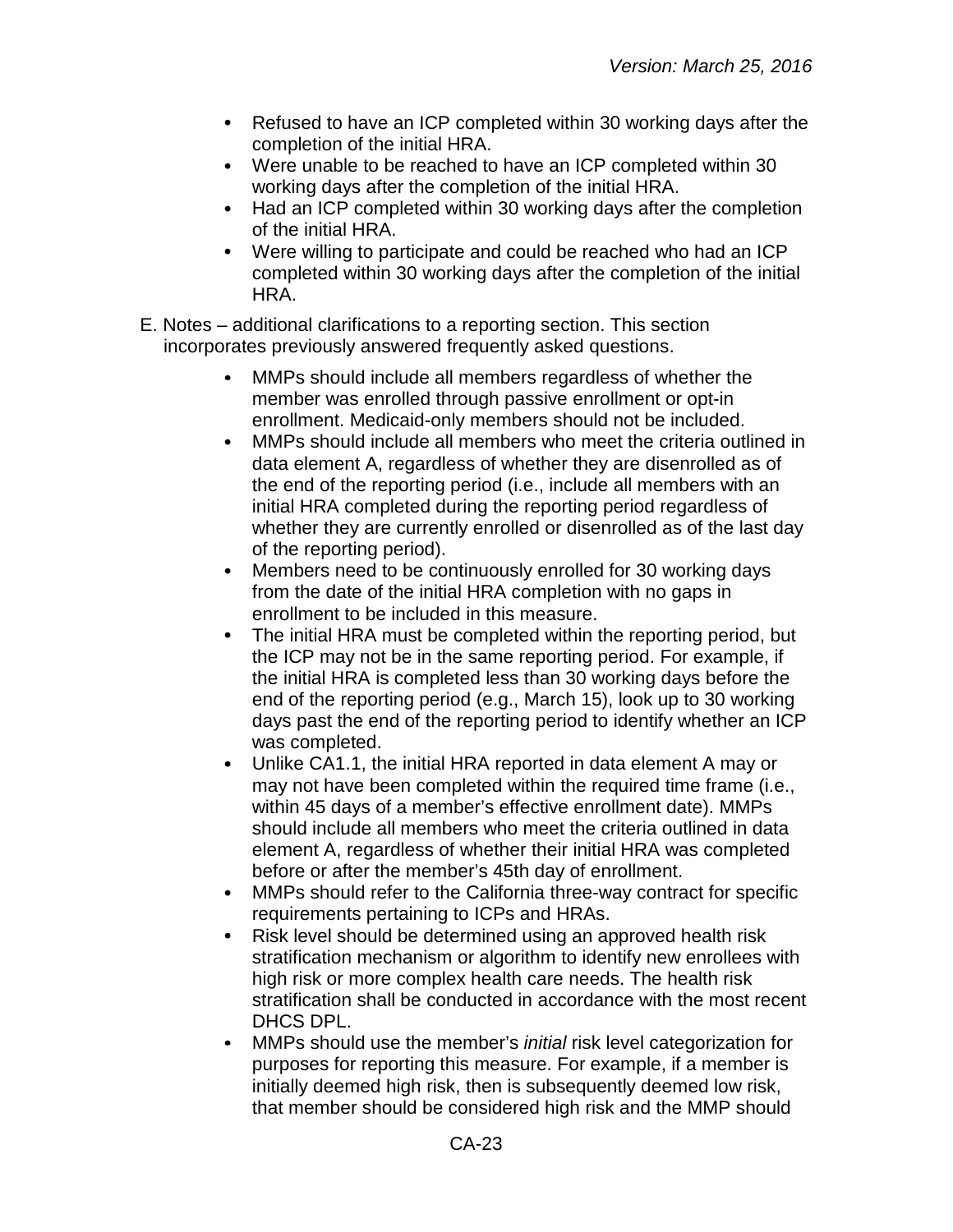follow the requirements for completing the initial HRA for a high risk member.

- High risk members are members who are at increased risk for having an adverse health outcome or worsening of his or her health status if he or she does not receive initial contact within 45 calendar days after their effective enrollment date. Members without any claims history should be considered high risk at the time of enrollment (and for purposes of reporting this measure). If subsequent information becomes available deeming a member low risk, the member should still be considered high risk for this measure (i.e., use the member's initial risk categorization).
- $\bullet$ For all members, the initial HRA must be completed before an ICP can be completed. However, the HRA and ICP can be completed during a single meeting with the member.
- Data element A should include all members with an initial HRA that  $\bullet$ was completed during the reporting period (i.e., MMPs should not include any reassessments). New HRAs completed following a member's break in coverage should be reported as initial HRAs in data element A, even if the member had an HRA completed during his/her prior period of enrollment. For further guidance on HRAs and ICPs for members with a break in coverage, refer to pages CA7-CA9.
- For data element B, MMPs should report the number of members  $\bullet$ who were unwilling to participate in the development of the ICP within 30 working days after the completion of the initial HRA if a member (or his or her authorized representative):
	- 1. Affirmatively declines to participate in the ICP. Member communicates this refusal by phone, mail, fax, or in person.
	- 2. Expresses willingness to complete the ICP but asks for it to be conducted after 30 working days following the completion of the initial HRA (despite being offered a reasonable opportunity to complete the ICP within 30 working days). Discussions with the member must be documented by the MMP.
	- 3. Expresses willingness to complete the ICP, but reschedules or is a no-show and then is subsequently nonresponsive. Attempts to contact the member must be documented by the MMP.
	- 4. Initially agrees to complete the ICP, but then declines to answer a majority of the questions in the ICP.
- For data element C, MMPs should report the number of members the MMP was unable to reach after three attempts to contact the member. MMPs should refer to the California three-way contract or state guidance for any specific requirements pertaining to the method of outreach to members. MMPs must document each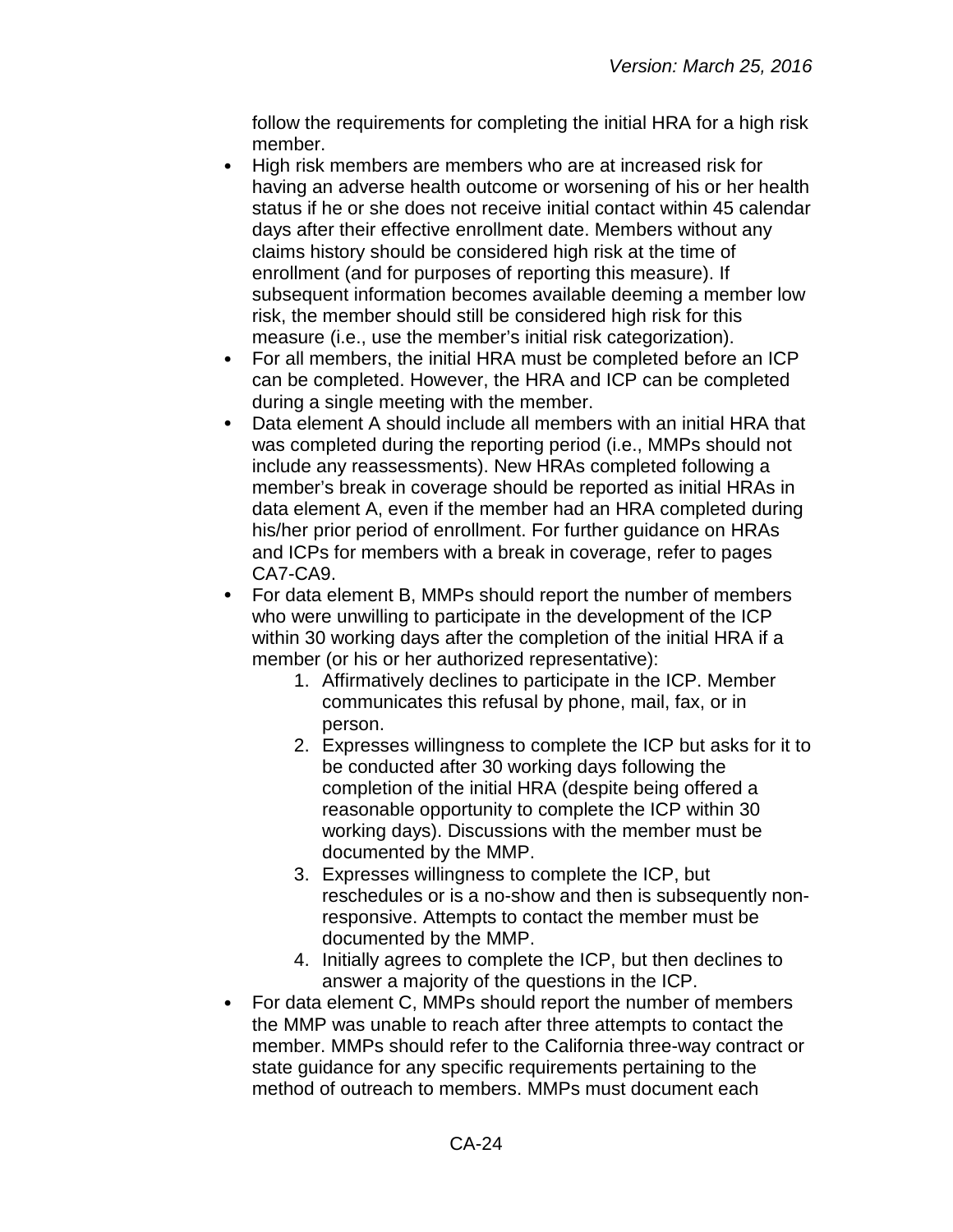attempt to reach the member, including the method of the attempt (i.e., phone, mail, or email), as CMS and the state may validate this number. There may be instances when the MMP has a high degree of confidence that a member's contact information is correct, yet that member is not responsive to the MMPs outreach efforts. So long as the MMP follows the guidance regarding outreach attempts, these members may be included in the count for this data element.

- $\bullet$ There may be certain circumstances that make it impossible or inappropriate to complete an ICP within 30 working days of the initial HRA. For example, a member may become medically unable to respond and have no authorized representative to do so on their behalf, or a member may be experiencing an acute medical or behavioral health crisis that requires immediate attention and outweighs the need for an ICP. However, MMPs should not include such members in the counts for data elements B and C.
- If an ICP was started but not completed within 30 working days of the initial HRA, then the ICP should not be considered completed and, therefore, would not be counted in data elements B, C, or D. However, this member would be included in data element A if the initial HRA was completed within the reporting period and they were continuously enrolled for 30 working days following the completion of the initial HRA.
- Members reported in data elements B, C, and D must also be reported in data element A, since these data elements are subsets of data element A. Additionally, data elements B, C, and D should be mutually exclusive (e.g., a member reported in data element B or C should not also be reported in data element D). If a member could meet the criteria for multiple data elements (B, C, or D), use the following guidance to ensure the member is included in only one of those three data elements:
	- 1. If a member initially refused to complete an ICP or could not be reached after three outreach attempts, but then subsequently completes an ICP within 30 working days after the completion of the initial HRA, then the member should be classified in data element D.
	- 2. If a member was not reached after three outreach attempts, but then subsequently is reached and refuses an ICP within 30 working days after the completion of the initial HRA, the member should be classified in data element B.
- F. Data Submission how MMPs will submit data collected to CMS and the state.
	- $\bullet$ MMPs will submit data collected for this measure in the above specified format through a secure data collection site accessed at the following web address: [https://Financial-Alignment-](https://financial-alignment-initiative.norc.org/)[Initiative.NORC.org](https://financial-alignment-initiative.norc.org/)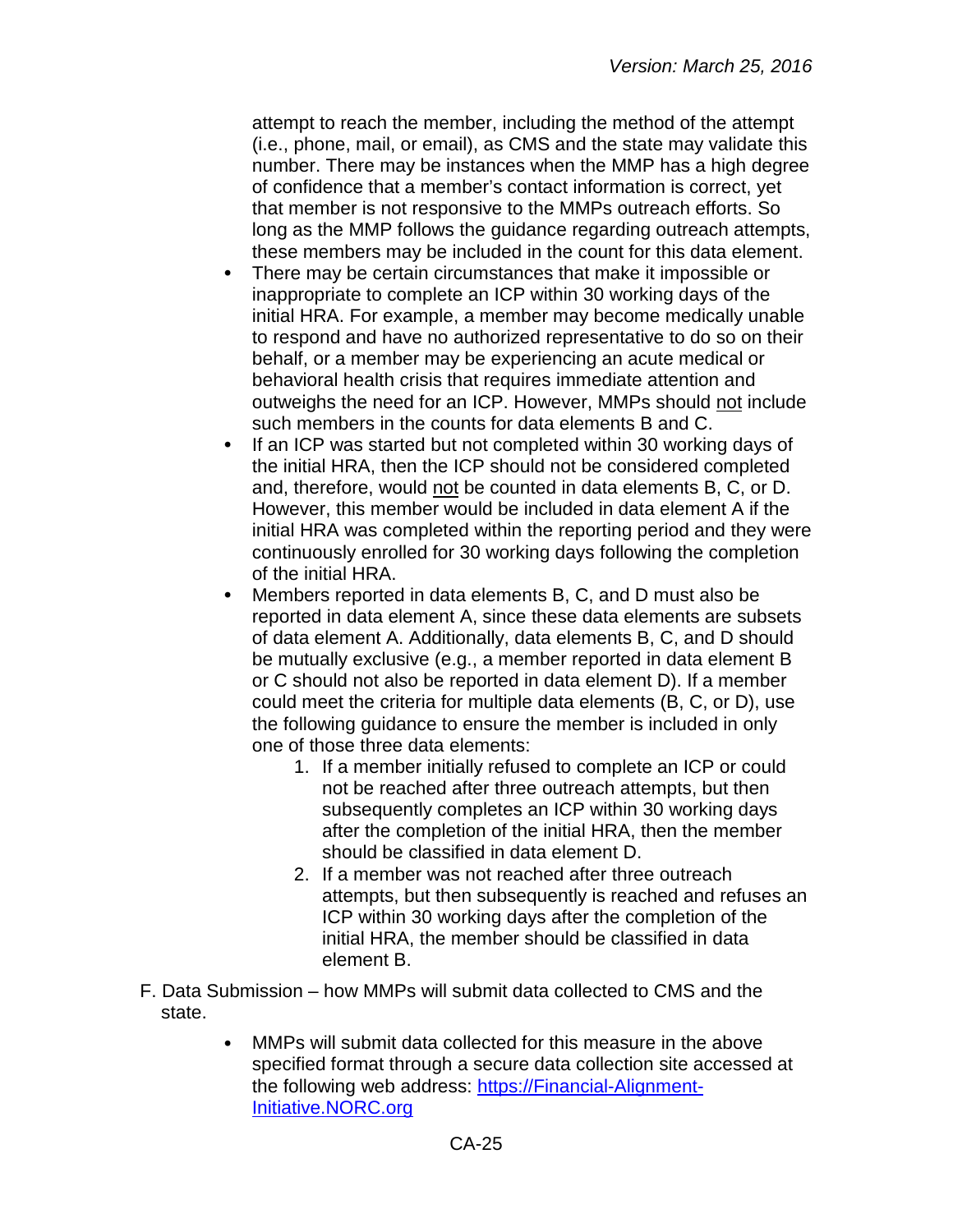CA1.3 Low risk members with an Individualized Care Plan (ICP) within 30 working days after the completion of the *timely* initial Health Risk Assessment (HRA).

| <b>IMPLEMENTATION</b>              |                                            |                |                                                                                                     |                                                                                                      |
|------------------------------------|--------------------------------------------|----------------|-----------------------------------------------------------------------------------------------------|------------------------------------------------------------------------------------------------------|
| <b>Reporting</b><br><b>Section</b> | <b>Reporting</b><br><b>Frequency</b>       | Level          | <b>Reporting</b><br><b>Period</b>                                                                   | <b>Due Date</b>                                                                                      |
| CA1. Care<br>Coordination          | Monthly,<br>beginning<br>after 135<br>days | Contract       | Current<br>Month<br>Ex:<br>$1/1 - 1/31$                                                             | By the end of the first<br><b>FULL month</b><br>following the last day<br>of the reporting<br>period |
|                                    |                                            | <b>ONGOING</b> |                                                                                                     |                                                                                                      |
| <b>Reporting</b><br><b>Section</b> | <b>Reporting</b><br><b>Frequency</b>       | Level          | <b>Reporting</b><br><b>Periods</b>                                                                  | <b>Due Date</b>                                                                                      |
| CA1. Care<br>Coordination          | Quarterly                                  | Contract       | Current<br>Calendar<br>Quarter<br>Ex:<br>$1/1 - 3/31$<br>$4/1 - 6/30$<br>$7/1 - 9/30$<br>10/1-12/31 | By the end of the<br>second month<br>following the last day<br>of the reporting<br>period            |

| <b>Element</b><br><b>Letter</b> | <b>Element Name</b>   | <b>Definition</b>        | <b>Allowable Values</b> |
|---------------------------------|-----------------------|--------------------------|-------------------------|
| Α.                              | Total number of low   | Total number of low      | Field Type: Numeric     |
|                                 | risk members whose    | risk members whose       |                         |
|                                 | 135th day of          | 135th day of             |                         |
|                                 | enrollment occurred   | enrollment occurred      |                         |
|                                 | within the reporting  | within the reporting     |                         |
|                                 | period.               | period.                  |                         |
| B.                              | Total number of low   | Of the total reported in | Field Type: Numeric     |
|                                 | risk members who      | A, the number of low     |                         |
|                                 | were documented as    | risk members who         | Note: Is a subset of A. |
|                                 | unwilling to complete | were documented as       |                         |
|                                 | an initial HRA within | unwilling to complete    |                         |
|                                 | 90 days of            | an initial HRA within    |                         |
|                                 | enrollment.           | 90 days of enrollment.   |                         |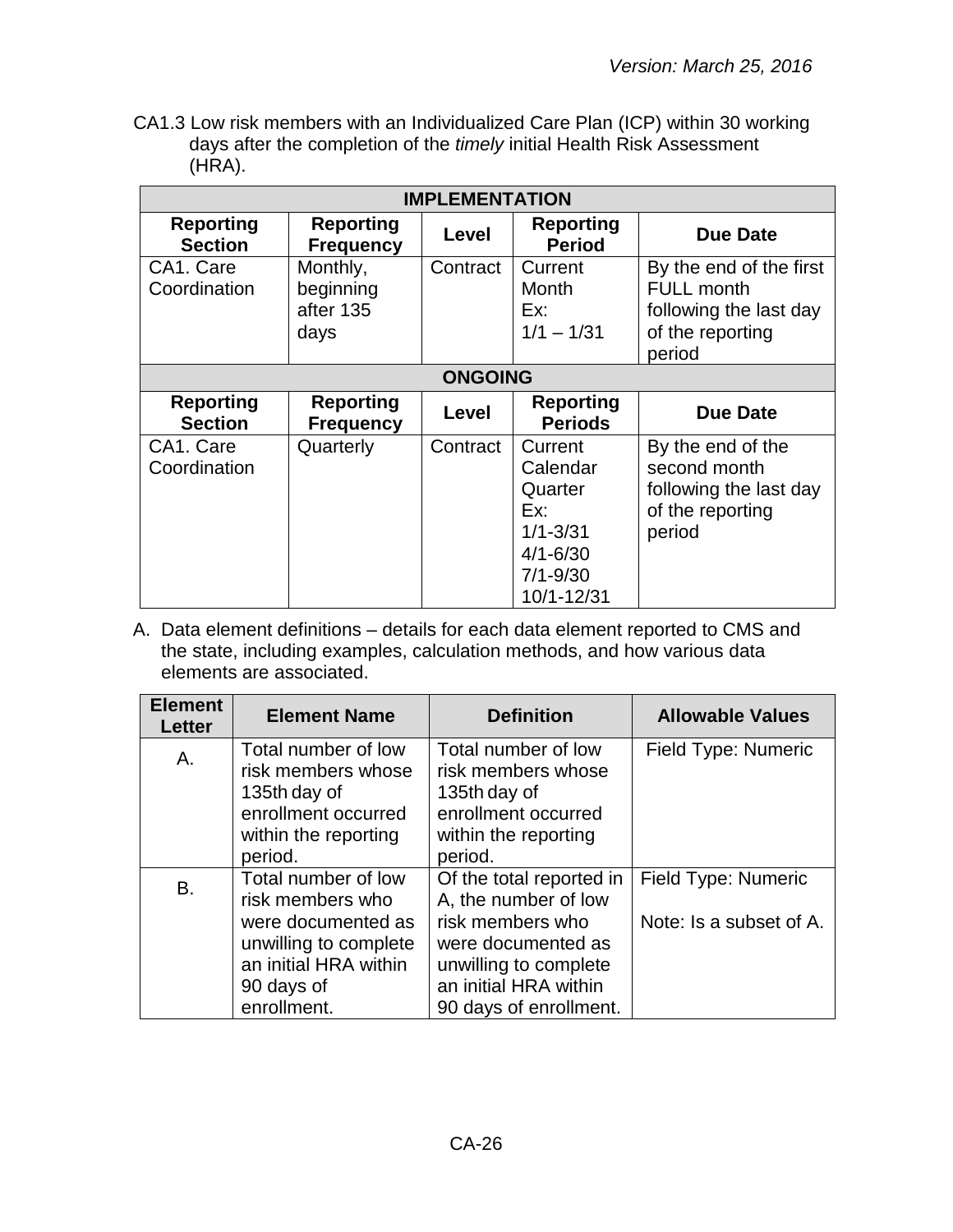| <b>Element</b><br><b>Letter</b> | <b>Element Name</b>                                                                                                                                                                        | <b>Definition</b>                                                                                                                                                                                                       | <b>Allowable Values</b>                        |
|---------------------------------|--------------------------------------------------------------------------------------------------------------------------------------------------------------------------------------------|-------------------------------------------------------------------------------------------------------------------------------------------------------------------------------------------------------------------------|------------------------------------------------|
| C.                              | Total number of low<br>risk members the<br>MMP was unable to<br>reach, following three<br>documented<br>attempts, within 90<br>days of enrollment.                                         | Of the total reported in<br>A, the number of low<br>risk members the<br>MMP was unable to<br>reach, following three<br>documented attempts,<br>within 90 days of<br>enrollment.                                         | Field Type: Numeric<br>Note: Is a subset of A. |
| D.                              | Total number of low<br>risk members with an<br>initial HRA completed<br>within 90 days of<br>enrollment.                                                                                   | Of the total reported in<br>A, the number of low<br>risk members with an<br>initial HRA completed<br>within 90 days of<br>enrollment.                                                                                   | Field Type: Numeric<br>Note: Is a subset of A. |
| Ε.                              | Total number of low<br>risk members who<br>were documented as<br>unwilling to complete<br>an ICP within 30<br>working days after<br>the completion of the<br>initial HRA.                  | Of the total reported in<br>D, the number of low<br>risk members who<br>were documented as<br>unwilling to complete<br>an ICP within 30<br>working days after the<br>completion of the<br>initial HRA.                  | Field Type: Numeric<br>Note: Is a subset of D. |
| F.                              | Total number of low<br>risk members the<br>MMP was unable to<br>reach, following three<br>documented<br>attempts, within 30<br>working days after<br>the completion of the<br>initial HRA. | Of the total reported in<br>D, the number of low<br>risk members the<br>MMP was unable to<br>reach, following three<br>documented attempts,<br>within 30 working<br>days after the<br>completion of the<br>initial HRA. | Field Type: Numeric<br>Note: Is a subset of D. |
| G.                              | Total number of low<br>risk members with an<br>ICP completed within<br>30 working days after<br>the completion of the<br>initial HRA.                                                      | Of the total reported in<br>D, the number of low<br>risk members with an<br>ICP completed within<br>30 working days after<br>the completion of the<br>initial HRA.                                                      | Field Type: Numeric<br>Note: Is a subset of D. |

- B. QA Checks/Thresholds procedures used by CMS and the state to establish benchmarks in order to identify outliers or data that are potentially erroneous.
	- CMS and the state will perform an outlier analysis.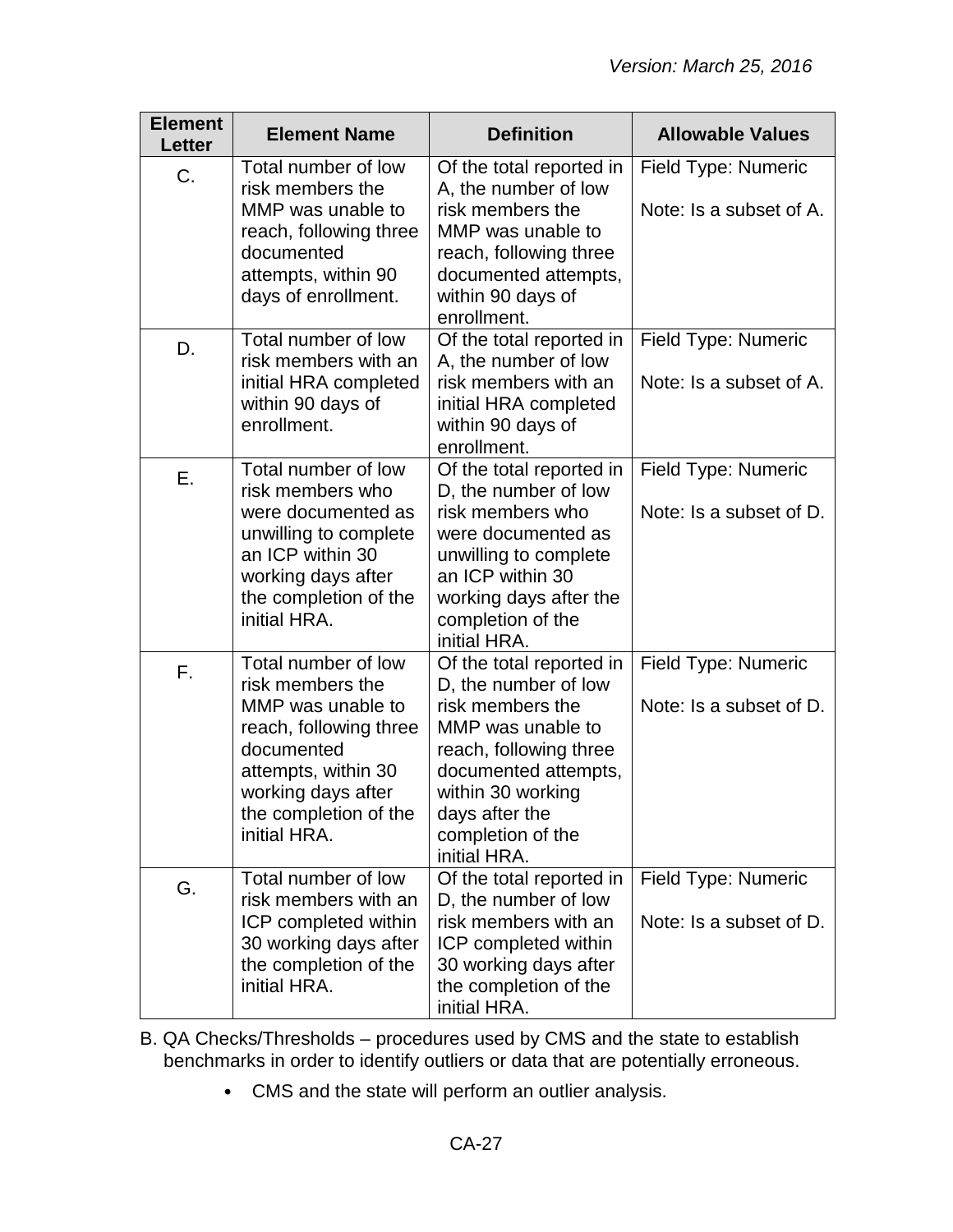- As data are received from MMPs over time, CMS and the state will apply threshold checks.
- C. Edits and Validation Checks validation checks that should be performed by each MMP prior to data submission.
	- Confirm those data elements listed above as subsets of other elements.
	- MMPs should validate that data elements B, C, and D are less than or equal to data element A.
	- MMPs should validate that data elements E, F, and G are less than or equal to data element D.
	- All data elements should be positive values.
- D. Analysis how CMS and the state will evaluate reported data, as well as how other data sources may be monitored. CMS and the state will evaluate the percentage of low risk members who:
	- Refused to have an initial HRA completed within 90 days of enrollment.
	- Were unable to be reached to have an initial HRA completed within 90 days of enrollment.
	- Had an initial HRA completed within 90 days of enrollment.
	- Were willing to participate and could be reached who had an initial HRA completed within 90 days of enrollment.

In addition, CMS and the state will evaluate the percentage of low risk members who had an initial HRA completed within 90 days of enrollment who:

- Refused to have an ICP completed within 30 working days after the completion of the initial HRA.
- Were unable to be reached to have an ICP completed within 30 working days after the completion of the initial HRA.
- Had an ICP completed within 30 working days after the completion of the initial HRA.
- Were willing to participate and who could be reached who had an ICP completed within 30 working days after the completion of the initial HRA.
- E. Notes additional clarifications to a reporting section. This section incorporates previously answered frequently asked questions.
	- MMPs should include all members regardless of whether the member was enrolled through passive enrollment or opt-in enrollment. Medicaid-only members should not be included.
	- $\bullet$ MMPs should include all members who meet the criteria outlined in data element A, regardless of whether they are disenrolled as of the end of the reporting period (i.e., include all members whose 135th day of enrollment occurred within the reporting period regardless of whether they are currently enrolled or disenrolled as of the last day of the reporting period).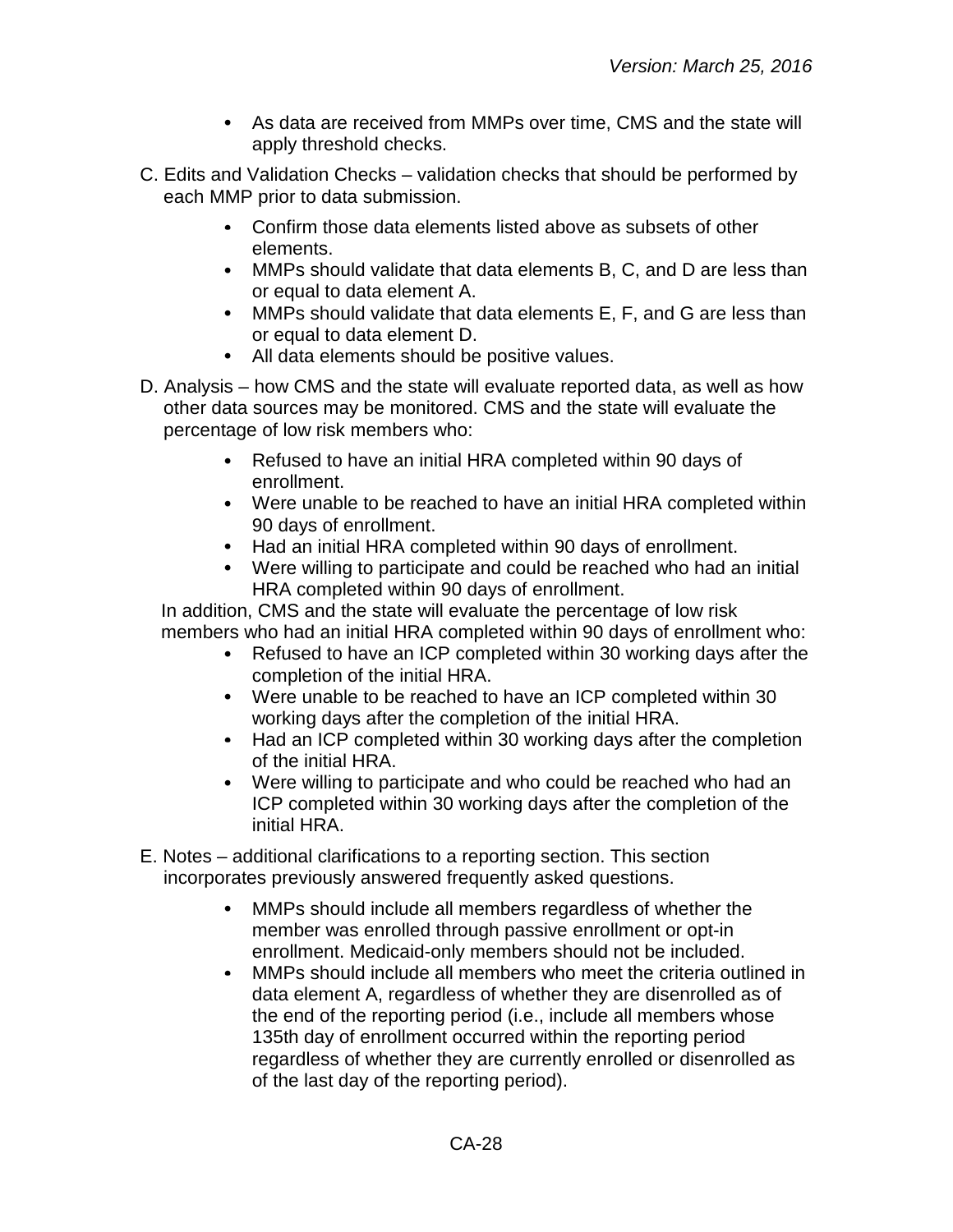- MMPs should refer to the California three-way contract for specific  $\bullet$ requirements pertaining to ICPs and HRAs.
- Risk level should be determined using an approved health risk  $\bullet$ stratification mechanism or algorithm. The health risk stratification shall be conducted in accordance with the most recent DHCS DPL.
- MMPs should use the members *initial* risk level categorization for purposes for reporting this measure. For example, if a member is initially deemed low risk, then is subsequently deemed high risk, that member should be considered low risk and the MMP should follow the requirements for completing the initial HRA for a low risk member.
- Low risk members are those members who do not meet the minimum requirements of a high risk member. If subsequent information becomes available deeming a member high risk, the members should still be considered low risk for this measure (i.e., use the member's initial risk categorization).
- $\bullet$ For all members, the initial HRA must be completed before an ICP can be completed. However, the HRA and ICP can be completed during a single meeting with the member.
- $\bullet$ Timely initial HRAs are defined as completed within 45 calendar days for high risk members and within 90 calendar days for lower risk members as described in Section 2.8.2 of the California threeway contract.
- $\bullet$ For data element B, MMPs should report the number of members who were unwilling to participate in the initial HRA if a member (or his or her authorized representative):
	- o Affirmatively declines to participate in the initial HRA. Member communicates this refusal by phone, mail, fax, or in person.
	- o Expresses willingness to complete the initial HRA but asks for it to be conducted after 90 days (despite being offered a reasonable opportunity to complete the initial HRA within 90 days). Discussions with the member must be documented by the MMP.
	- o Expresses willingness to complete the initial HRA, but reschedules or is a no-show and then is subsequently nonresponsive. Attempts to contact the member must be documented by the MMP.
	- o Initially agrees to complete the initial HRA, but then declines to answer a majority of the questions in the HRA.
- For data element C, MMPs should report the number of members the MMP was unable to reach after three attempts to contact the member. MMPs should refer to the California three-way contract or state guidance for any specific requirements pertaining to the method of outreach to members. MMPs must document each attempt to reach the member, including the method of the attempt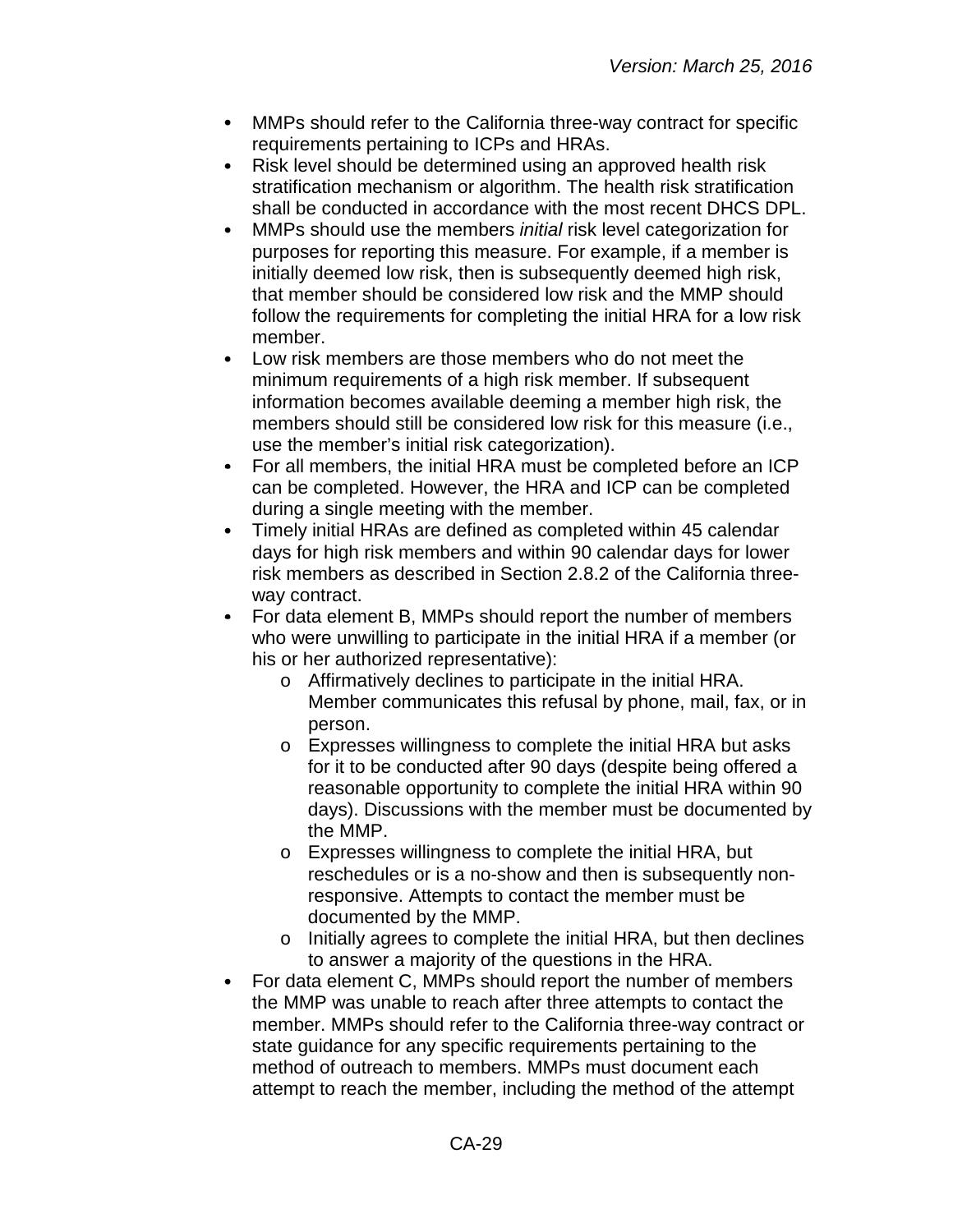(i.e., phone, mail, or email), as CMS and the state may validate this number. There may be instances when the MMP has a high degree of confidence that a member's contact information is correct, yet that member is not responsive to the MMP's outreach efforts. So long as the MMP follows the guidance regarding outreach attempts, these members may be included in the count for this data element.

- There may be certain circumstances that make it impossible or  $\bullet$ inappropriate to complete an initial HRA within 90 days of enrollment. For example, a member may be medically unable to respond and have no authorized representative to do so on their behalf, or a member may be experiencing an acute medical or behavioral health crisis that requires immediate attention and outweighs the need for an initial HRA. However, MMPs should not include such members in the counts for data elements B and C.
- Data element D should include all members with an initial HRA that  $\bullet$ was completed during the reporting period (i.e., MMPs should not include any reassessments). New HRAs completed following a member's break in coverage should be reported as initial HRAs in data element D, even if the member had an HRA completed during his/her prior period of enrollment. For further guidance on HRAs and ICPs for members with a break in coverage, refer to pages CA7-CA9.
- $\bullet$ If a member's initial HRA was started but not completed within 90 days of enrollment, then the HRA should not be considered completed and, therefore, that member would not be counted in data elements B, C, or D. However, this member would be included in data element A.
- Members reported in data elements B, C, and D must also be reported in data element A, since these data elements are subsets of data element A. Additionally, data elements B, C, and D should be mutually exclusive (e.g., a member reported in data element B or C should not also be reported in data element D). If a member could meet the criteria for multiple data elements (B, C, or D), use the following guidance to ensure the member is included in only one of those three data elements:
	- 1. If a member initially refused to complete an initial HRA or could not be reached after three outreach attempts, but then subsequently completes an initial HRA within 90 days of enrollment, then the member should be classified in data element D.
	- 2. If a member was not reached after three outreach attempts, but then subsequently is reached and refuses an initial HRA within 90 days of enrollment, the member should be classified in data element B.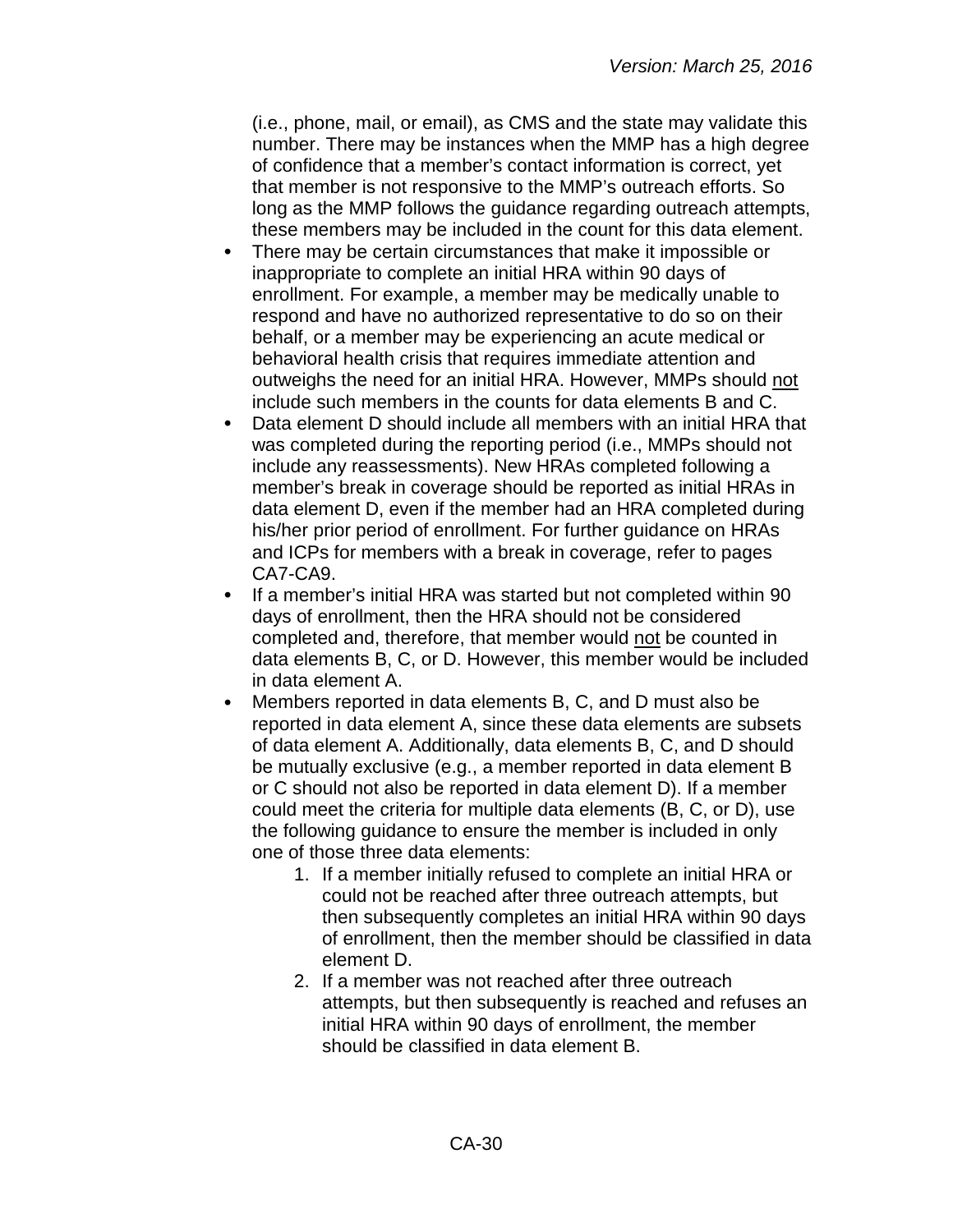- For data element E, MMPs should report the number of members who were unwilling to participate in the development of the ICP if a member (or his or her authorized representative):
	- 1. Affirmatively declines to participate in the ICP. Member communicates this refusal by phone, mail, fax, or in person.
	- 2. Expresses willingness to complete the ICP but asks for it to be conducted after 30 working days following the completion of the initial HRA (despite being offered a reasonable opportunity to complete the ICP within 30 working days). Discussions with the member must be documented by the MMP.
	- 3. Expresses willingness to complete the ICP, but reschedules or is a no-show and then is subsequently nonresponsive. Attempts to contact the member must be documented by the MMP.
	- 4. Initially agrees to complete the ICP, but then declines to answer a majority of the questions in the ICP.
- For data element F, MMPs should report the number of members the MMP was unable to reach after three attempts to contact the member. MMPs should refer to the California three-way contract or state guidance for any specific requirements pertaining to the method of outreach to members. MMPs must document each attempt to reach the member, including the method of the attempt (i.e., phone, mail, or email), as CMS and the state may validate this number. There may be instances when the MMP has a high degree of confidence that a member's contact information is correct, yet that member is not responsive to the MMPs outreach efforts. So long as the MMP follows the guidance regarding outreach attempts, these members may be included in the count for this data element.
- There may be certain circumstances that make it impossible or inappropriate to complete an ICP within 30 working days of the initial HRA. For example, a member may become medically unable to respond and have no authorized representative to do so on their behalf, or a member may be experiencing an acute medical or behavioral health crisis that requires immediate attention and outweighs the need for an ICP. However, MMPs should not include such members in the counts for data elements E and F.
- The initial HRA must be completed within the reporting period, but the ICP may not be in the same reporting period. For example, if the initial HRA is completed less than 30 working days before the end of the reporting period (e.g., March 15), look up to 30 working days past the end of the reporting period to identify if an ICP was completed.
- If an ICP was started but not completed within 30 working days of the initial HRA, then the ICP should not be considered completed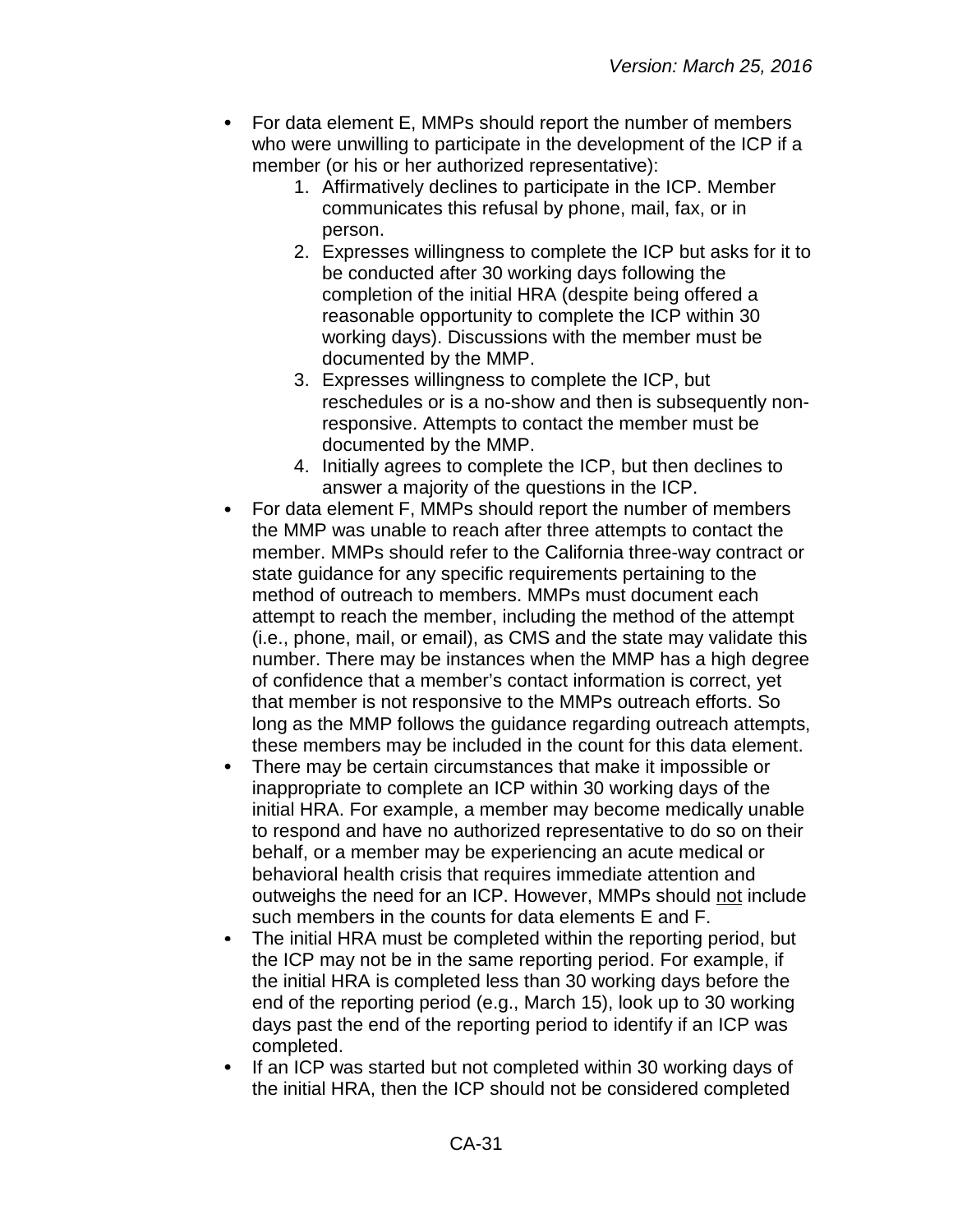and, therefore, would not be counted in data elements E, F, or G. However, this member would be included in data element D if the initial HRA was completed within the reporting period.

- Members reported in data elements E, F, and G must also be  $\bullet$ reported in data element D, since these data elements are subsets of data element D. Additionally, data elements E, F, and G should be mutually exclusive (e.g., a member reported in data element E or F should not also be reported in data element G). If a member could meet the criteria for multiple data elements (E, F, or G), use the following guidance to ensure the member is included in only one of those three data elements:
	- 1. If a member initially refused to complete an ICP or could not be reached after three outreach attempts, but then subsequently completes an ICP within 30 working days after the completion of the initial HRA, then the member should be classified in data element G.
	- 2. If a member was not reached after three outreach attempts, but then subsequently is reached and refuses an ICP within 30 working days after the completion of the initial HRA, the member should be classified in data element E.
- F. Data Submission how MMPs will submit data collected to CMS and the state.
	- $\bullet$ MMPs will submit data collected for this measure in the above specified format through a secure data collection site accessed at the following web address: [https://Financial-Alignment-](https://financial-alignment-initiative.norc.org/)[Initiative.NORC.org](https://financial-alignment-initiative.norc.org/)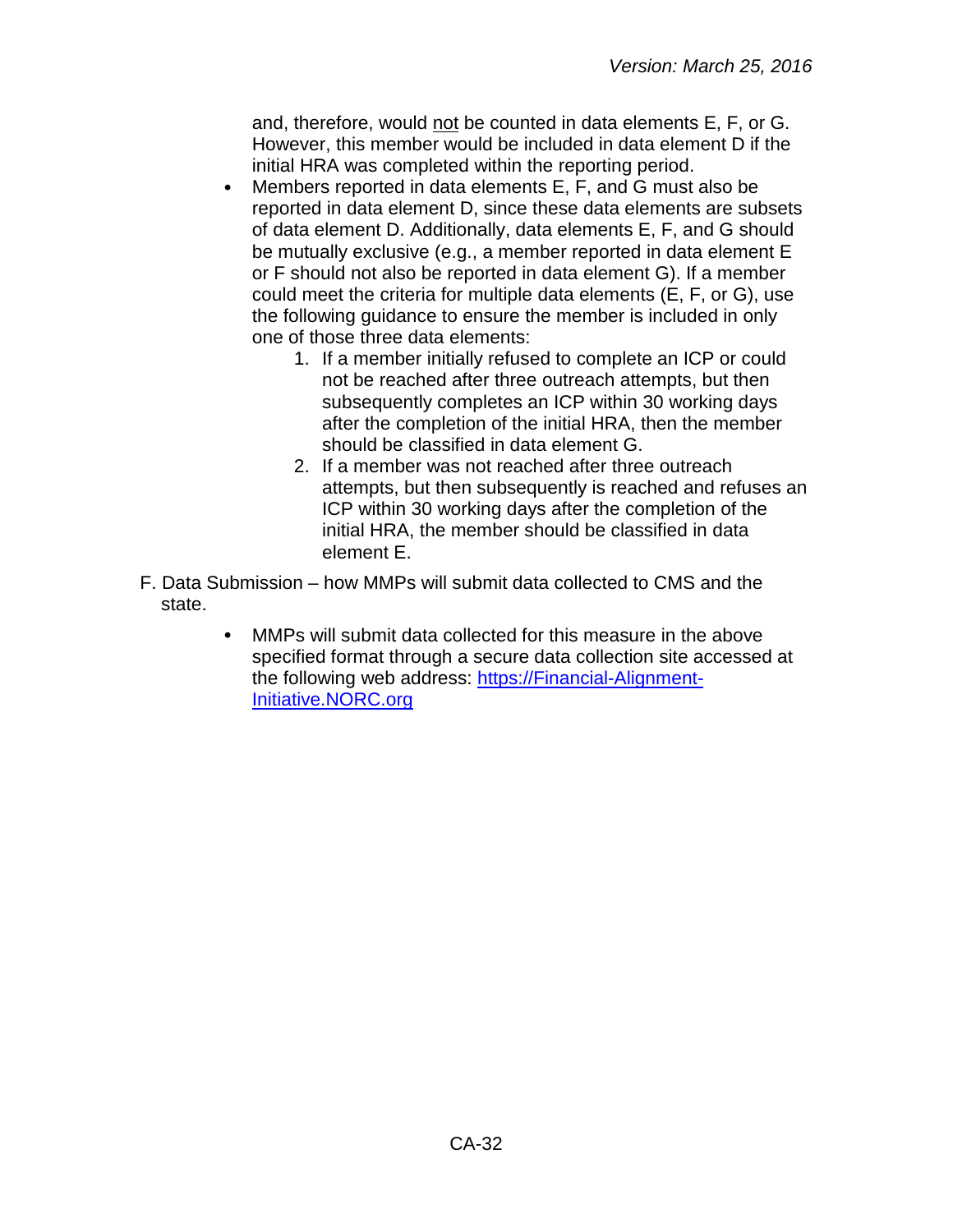CA1.4 Low risk members with an Individualized Care Plan (ICP) within 30 working days after the completion of the initial Health Risk Assessment (HRA).

| <b>IMPLEMENTATION</b>              |                                      |          |                                                                                                     |                                                                                       |  |
|------------------------------------|--------------------------------------|----------|-----------------------------------------------------------------------------------------------------|---------------------------------------------------------------------------------------|--|
| <b>Reporting</b><br><b>Section</b> | <b>Reporting</b><br><b>Frequency</b> | Level    | <b>Reporting</b><br><b>Period</b>                                                                   | Due Date                                                                              |  |
| CA1. Care<br>Coordination          | Monthly                              | Contract | Current<br>Month<br>Ex:<br>$1/1 - 1/31$                                                             | By the end of the<br>third month following<br>the last day of the<br>reporting period |  |
|                                    | <b>ONGOING</b>                       |          |                                                                                                     |                                                                                       |  |
| <b>Reporting</b><br><b>Section</b> | <b>Reporting</b><br><b>Frequency</b> | Level    | <b>Reporting</b><br><b>Periods</b>                                                                  | Due Date                                                                              |  |
| CA1. Care<br>Coordination          | Quarterly                            | Contract | Current<br>Calendar<br>Quarter<br>Ex:<br>$1/1 - 3/31$<br>$4/1 - 6/30$<br>$7/1 - 9/30$<br>10/1-12/31 | By the end of the<br>third month following<br>the last day of the<br>reporting period |  |

| <b>Element</b><br><b>Letter</b> | <b>Element Name</b>                                                                                                                                                       | <b>Definition</b>                                                                                                                                                                                                         | <b>Allowable Values</b>                        |
|---------------------------------|---------------------------------------------------------------------------------------------------------------------------------------------------------------------------|---------------------------------------------------------------------------------------------------------------------------------------------------------------------------------------------------------------------------|------------------------------------------------|
| Α.                              | Total number of low<br>risk members with an<br>initial HRA completed<br>during the reporting<br>period.                                                                   | Total number of low<br>risk members with an<br>initial HRA completed<br>during the reporting<br>period and who were<br>continuously enrolled<br>for 30 working days<br>following the<br>completion of the<br>initial HRA. | Field Type: Numeric                            |
| В.                              | Total number of low<br>risk members who<br>were documented as<br>unwilling to complete<br>an ICP within 30<br>working days after<br>the completion of the<br>initial HRA. | Of the total reported in<br>A, the number of low<br>risk members who<br>were documented as<br>unwilling to complete<br>an ICP within 30<br>working days after the<br>completion of the<br>initial HRA.                    | Field Type: Numeric<br>Note: Is a subset of A. |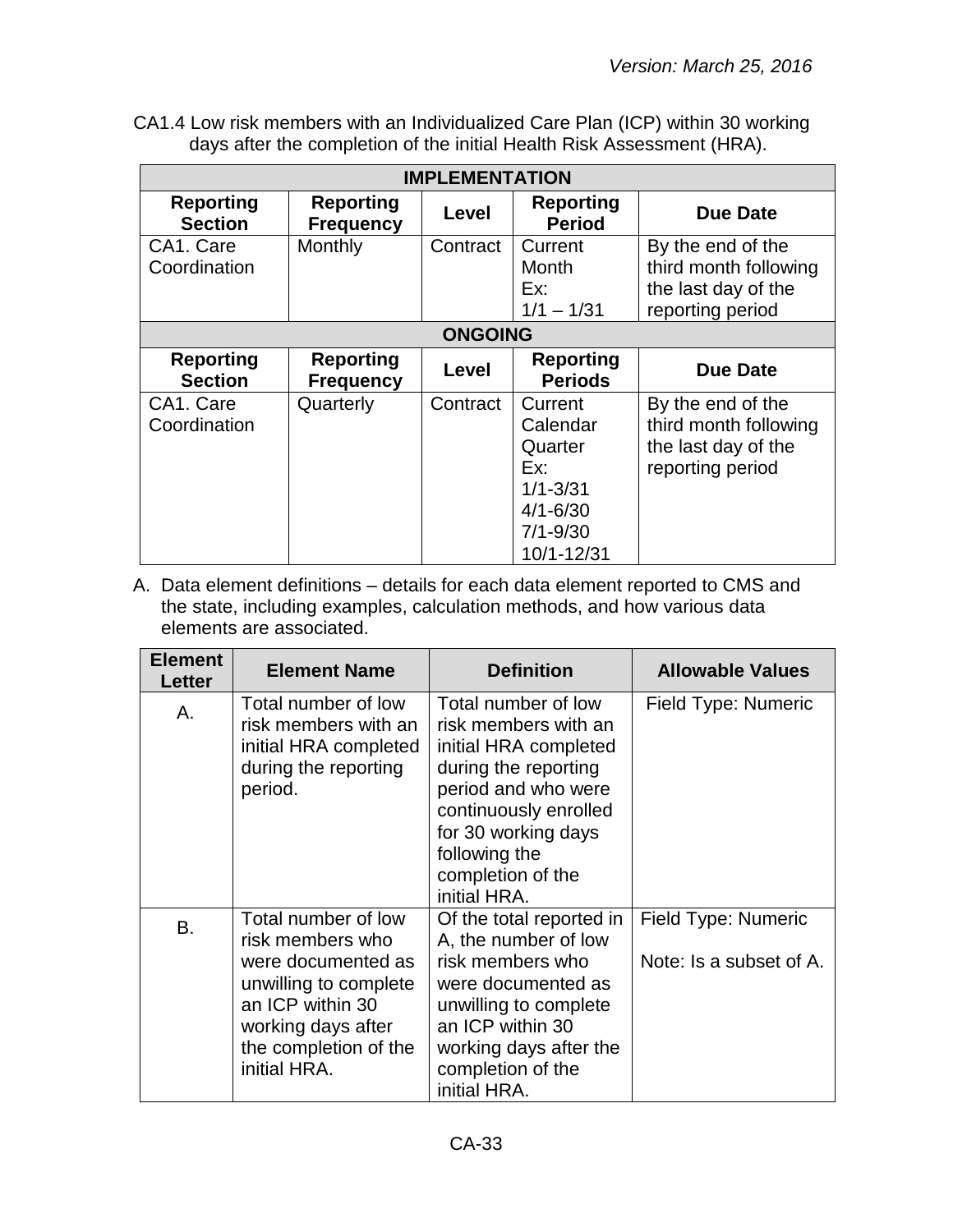| <b>Element</b><br>Letter | <b>Element Name</b>                                                                                                                                                                        | <b>Definition</b>                                                                                                                                                                                                       | <b>Allowable Values</b>                        |
|--------------------------|--------------------------------------------------------------------------------------------------------------------------------------------------------------------------------------------|-------------------------------------------------------------------------------------------------------------------------------------------------------------------------------------------------------------------------|------------------------------------------------|
| C.                       | Total number of low<br>risk members the<br>MMP was unable to<br>reach, following three<br>documented<br>attempts, within 30<br>working days after<br>the completion of the<br>initial HRA. | Of the total reported in<br>A, the number of low<br>risk members the<br>MMP was unable to<br>reach, following three<br>documented attempts,<br>within 30 working<br>days after the<br>completion of the<br>initial HRA. | Field Type: Numeric<br>Note: Is a subset of A. |
| D.                       | Total number of low<br>risk members with an<br>ICP completed within<br>30 working days after<br>the completion of the<br>initial HRA.                                                      | Of the total reported in<br>A, the number of low<br>risk members with an<br>ICP completed within<br>30 working days after<br>the completion of the<br>initial HRA.                                                      | Field Type: Numeric<br>Note: Is a subset of A. |

B. QA Checks/Thresholds – procedures used by CMS and the state to establish benchmarks in order to identify outliers or data that are potentially erroneous.

- CMS and the state will perform an outlier analysis.
- As data are received from MMPs over time, CMS and the state will apply threshold checks.
- C. Edits and Validation Checks validation checks that should be performed by each MMP prior to data submission.
	- Confirm those data elements listed above as subsets of other elements.
	- MMPs should validate that data elements B, C, and D are less than or equal to data element A.
	- All data elements should be positive values.
- D. Analysis how CMS and the state will evaluate reported data, as well as how other data sources may be monitored. CMS and the state will evaluate the percentage of low risk members who completed an initial HRA during the reporting period who:
	- Refused to have an ICP completed within 30 working days after the completion of the initial HRA.
	- Were unable to be reached to have an ICP completed within 30 working days after the completion of the initial HRA.
	- Had an ICP completed within 30 working days after the completion  $\bullet$ of the initial HRA.
	- $\bullet$ Were willing to participate and could be reached who had an ICP completed within 30 working days after the completion of the initial HRA.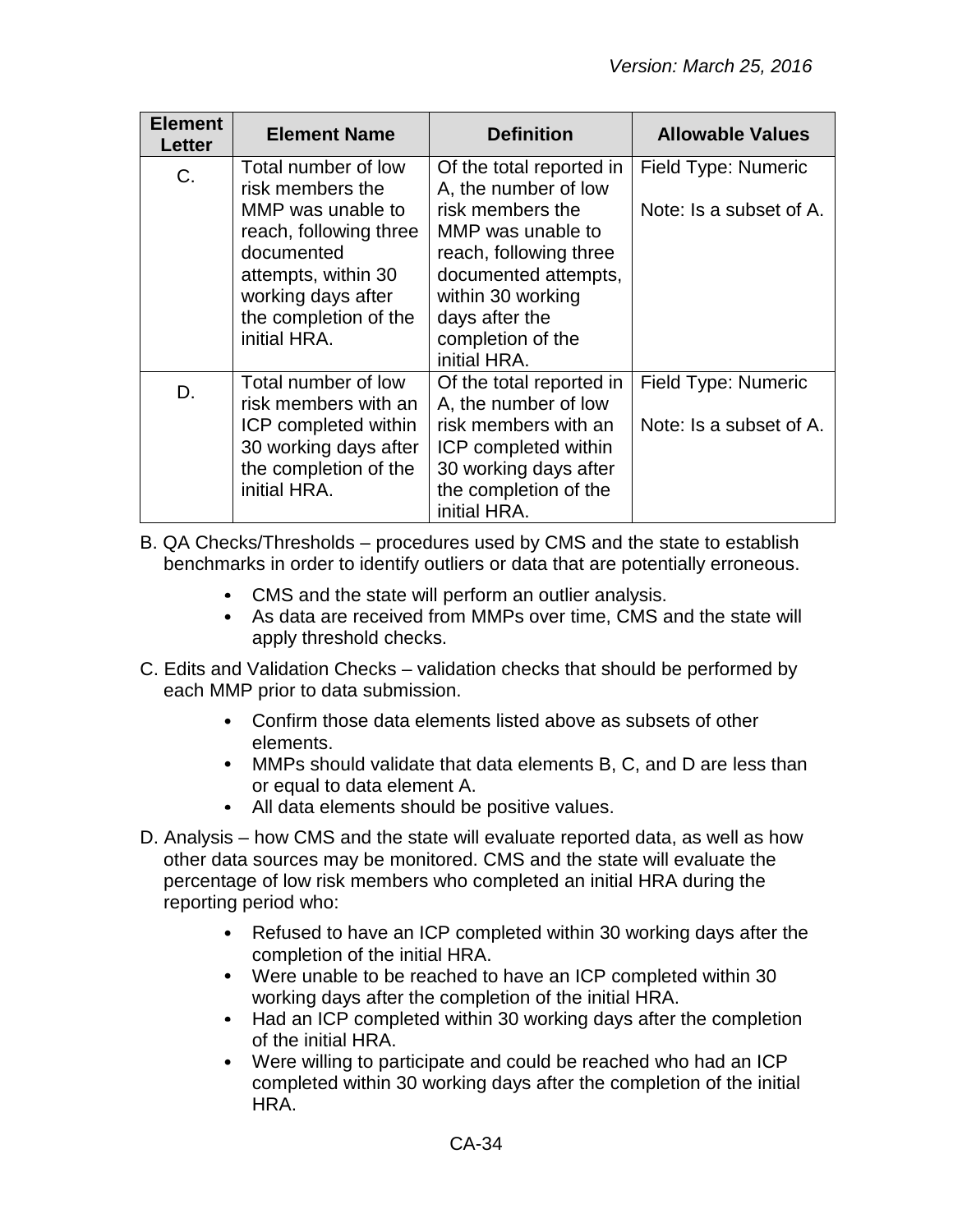- E. Notes additional clarifications to a reporting section. This section incorporates previously answered frequently asked questions.
	- MMPs should include all members regardless of whether the  $\bullet$ member was enrolled through passive enrollment or opt-in enrollment. Medicaid-only members should not be included.
	- $\bullet$ MMPs should include all members who meet the criteria outlined in data element A, regardless of whether they are disenrolled as of the end of the reporting period (i.e., include all members with an initial HRA completed within the reporting period regardless of whether they are currently enrolled or disenrolled as of the last day of the reporting period).
	- Members need to be continuously enrolled for 30 working days  $\bullet$ from the date of the initial HRA completion with no gaps in enrollment to be included in this measure.
	- The initial HRA must be completed within the reporting period, but  $\bullet$ the ICP may not be in the same reporting period. For example, if the initial HRA is completed less than 30 working days before the end of the reporting period (e.g., March 15), look up to 30 working days past the end of the reporting period to identify if an ICP was completed.
	- $\bullet$ Unlike CA1.3, the initial HRA reported in data element A may or may not have been completed within the required time frame (i.e., within 90 days of a member's effective enrollment date). MMPs should include all members who meet the criteria outlined in data element A, regardless of whether their initial HRA was completed before or after the member's 90th day of enrollment.
	- MMPs should refer to the California three-way contract for specific requirements pertaining to ICPs and HRAs.
	- Risk level should be determined using an approved health risk  $\bullet$ stratification mechanism or algorithm. The health risk stratification shall be conducted in accordance with the most recent DHCS DPL. MMPs should use the member's *initial* risk level categorization for purposes for reporting this measure. For example, if a member is initially deemed low risk, then is subsequently deemed high risk, that member should be considered low risk and the MMP should follow the requirements for completing the initial HRA for a low risk member.
	- $\bullet$ Low risk members are those members who do not meet the minimum requirements of a high risk member. If subsequent information becomes available deeming a member high risk, the member should still be considered low risk for this measure.
	- For all members, the initial HRA must be completed before an ICP  $\bullet$ can be completed. However, the HRA and ICP can be completed during a single meeting with the member.
	- Data element A should include all members with an initial HRA that  $\bullet$ was completed during the reporting period (i.e., MMPs should not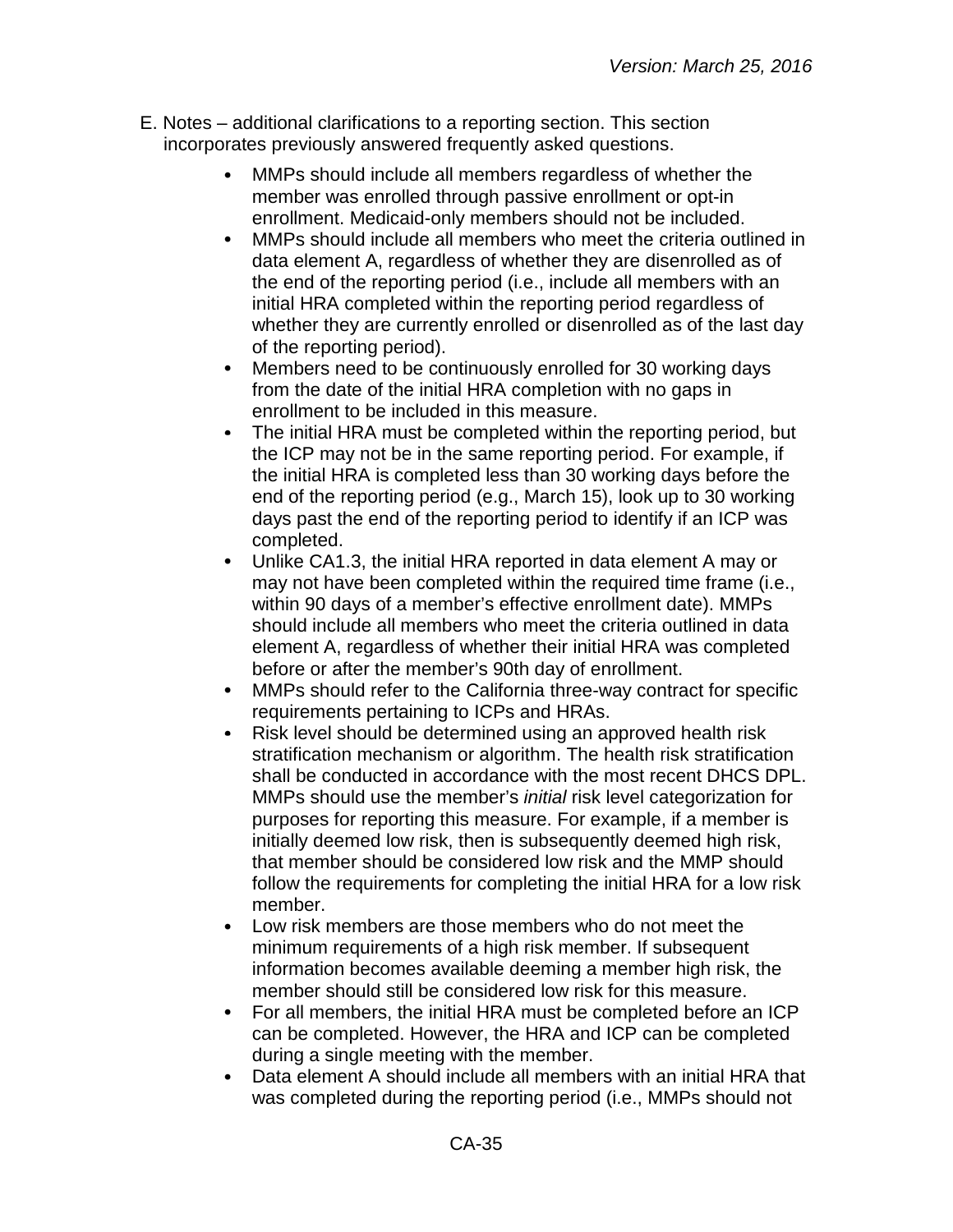include any reassessments). New HRAs completed following a member's break in coverage should be reported as initial HRAs in data element A, even if the member had an HRA completed during his/her prior period of enrollment. For further guidance on HRAs and ICPs for members with a break in coverage, refer to pages CA7-CA9.

- $\bullet$ For data element B, MMPs should report the number of members who were unwilling to participate in the development of the ICP within 30 working days after the completion of the initial HRA if a member (or his or her authorized representative):
	- 1. Affirmatively declines to participate in the ICP. Member communicates this refusal by phone, mail, fax, or in person.
	- 2. Expresses willingness to complete the ICP but asks for it to be conducted after 30 working days following the completion of the initial HRA (despite being offered a reasonable opportunity to complete the ICP within 30 working days). Discussions with the member must be documented by the MMP.
	- 3. Expresses willingness to complete the ICP, but reschedules or is a no-show and then is subsequently nonresponsive. Attempts to contact the member must be documented by the MMP.
	- 4. Initially agrees to complete the ICP, but then declines to answer a majority of the questions in the ICP.
- For data element C, MMPs should report the number of members the MMP was unable to reach after three attempts to contact the member. MMPs should refer to the California three-way contract or state guidance for any specific requirements pertaining to the method of outreach to members. MMPs must document each attempt to reach the member, including the method of the attempt (i.e., phone, mail, or email), as CMS and the state may validate this number. There may be instances when the MMP has a high degree of confidence that a member's contact information is correct, yet that member is not responsive to the MMPs outreach efforts. So long as the MMP follows the guidance regarding outreach attempts, these members may be included in the count for this data element.
- There may be certain circumstances that make it impossible or inappropriate to complete an ICP within 30 working days of the initial HRA. For example, a member may become medically unable to respond and have no authorized representative to do so on their behalf, or a member may be experiencing an acute medical or behavioral health crisis that requires immediate attention and outweighs the need for an ICP. However, MMPs should not include such members in the counts for data elements B and C.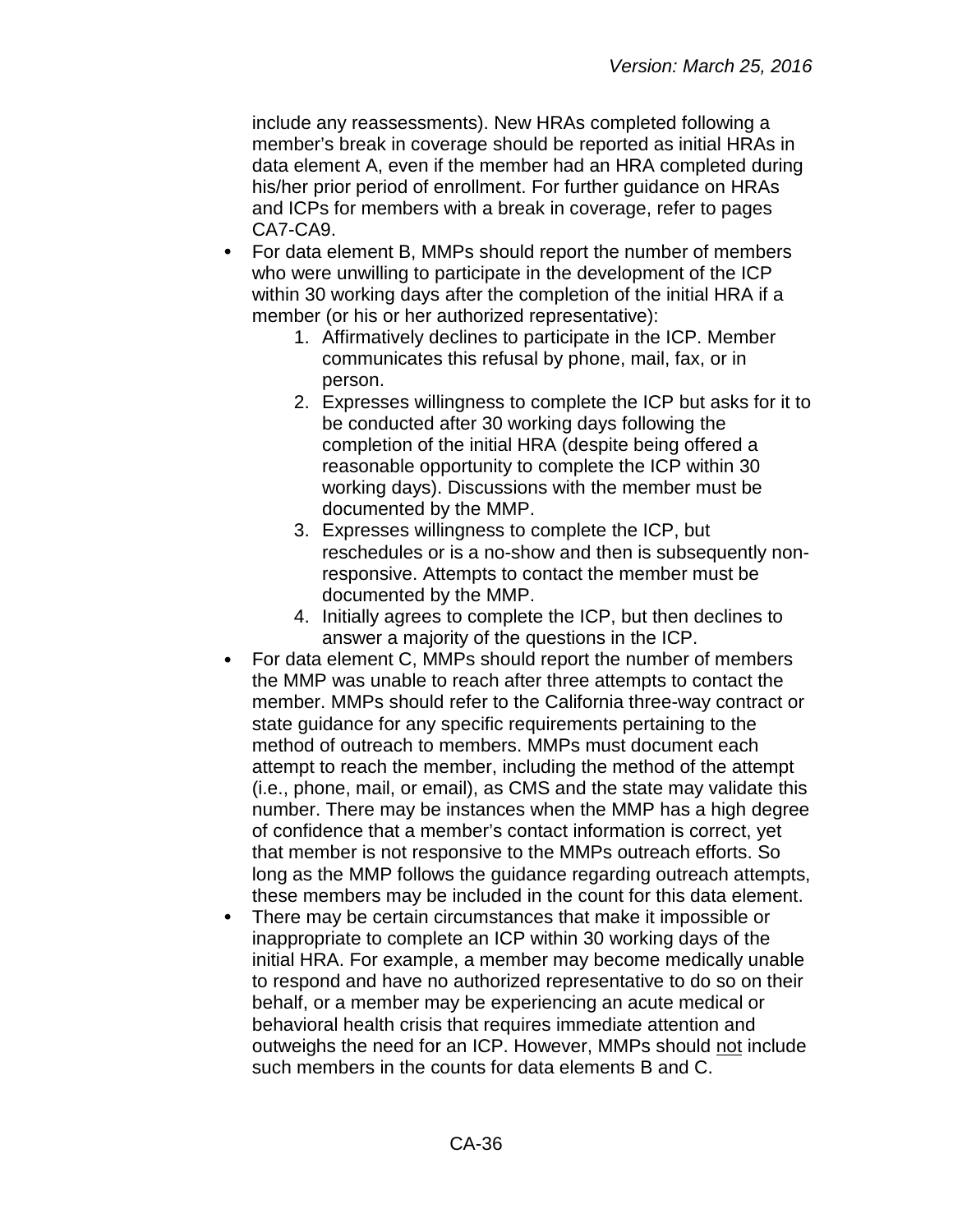- If an ICP was started but not completed within 30 working days of the initial HRA, then the ICP should not be considered completed and, therefore, would not be counted in data elements B, C, or D. However, this member would be included in data element A if the initial HRA was completed within the reporting period and they were continuously enrolled for 30 working days following the completion of the initial HRA.
- Members reported in data elements B, C, and D must also be reported in data element A, since these data elements are subsets of data element A. Additionally, data elements B, C, and D should be mutually exclusive (e.g., a member reported in data element B or C should not also be reported in data element D). If a member could meet the criteria for multiple data elements (B, C, or D), use the following guidance to ensure the member is included in only one of those three data elements:
	- 1. If a member initially refused to complete an ICP or could not be reached after three outreach attempts, but then subsequently completes an ICP within 30 working days after the completion of the initial HRA, then the member should be classified in data element D.
	- 2. If a member was not reached after three outreach attempts, but then subsequently is reached and refuses an ICP within 30 working days after the completion of the initial HRA, the member should be classified in data element B.
- F. Data Submission how MMPs will submit data collected to CMS and the state.
	- MMPs will submit data collected for this measure in the above  $\bullet$ specified format through a secure data collection site accessed at the following web address: [https://Financial-Alignment-](https://financial-alignment-initiative.norc.org/)[Initiative.NORC.org](https://financial-alignment-initiative.norc.org/)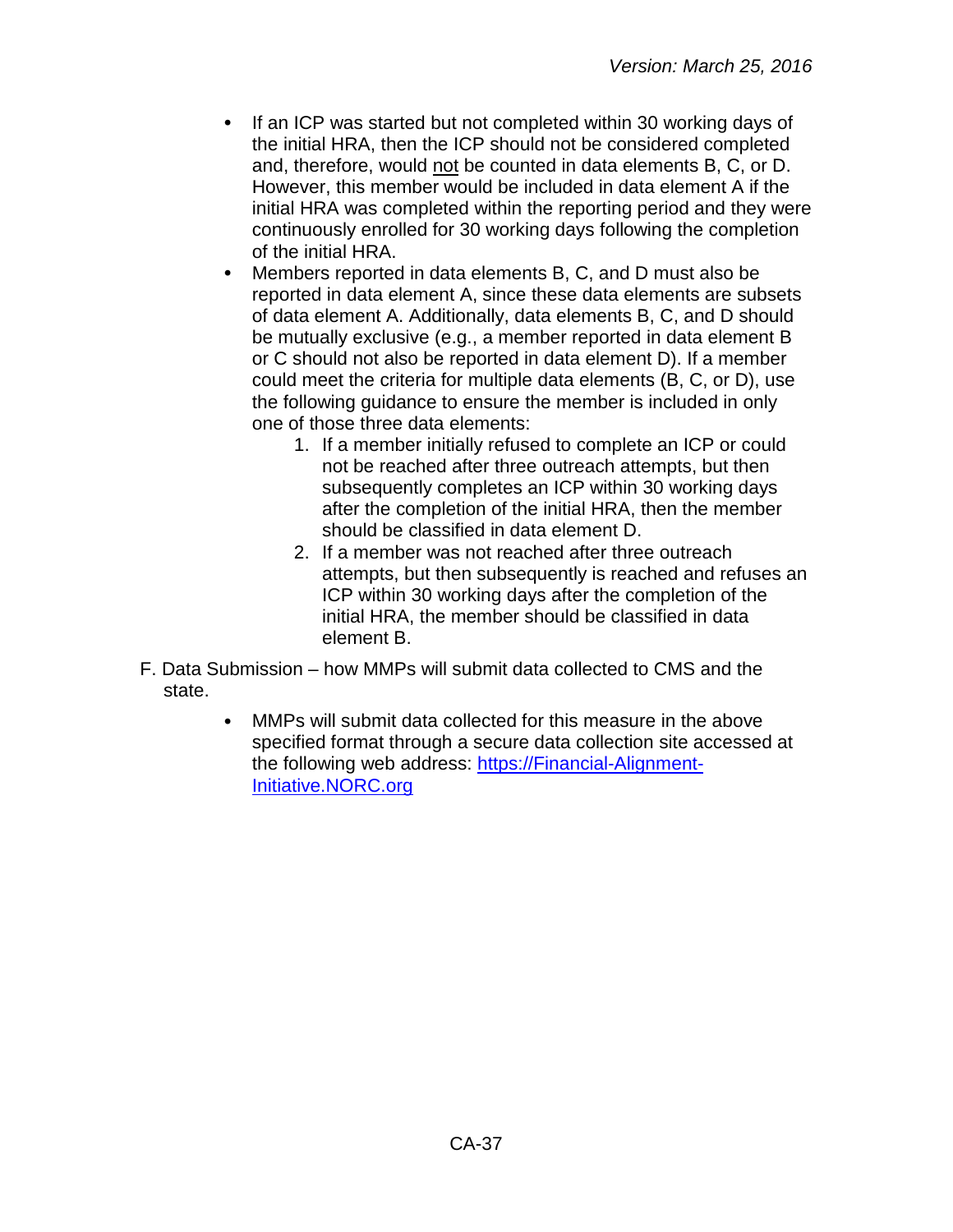| <b>IMPLEMENTATION</b>              |                                        |                |                                                                                                     |                                                                                           |
|------------------------------------|----------------------------------------|----------------|-----------------------------------------------------------------------------------------------------|-------------------------------------------------------------------------------------------|
| <b>Reporting</b><br><b>Section</b> | <b>Reporting</b><br><b>Frequency</b>   | Level          | <b>Reporting</b><br><b>Period</b>                                                                   | Due Date                                                                                  |
| CA1. Care<br>Coordination          | Monthly,<br>beginning<br>after 90 days | Contract       | Current<br>Month<br>Ex:<br>$1/1 - 1/31$                                                             | By the end of the first<br>month following the<br>last day of the<br>reporting period     |
|                                    |                                        | <b>ONGOING</b> |                                                                                                     |                                                                                           |
| <b>Reporting</b><br><b>Section</b> | <b>Reporting</b><br><b>Frequency</b>   | Level          | <b>Reporting</b><br><b>Periods</b>                                                                  | Due Date                                                                                  |
| CA1. Care<br>Coordination          | Quarterly                              | Contract       | Current<br>Calendar<br>Quarter<br>Ex:<br>$1/1 - 3/31$<br>$4/1 - 6/30$<br>$7/1 - 9/30$<br>10/1-12/31 | By the end of the<br>second month<br>following the last day<br>of the reporting<br>period |

|  | CA1.5 Members with an ICP completed. |
|--|--------------------------------------|
|--|--------------------------------------|

A. Data Element Definitions – details for each data element reported to CMS, including examples, methods for calculations, and how various data elements are associated.

| <b>Element</b><br><b>Letter</b> | <b>Element Name</b>                                                                                                    | <b>Definition</b>                                                                                                                          | <b>Allowable Values</b>                                                                                                   |
|---------------------------------|------------------------------------------------------------------------------------------------------------------------|--------------------------------------------------------------------------------------------------------------------------------------------|---------------------------------------------------------------------------------------------------------------------------|
| A.                              | Total number of high<br>risk members<br>enrolled for 90 days<br>or longer as of the<br>end of the reporting<br>period. | Total number of high<br>risk members enrolled<br>for 90 days or longer<br>as of the end of the<br>reporting period.                        | Field Type: Numeric                                                                                                       |
| B.                              | Total number of high<br>risk members who<br>had an ICP<br>completed.                                                   | Of the total reported in<br>A, the number of high<br>risk members who had<br>an ICP completed as<br>of the end of the<br>reporting period. | Field Type: Numeric<br>Note: Is a subset of A.                                                                            |
| C.                              | Total number of low<br>risk members<br>enrolled for 135<br>days or longer as of<br>the end of the<br>reporting period. | Total number of low<br>risk members enrolled<br>for 135 days or longer<br>as of the end of the<br>reporting period.                        | Field Type: Numeric<br>Note: This data<br>element should not be<br>reported until after<br>135 days of<br>Implementation. |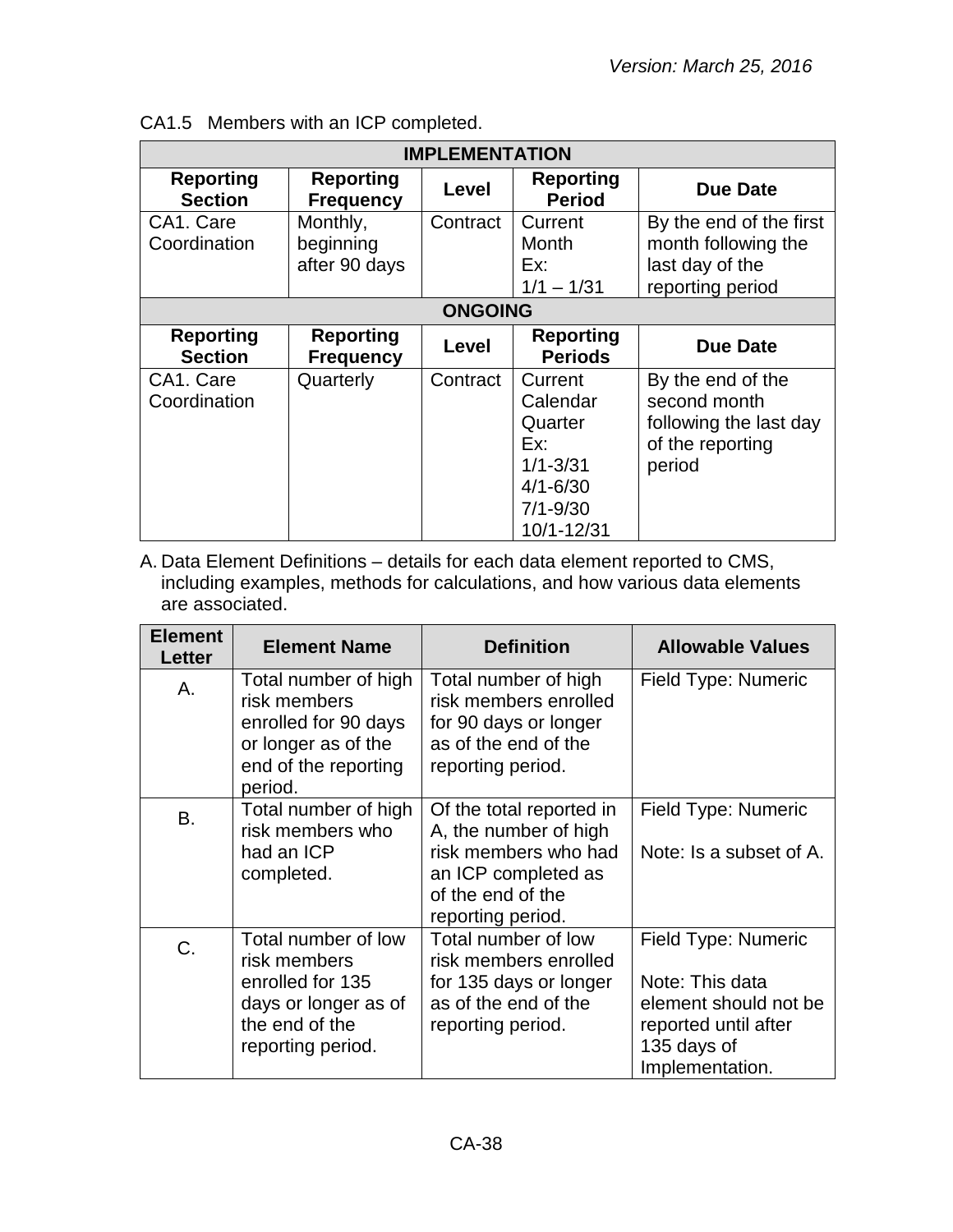| <b>Element</b><br><b>Letter</b> | <b>Element Name</b>                     | <b>Definition</b>                                | <b>Allowable Values</b>                                                                            |
|---------------------------------|-----------------------------------------|--------------------------------------------------|----------------------------------------------------------------------------------------------------|
| D.                              | Total number of low<br>risk members who | Of the total reported in<br>C, the number of low | Field Type: Numeric                                                                                |
|                                 | had an ICP<br>completed.                | risk members who had<br>an ICP completed as      | Note: Is a subset of C.                                                                            |
|                                 |                                         | of the end of the<br>reporting period.           | Note: This data<br>element should not be<br>reported until after<br>135 days of<br>Implementation. |

B. QA Checks/Thresholds – procedures used by CMS and the state to establish benchmarks in order to identify outliers or data that are potentially erroneous.

- CMS and the state will perform an outlier analysis.
- As data are received from MMPs over time, CMS and the state will apply threshold checks.
- C. Edits and Validation Checks validation checks that should be performed by each MMP prior to data submission.
	- Confirm those data elements listed above as subsets of other elements.
	- MMPs should validate that data element B is less than or equal to data element A.
	- MMPs should validate that data element D is less than or equal to data element C.
	- All data elements should be positive values.
- D. Analysis how CMS and the state will evaluate reported data, as well as how other data sources may be monitored. CMS and the state will evaluate the percentage of:
	- $\bullet$ High risk members enrolled for 90 days or longer who had an ICP completed as of the end of the reporting period.
	- Low risk members enrolled for 135 days or longer who had an ICP completed as of the end of the reporting period.
- E. Notes additional clarifications to a reporting section. This section incorporates previously answered frequently asked questions.
	- MMPs should include all members regardless of whether the  $\bullet$ member was enrolled through passive enrollment or opt-in enrollment. Medicaid-only members should not be included.
	- For the purposes of reporting data element A, 90 days of enrollment will be equivalent to three full calendar months.
	- The 135th day of enrollment should be based on each member's effective enrollment date.
	- $\bullet$ The effective date of enrollment is the first date of the member's coverage through the MMP.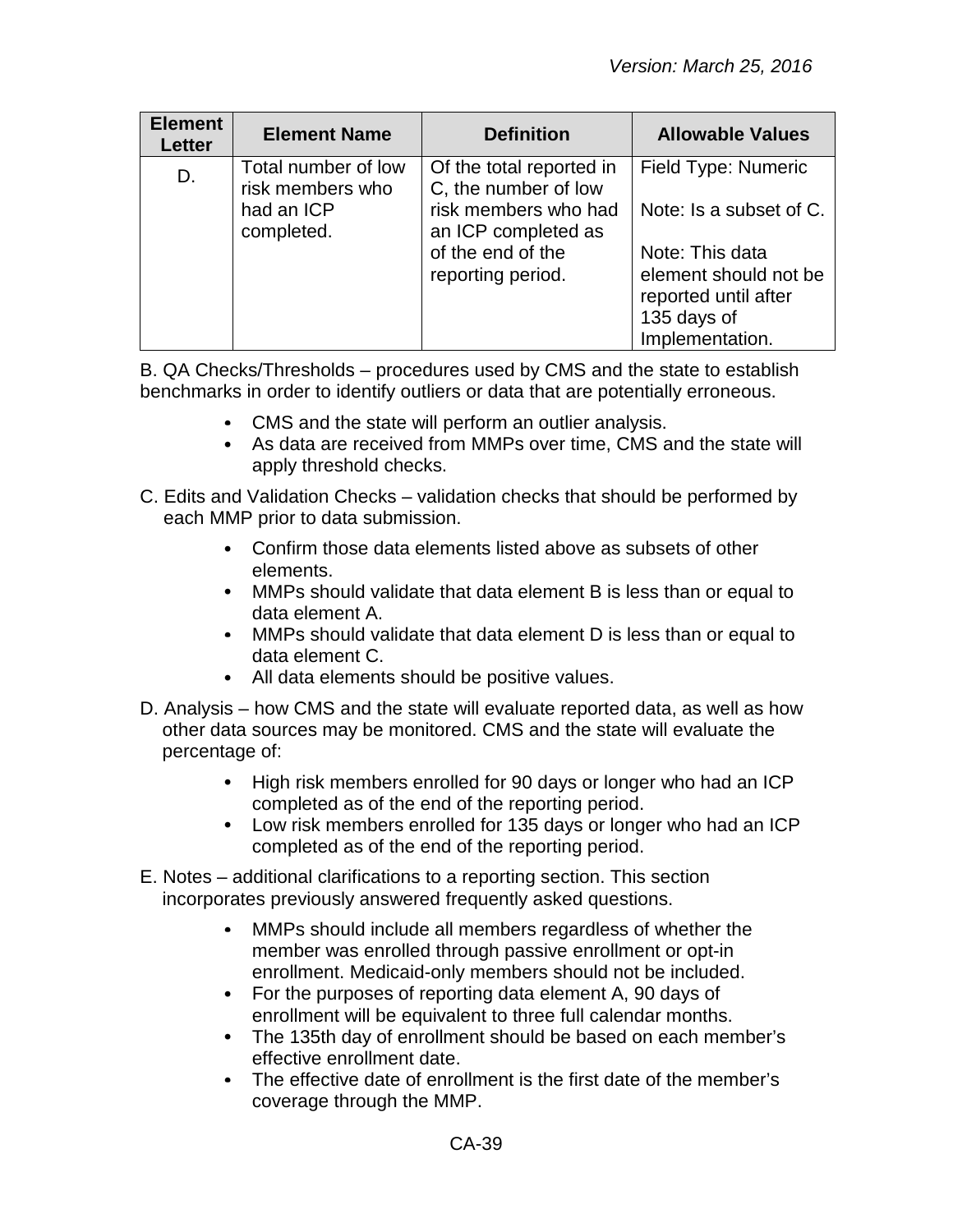- MMPs should refer to the California three-way contract for specific  $\bullet$ requirements pertaining to ICPs.
- The ICPs reported in data elements B and D could have been  $\bullet$ completed at any point from the member's first day of enrollment through the end of the reporting period.
- $\bullet$ The first monthly report for the first reporting period is due at the end of the first month after the 90th day. For example, for MMPs beginning the demonstration on April 1, 2014, the 90th day will occur on June 30, 2014. Therefore, the first report reflecting the reporting period of June 1, 2014 to June 31, 2014 will be due July 31, 2014 and monthly thereafter for the remainder of the Implementation period.
- $\bullet$ The first monthly report for data elements C and D is due at the end of the first FULL month after the 135th day. For example, for MMPs beginning the demonstration on April 1, 2014, the 135th day will occur on August 14, 2014. Therefore, the first report reflecting the reporting period of August 1, 2014 to August 31, 2014 will be due September 30, 2014 and monthly thereafter for the remainder of the Implementation period.
- $\bullet$ High risk members are members who are at increased risk for having an adverse health outcome or worsening of his or her health status if he or she does not receive initial contact within 45 calendar days after their effective enrollment date.
- Low risk members are members who do not meet the minimum  $\bullet$ requirements of a high risk member.
- F. Data Submission how MMPs will submit data collected to CMS.
	- MMPs will submit data collected for this measure in the above specified format through a secure data collection site accessed at the following web address: [https://Financial-Alignment-](https://financial-alignment-initiative.norc.org/)[Initiative.NORC.org](https://financial-alignment-initiative.norc.org/)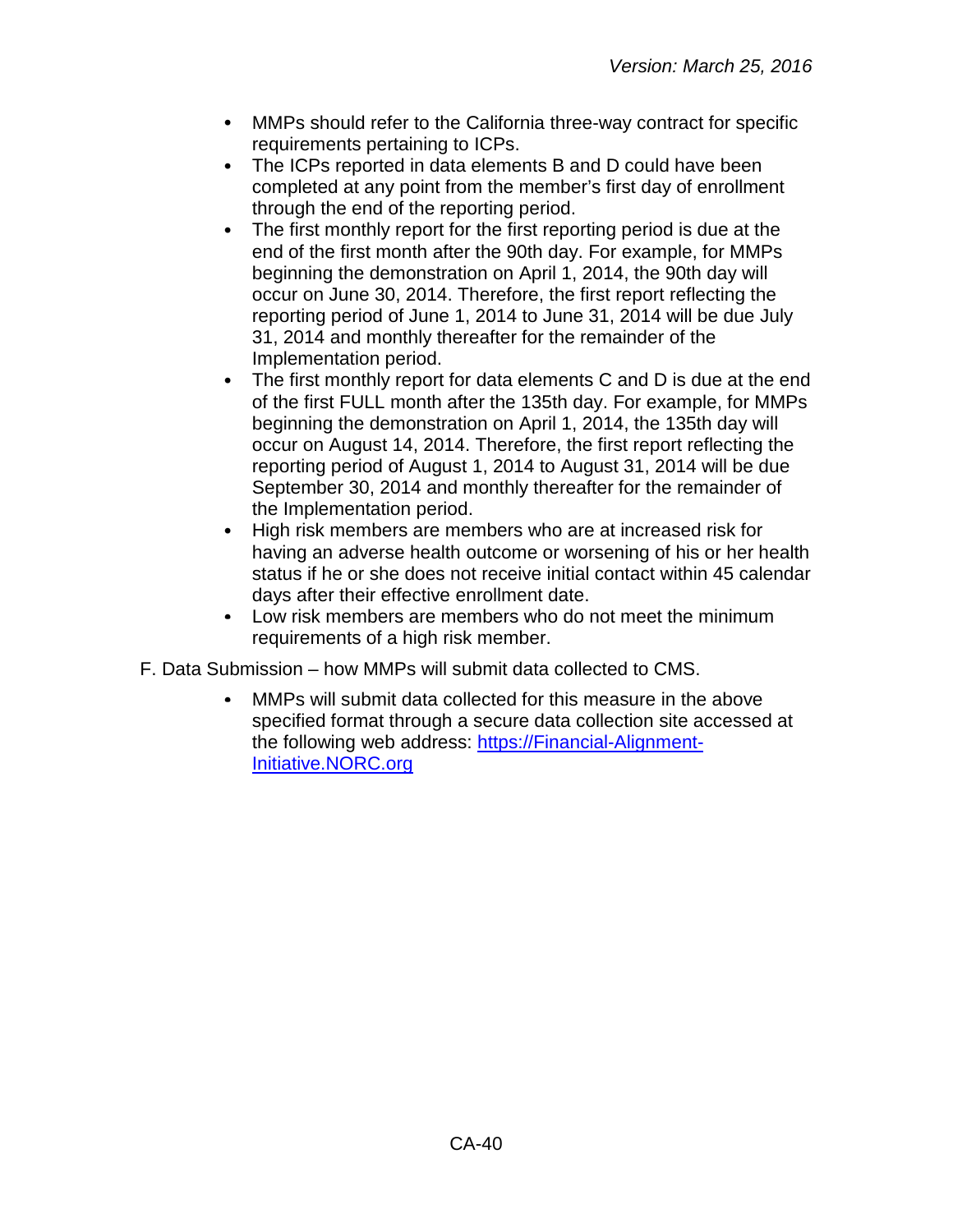| <b>CONTINUOUS REPORTING</b>        |                                      |          |                                   |                                                                                           |
|------------------------------------|--------------------------------------|----------|-----------------------------------|-------------------------------------------------------------------------------------------|
| <b>Reporting</b><br><b>Section</b> | <b>Reporting</b><br><b>Frequency</b> | Level    | <b>Reporting</b><br><b>Period</b> | Due Date                                                                                  |
| CA1. Care<br>Coordination          | Annually                             | Contract | <b>Calendar Year</b>              | By the end of the<br>second month<br>following the last<br>day of the<br>reporting period |

CA1.6 Members with documented discussions of care goals.<sup>i, ii</sup>

| <b>Element</b><br><b>Letter</b> | <b>Element Name</b>                                                                                                 | <b>Definition</b>                                                                                                                          | <b>Allowable Values</b>                        |
|---------------------------------|---------------------------------------------------------------------------------------------------------------------|--------------------------------------------------------------------------------------------------------------------------------------------|------------------------------------------------|
| Α.                              | Total number of<br>members with an<br>initial Individualized<br>Care Plan (ICP)<br>completed.                       | Total number of<br>members with an<br>initial ICP completed<br>during the reporting<br>period.                                             | Field Type: Numeric                            |
| <b>B.</b>                       | Total number of<br>members sampled<br>that met the<br>inclusion criteria.                                           | Of the total reported in<br>A, the number of<br>members sampled<br>that met inclusion<br>criteria.                                         | Field type: Numeric<br>Note: Is a subset of A. |
| $C_{\cdot}$                     | Total number of<br>members with at<br>least one<br>documented<br>discussion of care<br>goals in the initial<br>ICP. | Of the total reported in<br>B, the number of<br>members with at least<br>one documented<br>discussion of care<br>goals in the initial ICP. | Field Type: Numeric<br>Note: Is a subset of B. |
| D.                              | Total number of<br>existing ICPs<br>revised.                                                                        | Total number of<br>existing ICPs revised<br>during the reporting<br>period.                                                                | Field Type: Numeric                            |
| Ε.                              | Total number of<br>revised ICPs<br>sampled that met<br>inclusion criteria.                                          | Of the total reported in<br>D, the number of<br>revised ICPs sampled<br>that met inclusion<br>criteria.                                    | Field Type: Numeric<br>Note: Is a subset of D. |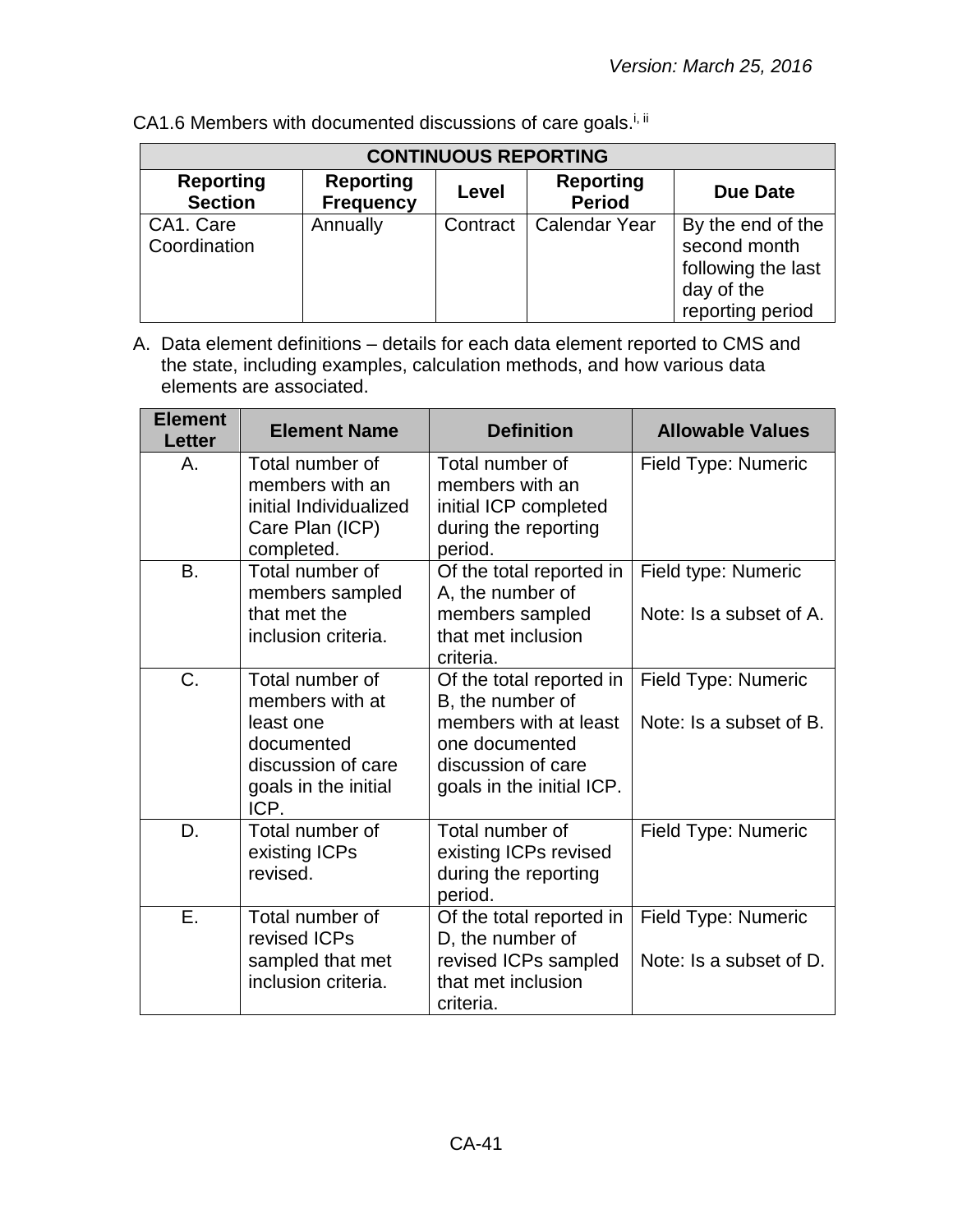| <b>Element</b><br><b>Letter</b> | <b>Element Name</b>                                                     | <b>Definition</b>                                                                            | <b>Allowable Values</b> |
|---------------------------------|-------------------------------------------------------------------------|----------------------------------------------------------------------------------------------|-------------------------|
| $F_{\rm{H}}$                    | Total number of<br>revised ICPs with at                                 | Of the total reported in   Field Type: Numeric<br>E, the number of                           |                         |
|                                 | least one<br>documented<br>discussion of new or<br>existing care goals. | revised ICPs with at<br>least one documented<br>discussion of new or<br>existing care goals. | Note: Is a subset of E. |

- B. QA Checks/Thresholds procedures used by CMS and the state to establish benchmarks in order to identify outliers or data that are potentially erroneous.
	- The quality withhold benchmark for DY 1 is set as the percentage achieved by the highest scoring MMP minus 10 percentage points. For more information, refer to the Quality Withhold Technical Notes (DY 1): California-Specific Measures. Separate guidance will be forthcoming on the established benchmark for this measure for DY 2 and 3.
- C. Edits and Validation Checks validation checks that should be performed by each MMP prior to data submission.
	- Confirm those data elements listed above as subsets of other elements.
	- MMPs should validate that data element B is less than or equal to data element A.
	- $\bullet$ MMPs should validate that data element C is less than or equal to data element B.
	- MMPs should validate that data element E is less than or equal to data element D.
	- MMPs should validate that data element F is less than or equal to data element E.
	- All data elements should be positive values.
- D. Analysis how CMS and the state will evaluate reported data, as well as how other data sources may be monitored. CMS and the state will evaluate the percentage of:
	- Members with an initial ICP completed during the reporting period who had evidence of creation of at least one care goal documented in the initial ICP.
	- Existing ICPs revised during the reporting period that had at least one documented discussion of new or existing care goals.
- E. Notes additional clarifications to a reporting section. This section incorporates previously answered frequently asked questions.
	- MMPs should include all members regardless of whether the member was enrolled through passive enrollment or opt-in enrollment. A subset of all members that are eligible will be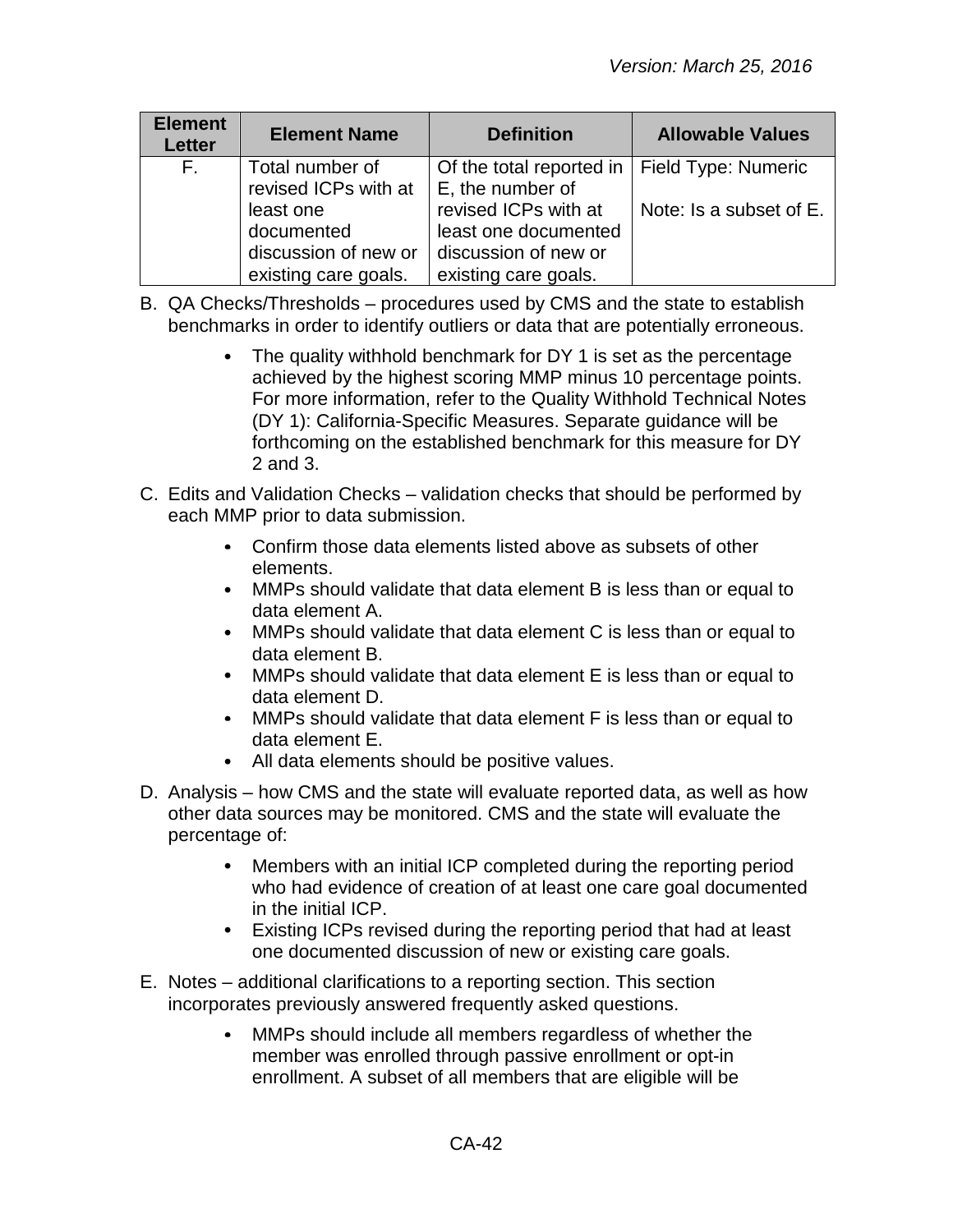included in the sample. Medicaid-only members should not be included.

- MMPs should include all members who meet the criteria outlined in data element A, regardless of whether they are disenrolled as of the end of the reporting period (i.e., include all members regardless of whether they are currently enrolled or disenrolled as of the last day of the reporting period).
- $\bullet$ For reporting, the MMPs may elect to sample since this measure may require documentation review to identify data elements C and F. Sampling should be systematic to ensure all eligible individuals have an equal chance of inclusion. The sample size should be 411, plus oversample to allow for substitution. For further instructions on selecting the sample size, please see pages CA-10 to CA-11 of this document.
- If an MMP does not elect to sample, data element B should be  $\bullet$ equal to data element A.
- $\bullet$ If an MMP does not elect to sample, data element E should be equal to data element D.
- $\bullet$ Data element A should include all members with ICPs that were completed for the first time during the reporting period (i.e., the member did not previously have an ICP completed prior to the start of the reporting period). There can be no more than one initial ICP completed per member.
- The MMP should only count members in data element C when the discussion of care goals with the member is clearly documented in the member's ICP.
- $\bullet$ Data element D should include all existing ICPs that were revised during the reporting period. MMPs should refer to the California three-way contract for specific requirements pertaining to updating the ICP.
- MMPs should only include ICPs in data element F when a new or  $\bullet$ previously documented care goal is discussed with the member and is clearly documented in the member's revised ICP. If the initial ICP clearly documented the discussion of care goals, but those existing care goals were not revised or discussed, or new care goals are not discussed and documented during the revision of the ICP, then that ICP should not be reported in data element F.
- $\bullet$ If a member has an initial ICP completed during the reporting period, and has their ICP revised during the same reporting period, then the member's initial ICP should be reported in data element A and the member's revised ICP should be reported in data element D.
- If a member's ICP is revised multiple times during the same reporting period, each revision should be reported in data element D. For example, if a member's ICP is revised twice during the same reporting period, two ICPs should be counted in data element D.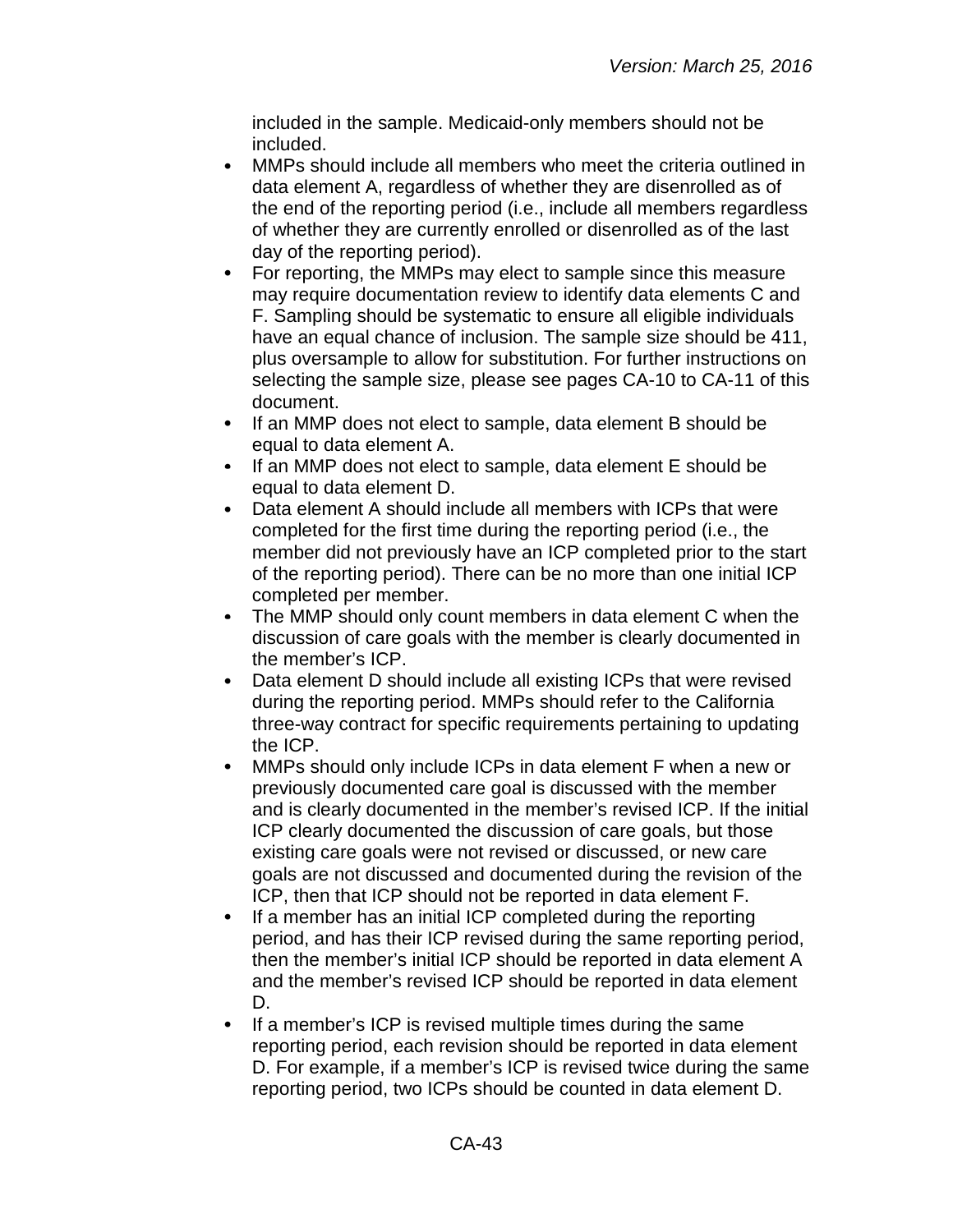- F. Data Submission –how MMPs will submit data collected to CMS and the state.
	- MMPs will submit data collected for this measure in the above specified format through a secure data collection site accessed at the following web address: [https://Financial-Alignment-](https://financial-alignment-initiative.norc.org/)[Initiative.NORC.org](https://financial-alignment-initiative.norc.org/)
- CA1.7 Members receiving Medi-Cal specialty mental health services receiving coordinated care plans as indicated by having an Individualized Care Plan  $(ICP)$  with the primary mental health provider.<sup>i</sup>

| <b>CONTINUOUS REPORTING</b>        |                                      |          |                                   |                                                                                           |
|------------------------------------|--------------------------------------|----------|-----------------------------------|-------------------------------------------------------------------------------------------|
| <b>Reporting</b><br><b>Section</b> | <b>Reporting</b><br><b>Frequency</b> | Level    | <b>Reporting</b><br><b>Period</b> | <b>Due Date</b>                                                                           |
| CA1. Care<br>Coordination          | Annually                             | Contract | <b>Calendar Year</b>              | By the end of the<br>fourth month<br>following the last<br>day of the<br>reporting period |

| <b>Element</b><br><b>Letter</b> | <b>Element Name</b>                                                                          | <b>Definition</b>                                                                                                                                                                                                                                                                       | <b>Allowable Values</b> |
|---------------------------------|----------------------------------------------------------------------------------------------|-----------------------------------------------------------------------------------------------------------------------------------------------------------------------------------------------------------------------------------------------------------------------------------------|-------------------------|
| А.                              | Total number of<br>members<br>receiving Medi-<br>Cal specialty<br>mental health<br>services. | Total number of<br>members who have<br>been continuously<br>enrolled in the same Cal<br>MediConnect MMP for at<br>least five months during<br>the reporting period and<br>who have received<br>Medi-Cal specialty<br>mental health services<br>for three or more<br>consecutive months. | Field Type: Numeric     |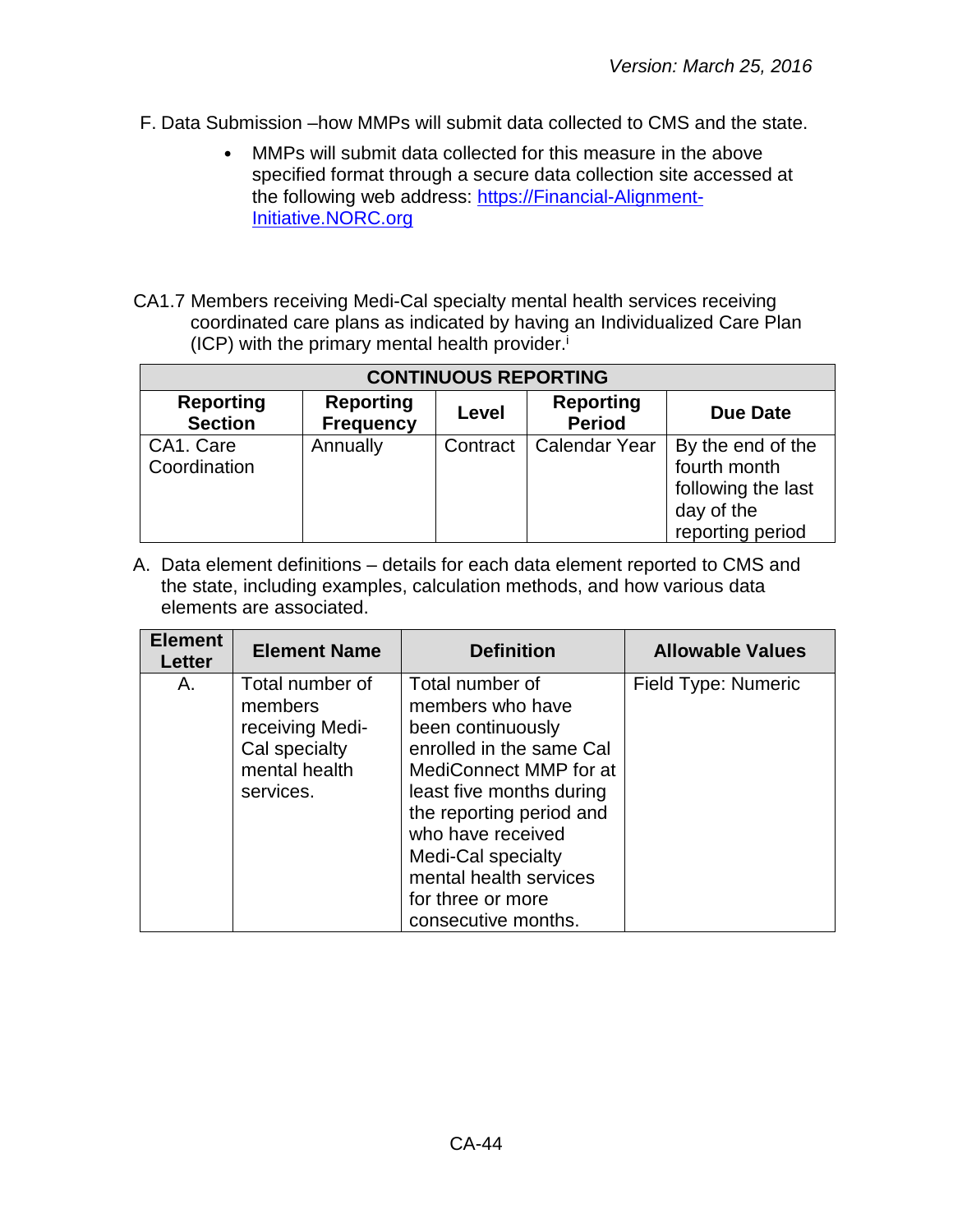| <b>Element</b><br><b>Letter</b> | <b>Element Name</b>                                                                                                      | <b>Definition</b>                                                                                                                        | <b>Allowable Values</b> |
|---------------------------------|--------------------------------------------------------------------------------------------------------------------------|------------------------------------------------------------------------------------------------------------------------------------------|-------------------------|
| В.                              | Total number of<br>members that                                                                                          | Of the total reported in<br>A, the number of                                                                                             | Field Type: Numeric     |
|                                 | have ICPs that<br>indicate evidence<br>of coordinated<br>care planning with<br>the primary<br>mental health<br>provider. | members who have<br><b>ICPs that indicate</b><br>evidence of coordinated<br>care planning with the<br>primary mental health<br>provider. | Note: Is a subset of A. |

- B. QA Checks/Thresholds procedures used by CMS and the state to establish benchmarks in order to identify outliers or data that are potentially erroneous.
	- The quality withhold benchmark for DY 1 is set as the percentage achieved by the highest scoring MMP minus 10 percentage points. For more information, refer to the Quality Withhold Technical Notes (DY 1): California-Specific Measures.
- C. Edits and Validation Checks validation checks that should be performed by each MMP prior to data submission.
	- Confirm those data elements listed above as subsets of other  $\bullet$ elements.
	- MMPs should validate that data element B is less than or equal to data element A.
	- All data elements should be positive values.
- D. Analysis how CMS and the state will evaluate reported data, as well as how other data sources may be monitored.
	- CMS and the state will evaluate the percentage of members receiving Medi-Cal specialty mental health services for three or more consecutive months who have care plans that indicate evidence of coordinated care planning with the primary mental health provider.
- E. Notes additional clarifications to a reporting section. This section incorporates previously answered frequently asked questions.
	- MMPs should include all members regardless of whether the member was enrolled through passive enrollment or opt-in enrollment. Medicaid-only members should not be included.
	- MMPs should include all members who meet the criteria outlined in  $\bullet$ data element A, regardless of whether they are disenrolled as of the end of the reporting period (i.e., include all members regardless of whether they are currently enrolled or disenrolled as of the last day of the reporting period).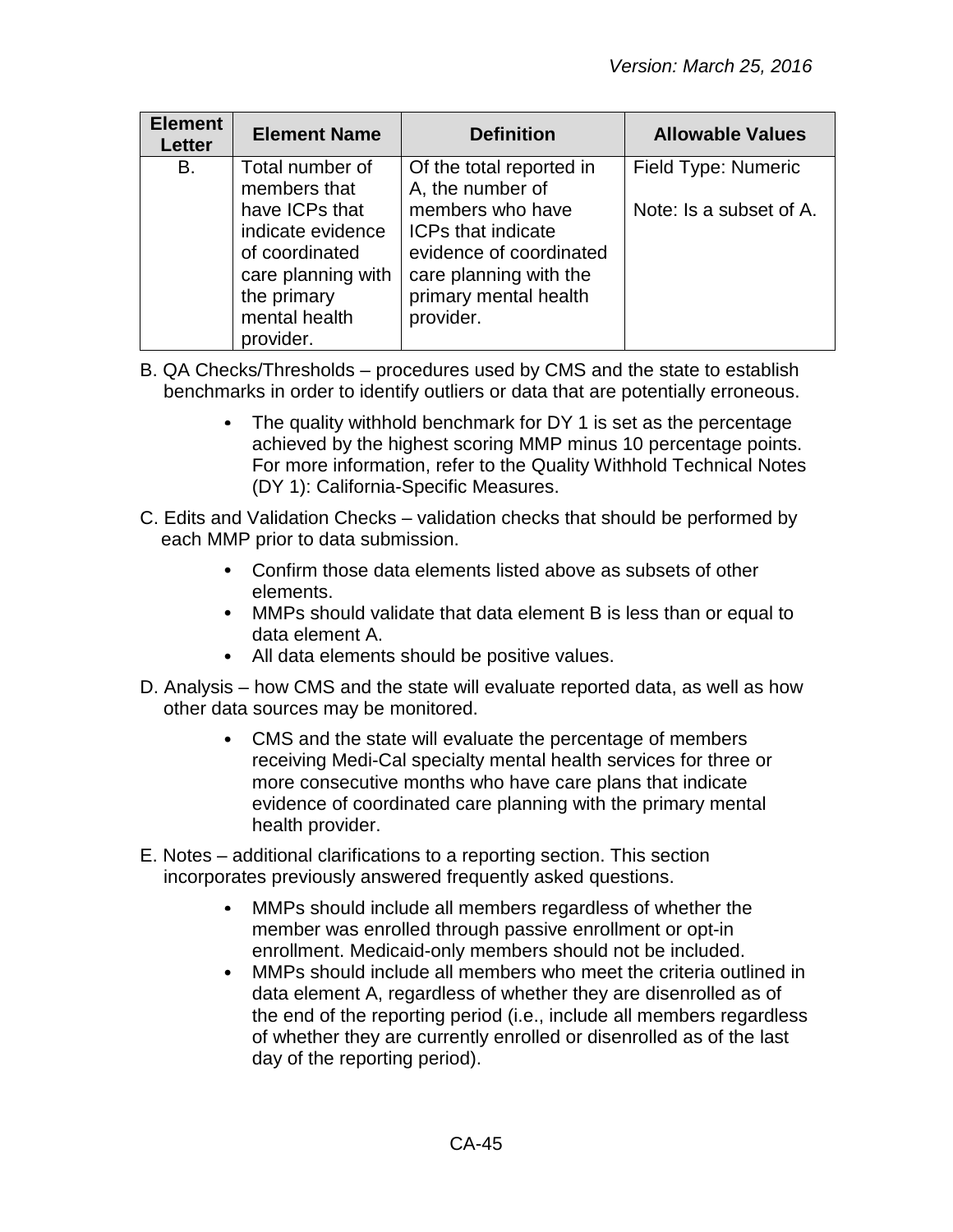- Evidence of coordinated care planning will be defined in the California three-way contract to mean that the member's ICP includes all of the following:
	- 1. The name and contact information of the primary county or county-contracted mental health provider,
	- [2](#page-45-0). Attestation<sup>2</sup> that the county mental health provider and the primary care provider have reviewed and approved the care plan, and
	- 3. Record of at least one case review meeting that included the county mental health provider and includes date of meeting, names of participants, and evidence of creation or adjustment of care goals, as described in the MMPs models of care reviewed and approved by NCQA.
- Attestations that the county mental health provider and primary care provider have reviewed and approved the care plan should occur during the reporting period.
- F. Data Submission how MMPs will submit data collected to CMS and the state.
	- MMPs will submit data collected for this measure in the above specified format through a secure data collection site accessed at the following web address: [https://Financial-Alignment-](https://financial-alignment-initiative.norc.org/)[Initiative.NORC.org](https://financial-alignment-initiative.norc.org/)

#### CA1.8 Unmet Need in IHSS.

 $\overline{a}$ 

Please note: No MMP reporting is required for this measure; CMS and the state will receive data from California Department of Social Services (CDSS). MMPs are required to assist CDSS with the process, and more detail will be provided.

Subsequent to establishing the methodology for this measure, this appendix will be updated to include the measure specifications.

| <b>CONTINUOUS REPORTING</b>        |                                      |        |                                   |                                                                 |
|------------------------------------|--------------------------------------|--------|-----------------------------------|-----------------------------------------------------------------|
| <b>Reporting</b><br><b>Section</b> | <b>Reporting</b><br><b>Frequency</b> | Level  | <b>Reporting</b><br><b>Period</b> | Due Date                                                        |
| CA1. Care<br>Coordination          | Annually                             | County |                                   | Calendar Year   CMS and state<br>will receive data<br>from CDSS |

<span id="page-45-0"></span>Plans may determine the most feasible method of attestation, such as but not necessarily limited to an electronic signature, an attached paper signature or a checked box. Regardless of the method of attestation, DHCS requires that MMPs document that the attestation was received.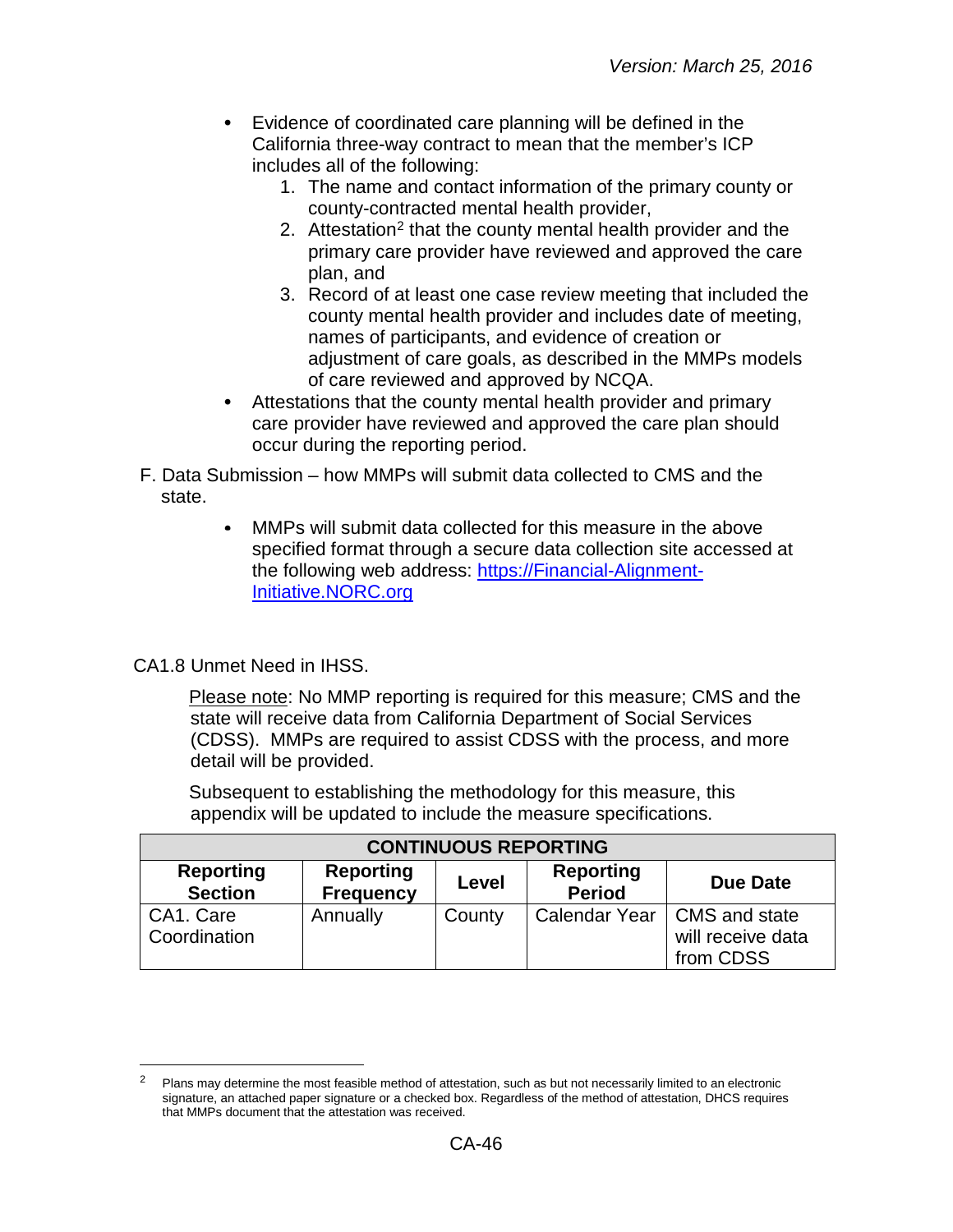#### CA1.9 IHSS social worker contact with member

Please note: No MMP reporting is required for this measure; CMS and the state will receive data from CDSS. MMPs are required to assist CDSS with the process, and more detail will be provided.

Subsequent to establishing the methodology for this measure, this appendix will be updated to include the measure specifications.

| <b>CONTINUOUS REPORTING</b>        |                                      |        |                                   |                                                                 |
|------------------------------------|--------------------------------------|--------|-----------------------------------|-----------------------------------------------------------------|
| <b>Reporting</b><br><b>Section</b> | <b>Reporting</b><br><b>Frequency</b> | Level  | <b>Reporting</b><br><b>Period</b> | <b>Due Date</b>                                                 |
| CA1. Care<br>Coordination          | Annually                             | County |                                   | Calendar Year   CMS and state<br>will receive data<br>from CDSS |

CA1.10 Satisfaction with IHSS social worker, home workers, personal care.

Please note: No MMP reporting is required for this measure; CMS and the state will receive data from CDSS. MMPs are required to assist CDSS with the process, and more detail will be provided.

Subsequent to establishing the methodology for this measure, this appendix will be updated to include the measure specifications.

| <b>CONTINUOUS REPORTING</b>        |                                      |        |                                   |                                                 |
|------------------------------------|--------------------------------------|--------|-----------------------------------|-------------------------------------------------|
| <b>Reporting</b><br><b>Section</b> | <b>Reporting</b><br><b>Frequency</b> | Level  | <b>Reporting</b><br><b>Period</b> | Due Date                                        |
| CA1. Care<br>Coordination          | Annually                             | County | <b>Calendar Year</b>              | CMS and state<br>will receive data<br>from CDSS |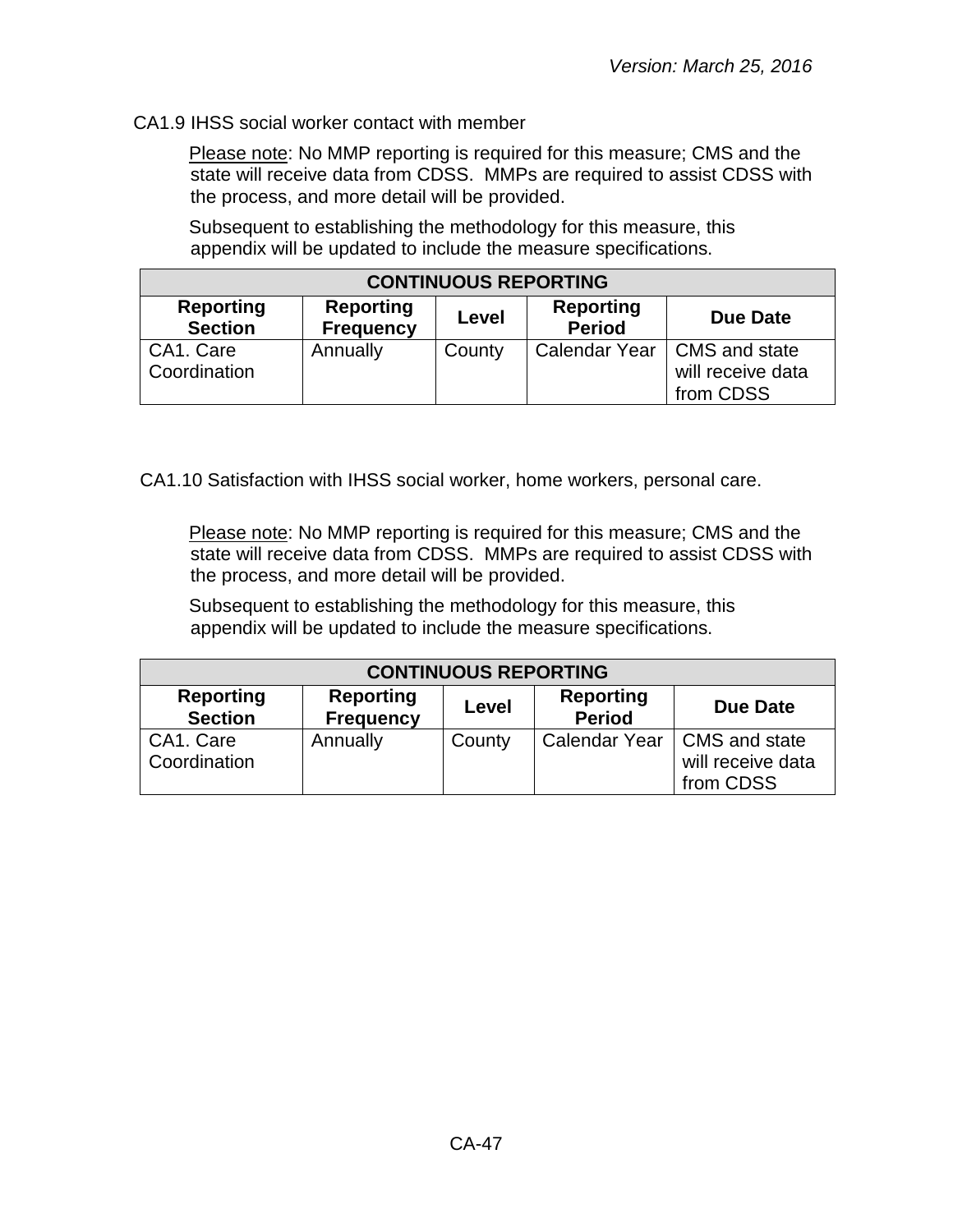| <b>CONTINUOUS REPORTING</b>        |                                      |          |                                                                                                     |                                                                                           |  |
|------------------------------------|--------------------------------------|----------|-----------------------------------------------------------------------------------------------------|-------------------------------------------------------------------------------------------|--|
| <b>Reporting</b><br><b>Section</b> | <b>Reporting</b><br><b>Frequency</b> | Level    | <b>Reporting</b><br><b>Periods</b>                                                                  | Due Date                                                                                  |  |
| CA1. Care<br>Coordination          | Quarterly                            | Contract | Current<br>Calendar<br>Quarter<br>Ex:<br>$1/1 - 3/31$<br>$4/1 - 6/30$<br>$7/1 - 9/30$<br>10/1-12/31 | By the end of the<br>fourth month<br>following the last<br>day of the reporting<br>period |  |

CA1.11 Members with first follow-up visit within 30 days after hospital discharge.

| <b>Field Type: Numeric</b><br>Total number of<br>hospital discharges                                                                                                                                                       |
|----------------------------------------------------------------------------------------------------------------------------------------------------------------------------------------------------------------------------|
| during the reporting                                                                                                                                                                                                       |
| Of the total reported in<br>Field Type: Numeric<br>A, the number of<br>hospital discharges<br>Note: Is a subset of A.<br>that resulted in an<br>ambulatory care follow-<br>up visit within 30 days<br>after discharge from |
|                                                                                                                                                                                                                            |

- B. QA Checks/Thresholds procedures used by CMS and the state to establish benchmarks in order to identify outliers or data that are potentially erroneous.
	- CMS and the state will perform an outlier analysis.
	- As data are received from MMPs over time, CMS and the state will apply threshold checks.
- C. Edits and Validation checks validation checks that should be performed by each MMP prior to data submission.
	- Confirm those data elements listed above as subsets of other elements.
	- MMPs should validate that data element B is less than or equal to data element A.
	- All data elements should be positive values.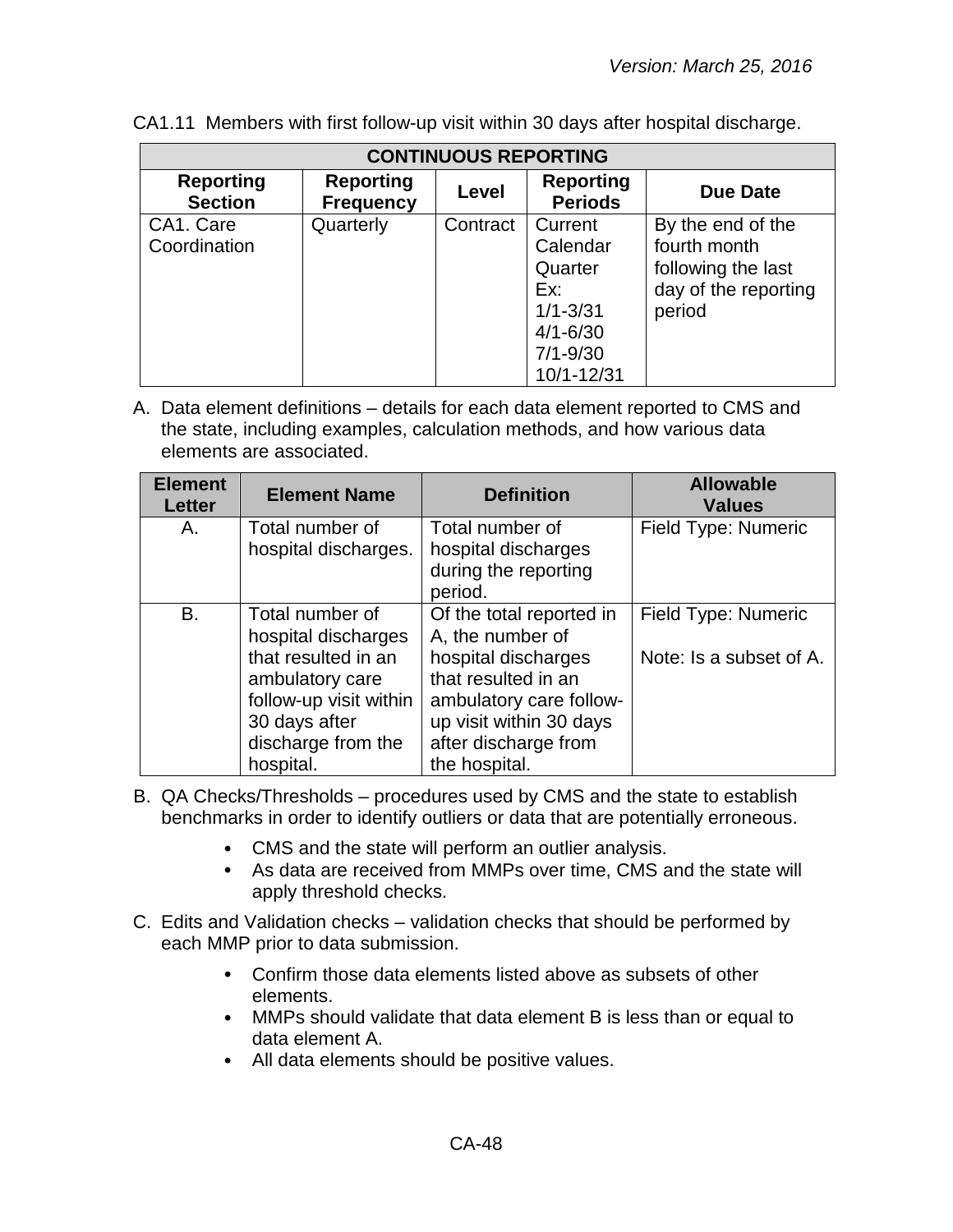- D. Analysis how CMS and the state will evaluate reported data, as well as how other data sources may be monitored.
	- CMS and the state will evaluate the percentage of hospital discharges that resulted in an ambulatory care follow-up visit within 30 days after discharge from the hospital.
- E. Notes additional clarifications to a reporting section. This section incorporates previously answered frequently asked questions.
	- MMPs should include all members regardless of whether the member was enrolled through passive enrollment or opt-in enrollment. Medicaid-only members should not be included.
	- MMPs should include all hospital discharges for members who  $\bullet$ meet the criteria outlined in data element A and who were continuously enrolled from the date of the hospital discharge through 30 days after the hospital discharge, regardless of whether they are disenrolled as of the end of the reporting period.
	- The date of discharge must occur within the reporting period, but the follow-up visit may or may not occur in the same reporting period. For example, if a discharge occurs during the last month of the reporting period, look to the first month of the following reporting period to identify the follow-up visit.
	- $\bullet$ The member needs to be enrolled from the date of the hospital discharge through 30 days after the hospital discharge, with no gaps in enrollment to be included in this measure.
	- A follow-up visit is defined as an ambulatory care follow-up visit to  $\bullet$ assess the member's health following a hospitalization. Codes to identify follow-up visits are provided in the Ambulatory Visits and Other Ambulatory Visits value set. MMPs should report ambulatory care follow-up visits based on all visits identified, including denied and pended claims.
	- Codes to identify inpatient discharges are provided in the Inpatient  $\bullet$ Stay value set. MMPs should report discharges based on all inpatient stays identified, including denied and pended claims.
	- $\bullet$ Exclude discharges in which the patient was readmitted within 30 days after discharge to an acute or non-acute facility.
	- $\bullet$ Exclude discharges due to death, using the Discharges due to Death value set.
- F. Data Submission how MMPs will submit data collected to CMS and the state.
	- MMPs will submit data collected for this measure in the above  $\bullet$ specified format through a secure data collection site accessed at the following web address: [https://Financial-Alignment-](https://financial-alignment-initiative.norc.org/)[Initiative.NORC.org](https://financial-alignment-initiative.norc.org/)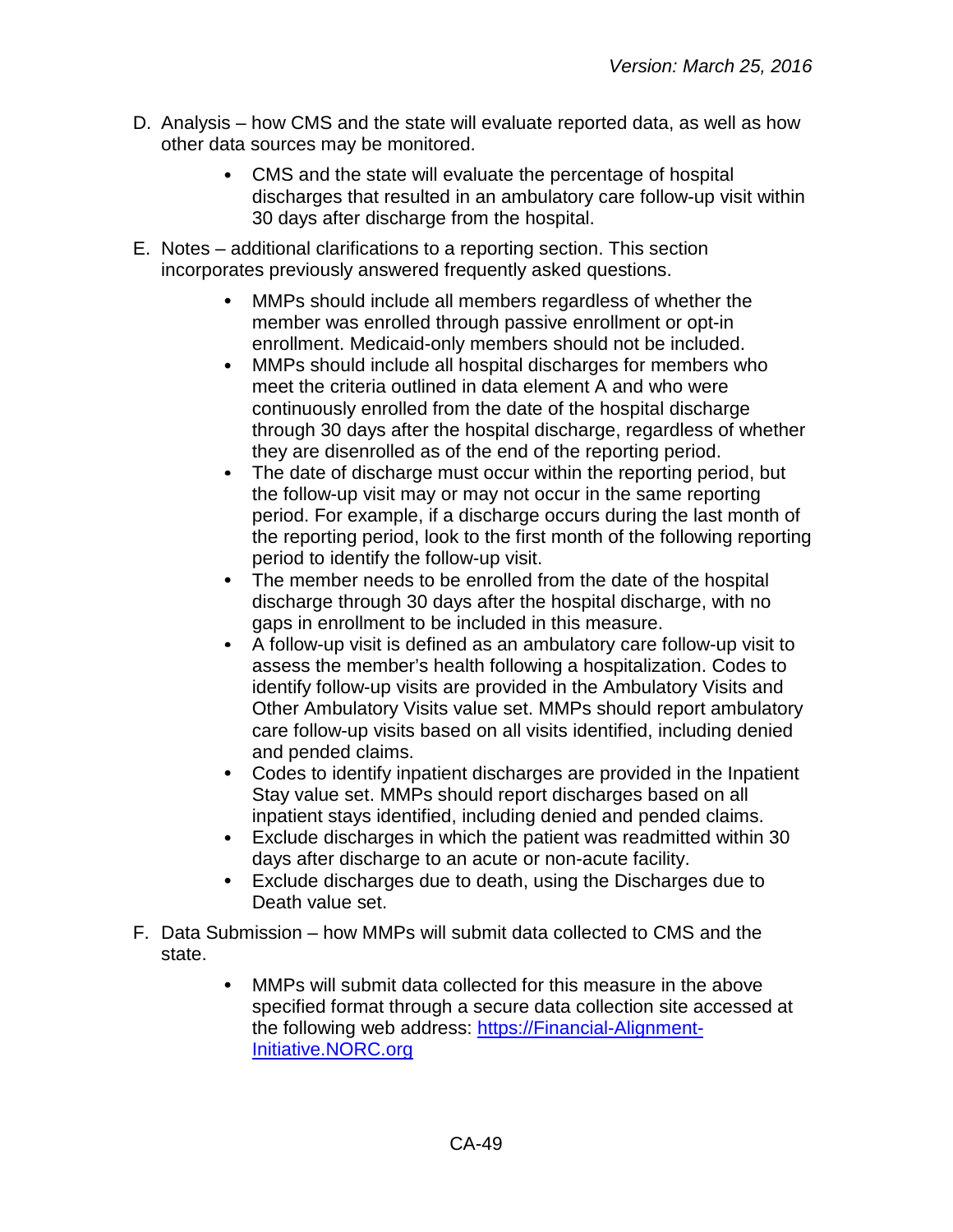CA1.12 Members who have a care coordinator and have at least one care team contact during the reporting period.<sup>i, ii</sup>

| <b>CONTINUOUS REPORTING</b>        |                                      |          |                                   |                                                                                           |  |
|------------------------------------|--------------------------------------|----------|-----------------------------------|-------------------------------------------------------------------------------------------|--|
| <b>Reporting</b><br><b>Section</b> | <b>Reporting</b><br><b>Frequency</b> | Level    | <b>Reporting</b><br><b>Period</b> | Due Date                                                                                  |  |
| CA1. Care<br>Coordination          | Annually                             | Contract | <b>Calendar Year</b>              | By the end of the<br>second month<br>following the last<br>day of the reporting<br>period |  |

| <b>Element</b><br><b>Letter</b> | <b>Element Name</b>                                                                                   | <b>Definition</b>                                                                                                                  | <b>Allowable Values</b>                        |
|---------------------------------|-------------------------------------------------------------------------------------------------------|------------------------------------------------------------------------------------------------------------------------------------|------------------------------------------------|
| Α.                              | Total number of<br>members who<br>have/had a care<br>coordinator.                                     | Total number of<br>members who have/had<br>a care coordinator<br>during the reporting<br>period.                                   | Field Type: Numeric                            |
| В.                              | Total number of<br>members who had<br>at least one care<br>coordinator or other<br>care team contact. | Of the total reported in<br>A, the number of<br>members who had at<br>least one care<br>coordinator or other<br>care team contact. | Field Type: Numeric<br>Note: Is a subset of A. |

- B. QA Checks/Thresholds procedures used by CMS and the state to establish benchmarks in order to identify outliers or data that are potentially erroneous.
	- The quality withhold benchmark for DY 1 is set as the percentage  $\bullet$ achieved by the highest scoring MMP minus 10 percentage points. For more information, refer to the Quality Withhold Technical Notes (DY 1): California-Specific Measures. Separate guidance will be forthcoming on the established benchmark for this measure for DY 2 and 3.
- C. Edits and Validation checks validation checks that should be performed by each MMP prior to data submission.
	- Confirm those data elements listed above as subsets of other elements.
	- MMPs should validate that data element B is less than or equal to data element A.
	- All data elements should be positive values.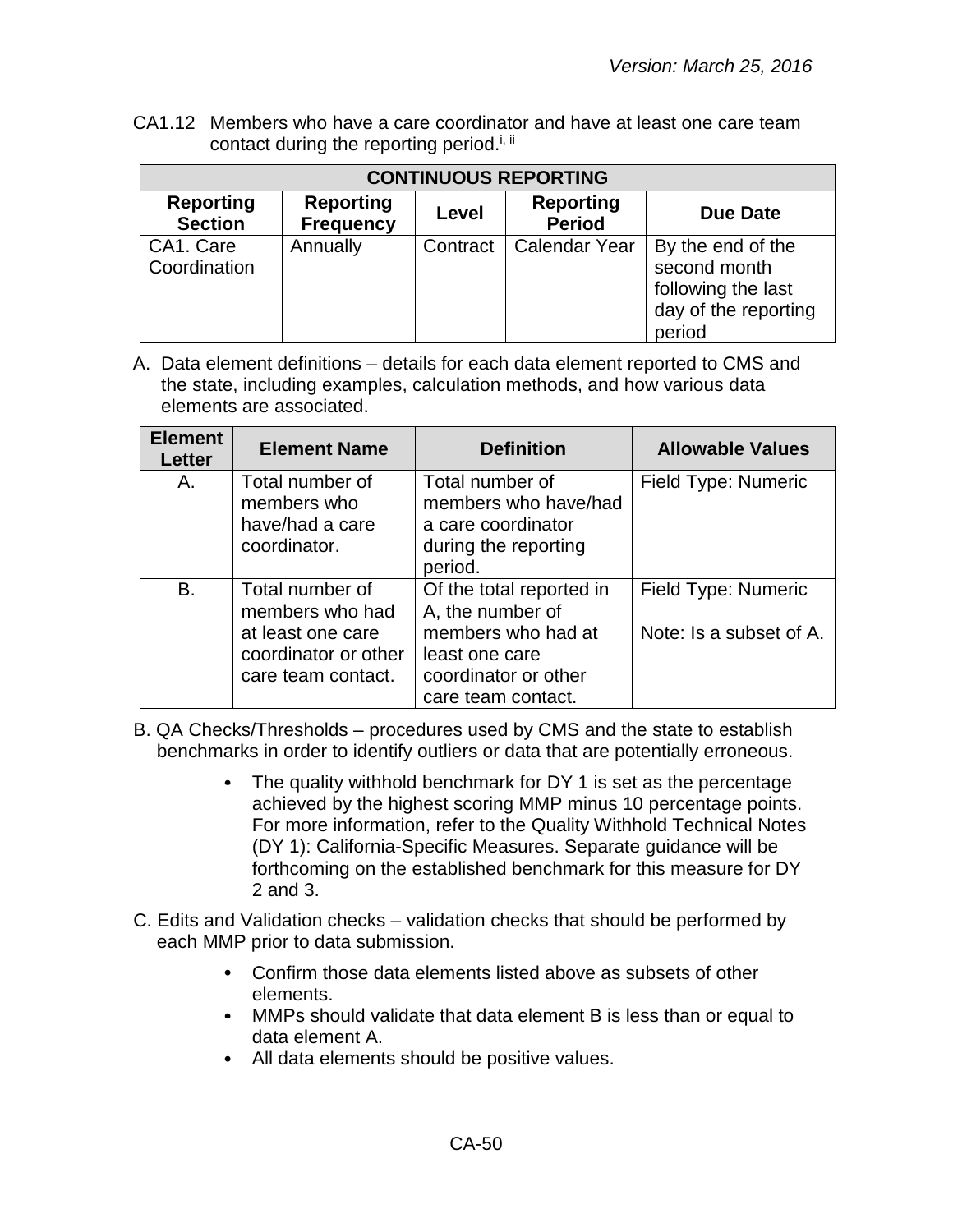- D. Analysis how CMS and the state will evaluate reported data, as well as how other data sources may be monitored.
	- CMS and the state will evaluate the percentage of members with a care coordinator who had at least one care coordinator or other care team contact during the reporting period.
- E. Notes additional clarifications to a reporting section. This section incorporates previously answered frequently asked questions.
	- MMPs should include all members regardless of whether the member was enrolled through passive enrollment or opt-in enrollment. Medicaid-only members should not be included.
	- MMPs should include all members who meet the criteria outlined in  $\bullet$ data element A, regardless of whether they are disenrolled as of the end of the reporting period (i.e., include all members regardless of whether they are currently enrolled or disenrolled as of the last day of the reporting period).
	- The contact can be from the care coordinator or another member of the care team, depending on the member's needs.
	- $\bullet$ MMPs should include only successful care coordinator or other care team contacts in data element B.
	- MMPs should refer to the California three-way contract for specific  $\bullet$ requirements pertaining to the care team.
	- To be included in this measure, the member needs to be continuously enrolled for six months during the reporting period, with no gaps in enrollment.
- F. Data Submission how MMPs will submit data collected to CMS and the state.
	- MMPs will submit data collected for this measure in the above specified format through a secure data collection site accessed at the following web address: [https://Financial-Alignment-](https://financial-alignment-initiative.norc.org/)[Initiative.NORC.org](https://financial-alignment-initiative.norc.org/)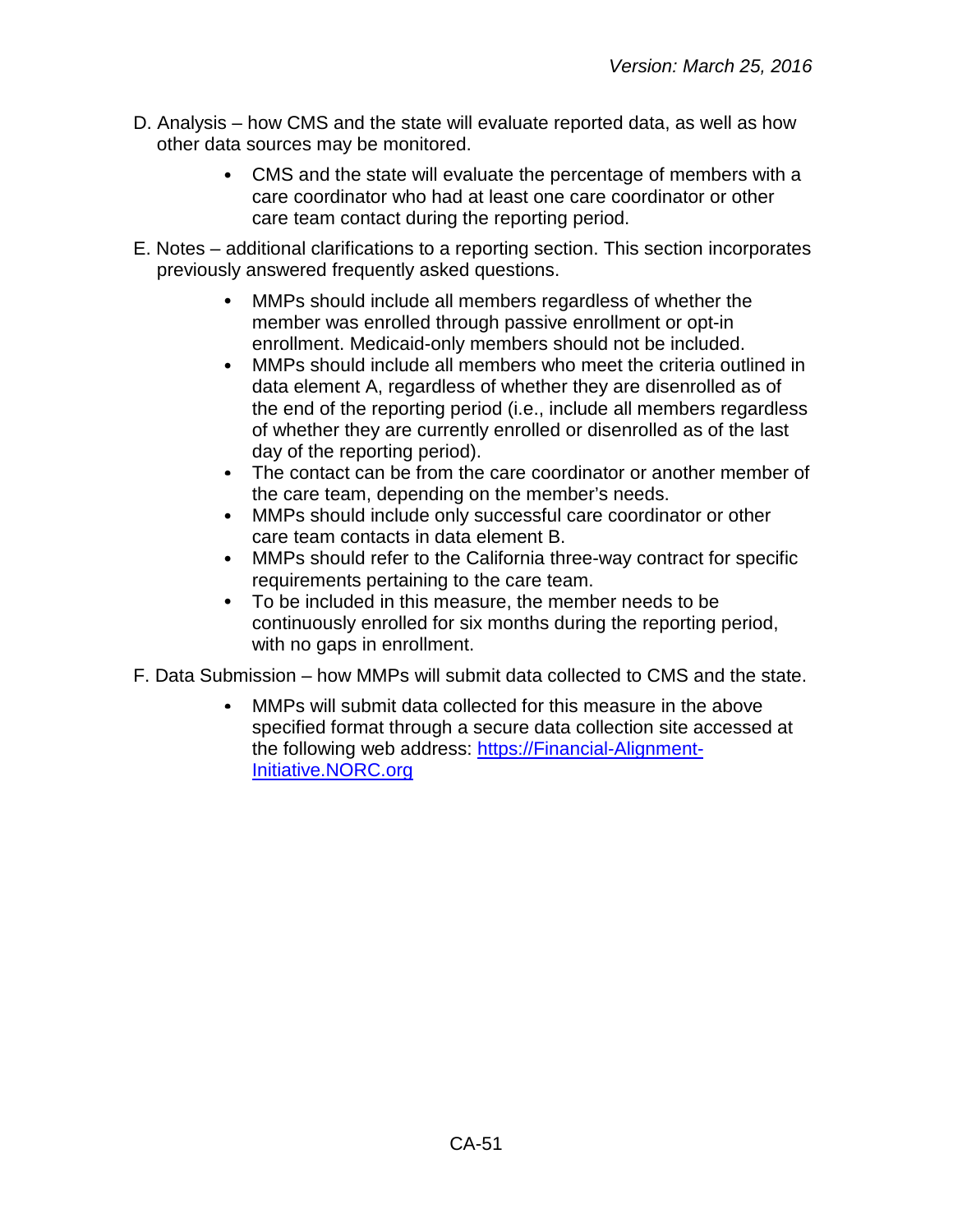# <span id="page-51-0"></span>**Section CAII. Enrollee Protections**

| <b>IMPLEMENTATION</b>               |                                      |          |                                                                                                     |                                                                                           |
|-------------------------------------|--------------------------------------|----------|-----------------------------------------------------------------------------------------------------|-------------------------------------------------------------------------------------------|
| <b>Reporting</b><br><b>Section</b>  | <b>Reporting</b><br><b>Frequency</b> | Level    | <b>Reporting</b><br><b>Period</b>                                                                   | <b>Due Date</b>                                                                           |
| CA2. Enrollee<br><b>Protections</b> | Monthly                              | Contract | <b>Current Month</b><br>Ex:<br>$1/1 - 1/31$                                                         | By the end of the<br>month following the<br>last day of the<br>reporting period           |
| <b>ONGOING</b>                      |                                      |          |                                                                                                     |                                                                                           |
| <b>Reporting</b><br><b>Section</b>  | <b>Reporting</b><br><b>Frequency</b> | Level    | <b>Reporting</b><br><b>Periods</b>                                                                  | <b>Due Date</b>                                                                           |
| CA2. Enrollee<br><b>Protections</b> | Quarterly                            | Contract | Current<br>Calendar<br>Quarter<br>Ex:<br>$1/1 - 3/31$<br>$4/1 - 6/30$<br>$7/1 - 9/30$<br>10/1-12/31 | By the end of the<br>second month<br>following the last<br>day of the reporting<br>period |

CA2.1 The number of critical incident and abuse reports for members receiving LTSS.

| <b>Element</b><br><b>Letter</b> | <b>Element Name</b>                                                        | <b>Definition</b>                                                                            | <b>Allowable</b><br><b>Values</b> |
|---------------------------------|----------------------------------------------------------------------------|----------------------------------------------------------------------------------------------|-----------------------------------|
| Α.                              | Total number of<br>members receiving<br>IHSS.                              | Total number of<br>members receiving<br><b>IHSS during the</b><br>reporting period.          | Field Type: Numeric               |
| <b>B.</b>                       | Total number of<br>members receiving<br><b>CBAS</b> services.              | Total number of<br>members receiving<br><b>CBAS</b> services during<br>the reporting period. | Field Type: Numeric               |
| $C_{\cdot}$                     | Total number of<br>members receiving<br>MSSP services.                     | Total number of<br>members receiving<br><b>MSSP</b> services during<br>the reporting period. | Field Type: Numeric               |
| D.                              | Total number of<br>members receiving<br>nursing facility (NF)<br>services. | Total number of<br>members receiving NF<br>services during the<br>reporting period.          | Field Type: Numeric               |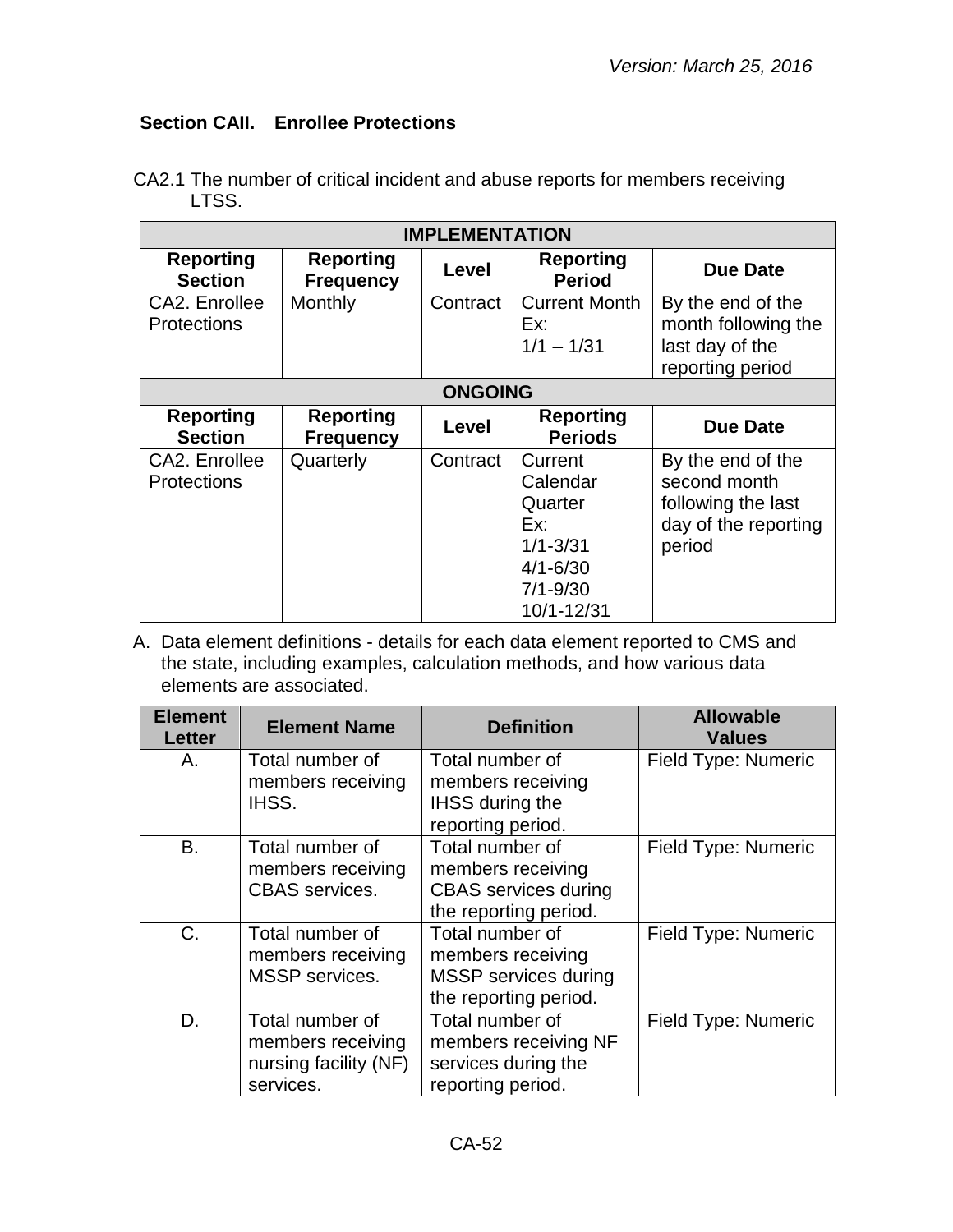| <b>Element</b><br><b>Letter</b> | <b>Element Name</b>                | <b>Definition</b>                               | <b>Allowable</b><br><b>Values</b> |
|---------------------------------|------------------------------------|-------------------------------------------------|-----------------------------------|
| Е.                              | Total number of                    | Of the total reported in                        | Field Type: Numeric               |
|                                 | critical incident and              | A, the number of critical<br>incident and abuse |                                   |
|                                 | abuse reports                      |                                                 |                                   |
|                                 | among members                      | reports during the                              |                                   |
| $F_{\rm{H}}$                    | receiving IHSS.<br>Total number of | reporting period.<br>Of the total reported in   | Field Type: Numeric               |
|                                 | critical incident and              | B, the number of critical                       |                                   |
|                                 | abuse reports                      | incident and abuse                              |                                   |
|                                 | among members                      | reports during the                              |                                   |
|                                 | receiving CBAS.                    | reporting period.                               |                                   |
| G.                              | Total number of                    | Of the total reported in                        | Field Type: Numeric               |
|                                 | critical incident and              | C, the number of critical                       |                                   |
|                                 | abuse reports                      | incident and abuse                              |                                   |
|                                 | among members                      | reports during the                              |                                   |
|                                 | receiving MSSP                     | reporting period.                               |                                   |
|                                 | services.                          |                                                 |                                   |
| Η.                              | Total number of                    | Of the total reported in                        | Field Type: Numeric               |
|                                 | critical incident and              | D, the number of critical                       |                                   |
|                                 | abuse reports                      | incident and abuse                              |                                   |
|                                 | among members                      | reports during the                              |                                   |
|                                 | receiving NF                       | reporting period.                               |                                   |
|                                 | services.                          |                                                 |                                   |

B. QA Checks/Thresholds - procedures used by CMS and the state to establish benchmarks in order to identify outliers or data that are potentially erroneous.

- CMS and the state will perform an outlier analysis.
- As data are received from MMPs over time, CMS and the state will apply threshold checks.
- C. Edits and Validation checks validation checks that should be performed by each MMP prior to data submission.
	- All data elements should be positive values.
- D. Analysis how CMS and the state will evaluate reported data, as well as how other data sources may be monitored. CMS and the state will evaluate the number of critical incident and abuse reports per 100 members receiving:
	- IHSS during the reporting period.
	- CBAS services during the reporting period.
	- MSSP services during the reporting period.
	- NF services during the reporting period.
- E. Notes additional clarifications to a reporting section. This section incorporates previously answered frequently asked questions.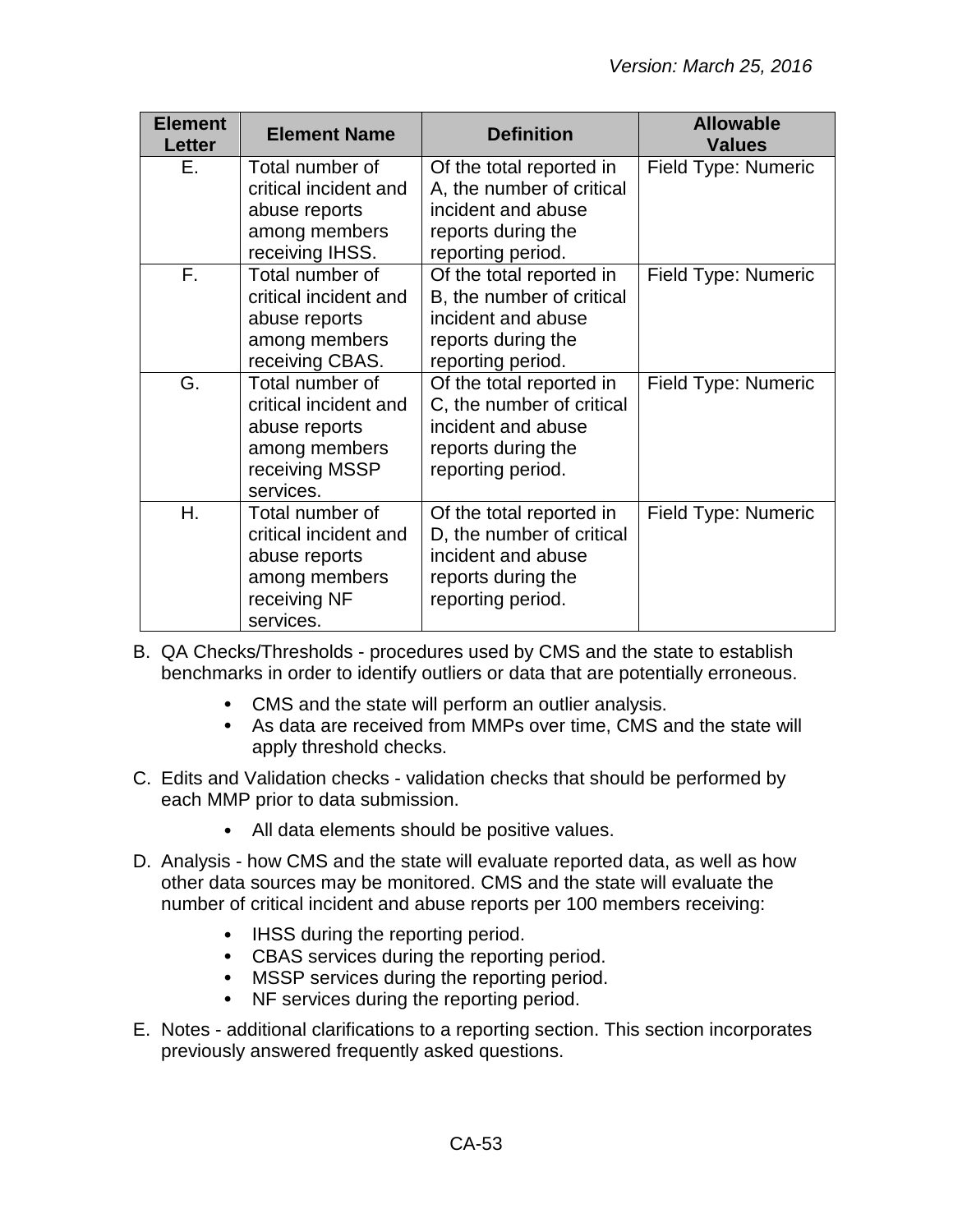- $\bullet$ MMPs should include all members regardless of whether the member was enrolled through passive enrollment or opt-in enrollment. Medicaid-only members should not be included.
- MMPs should include all members who meet the criteria outlined in  $\bullet$ data elements A, B, C, and D regardless of whether they are disenrolled as of the end of the reporting period (i.e., include all members regardless of whether they are currently enrolled or disenrolled as of the last day of the reporting period).
- For quarterly reporting, if a member is enrolled at any point in time  $\bullet$ during the reporting period and received one of the specified categories of services, he/she should be included in this measure.
- $\bullet$ For data elements E through H, MMPs should include all new critical incident and abuse cases that are reported during the reporting period, regardless of whether the case status is open or closed as of the last day of the reporting period.
- $\bullet$ Critical incident and abuse reports could be reported by the MMP or any provider, and are not limited to only those providers defined as LTSS providers. It is possible for members to have more than one critical incident and/or abuse report during the reporting period. All new critical incident and abuse reports during the reporting period should be counted.
- Critical incident refers to any actual or alleged event or situation that creates a significant risk of substantial or serious harm to the physical or mental health, safety or well-being of a member.
- Abuse refers to:
	- 1. Willful use of offensive, abusive, or demeaning language by a caretaker that causes mental anguish;
	- 2. Knowing, reckless, or intentional acts or failures to act which cause injury or death to an individual or which places that individual at risk of injury or death;
	- 3. Rape or sexual assault;
	- 4. Corporal punishment or striking of an individual;
	- 5. Unauthorized use or the use of excessive force in the placement of bodily restraints on an individual; and
	- 6. Use of bodily or chemical restraints on an individual which is not in compliance with federal or state laws and administrative regulations.
- Community Based Adult Services (CBAS) is an outpatient, facility- $\bullet$ based program that delivers skilled nursing care, social services, therapies, personal care, family/caregiver training and support, nutrition services, and transportation to eligible Medi-Cal beneficiaries, aged 18 years and older, blind, or disabled.
- Multi-Purpose Senior Services Program (MSSP) is a Californiaspecific program, the 1915(c) Home and Community-Based services waiver that provides HCBS to Medi-Cal eligible individuals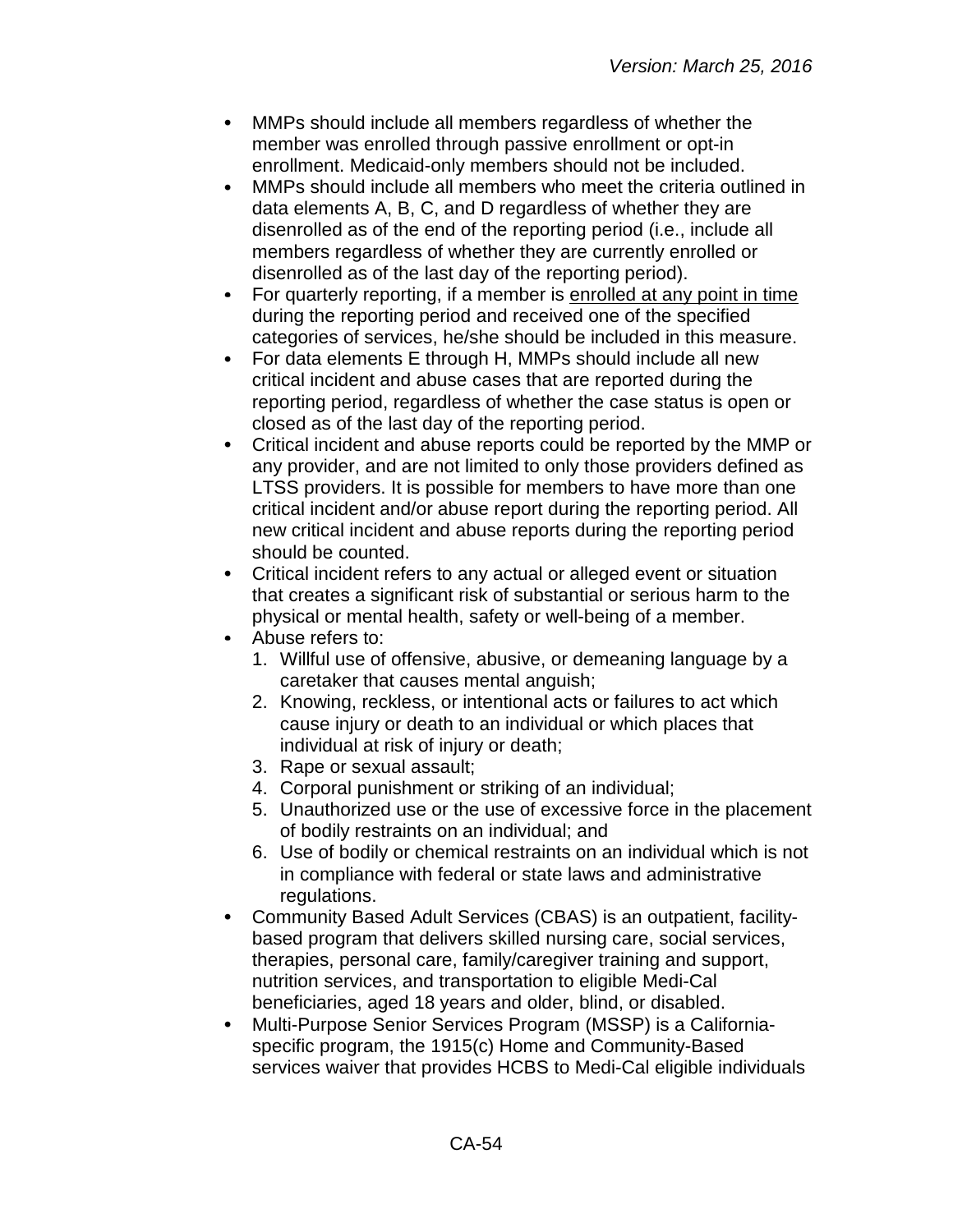who are 65 years or older with disabilities as an alternative to nursing facility placement.

- It may be possible for a member to receive services from IHSS, CBAS, MSSP, and/or NF during the same quarterly reporting period. Certain services, such as NF services, cannot be received during the same month as IHSS, CBAS, and MSSP services, but they can be received during sequential months during the same quarterly reporting period. If a member receives services from more than one type of LTSS, they should be reported in all applicable data elements. For example, if a member received both IHSS and MSSP services during the same reporting period, he/she would be reported in data elements A and C. The MMP should report the critical incident/abuse report for the service during which the incident or abuse occurred. Using the example above, if the member had a reported critical incident while receiving MSSP services, the critical incident would be reported in data element G only.
- F. Data Submission how MMPs will submit data collected to CMS and the state.
	- MMPs will submit data collected for this measure in the above specified format through a secure data collection site accessed at the following web address: [https://Financial-Alignment-](https://financial-alignment-initiative.norc.org/)[Initiative.NORC.org](https://financial-alignment-initiative.norc.org/)
- CA2.2 Policies and procedures attached to the MOU with county behavioral health agency(ies) around assessments, referrals, coordinated care planning, and information sharing. i

| <b>CONTINUOUS REPORTING</b>         |                                      |          |                                   |                                                                                           |
|-------------------------------------|--------------------------------------|----------|-----------------------------------|-------------------------------------------------------------------------------------------|
| <b>Reporting</b><br><b>Section</b>  | <b>Reporting</b><br><b>Frequency</b> | Level    | <b>Reporting</b><br><b>Period</b> | Due Date                                                                                  |
| CA2. Enrollee<br><b>Protections</b> | Annually                             | Contract | <b>Calendar Year</b>              | By the end of the<br>second month<br>following the last<br>day of the reporting<br>period |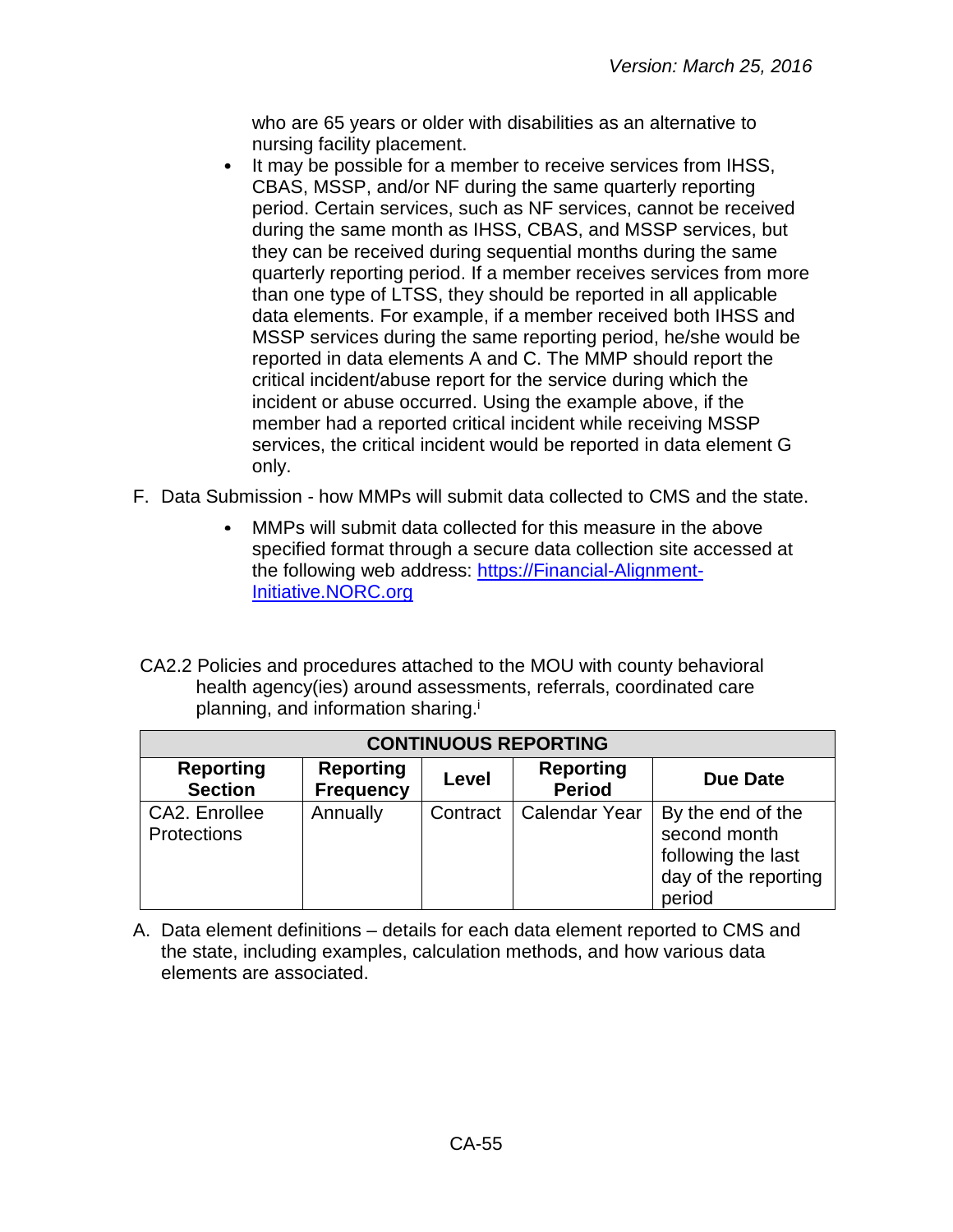| <b>Element</b><br><b>Letter</b> | <b>Element Name</b>                                                                                                                                                                             | <b>Definition</b>                                                                                                                                                                               | <b>Allowable</b><br><b>Values</b>                                                                               |
|---------------------------------|-------------------------------------------------------------------------------------------------------------------------------------------------------------------------------------------------|-------------------------------------------------------------------------------------------------------------------------------------------------------------------------------------------------|-----------------------------------------------------------------------------------------------------------------|
| Α.                              | Policies and<br>procedures attached<br>to the MOU with<br>county behavioral<br>health agency(ies)<br>around assessments,<br>referrals, coordinated<br>care planning, and<br>information sharing | Policies and<br>procedures attached<br>to the MOU with<br>county behavioral<br>health agency(ies)<br>around assessments,<br>referrals, coordinated<br>care planning, and<br>information sharing | Field Type: N/A<br>Note: File will be<br>emailed to the State;<br>additional information<br>will be forthcoming |

- B. QA checks/Thresholds procedures used by CMS and the state to establish benchmarks in order to identify outliers or data that are potentially erroneous.
	- The quality withhold benchmark for DY 1 is 100%. For more information, refer to the Quality Withhold Technical Notes (DY 1): California-Specific Measures.
- C. Edits and Validation checks validation checks that should be performed by each MMP prior to data submission.
	- Confirm that the appropriate policies and procedures are submitted align with the MOU(s) with county behavioral health agency(ies).
- D. Analysis how CMS and the state will evaluate reported data, as well as how other data sources may be monitored.
	- CMS and the state will verify that the policies and procedures contain, at a minimum, the roles and responsibilities of the MMP and the county behavioral health agency(ies) regarding assessments, referrals, coordinated care planning, and information sharing.
- E. Notes additional clarifications to a reporting section. This section incorporates previously answered frequently asked questions.
	- These policies and procedures should be specific to each MMP/county behavioral health agency(ies) and reflect the appropriate roles and responsibilities of each organization.
- F. Data Submission how MMPs will submit data collected to CMS and the state.
	- Data will be submitted directly to the state via email to:  $\bullet$ [pmmp.monitoring@dhcs.ca.gov](mailto:pmmp.monitoring@dhcs.ca.gov)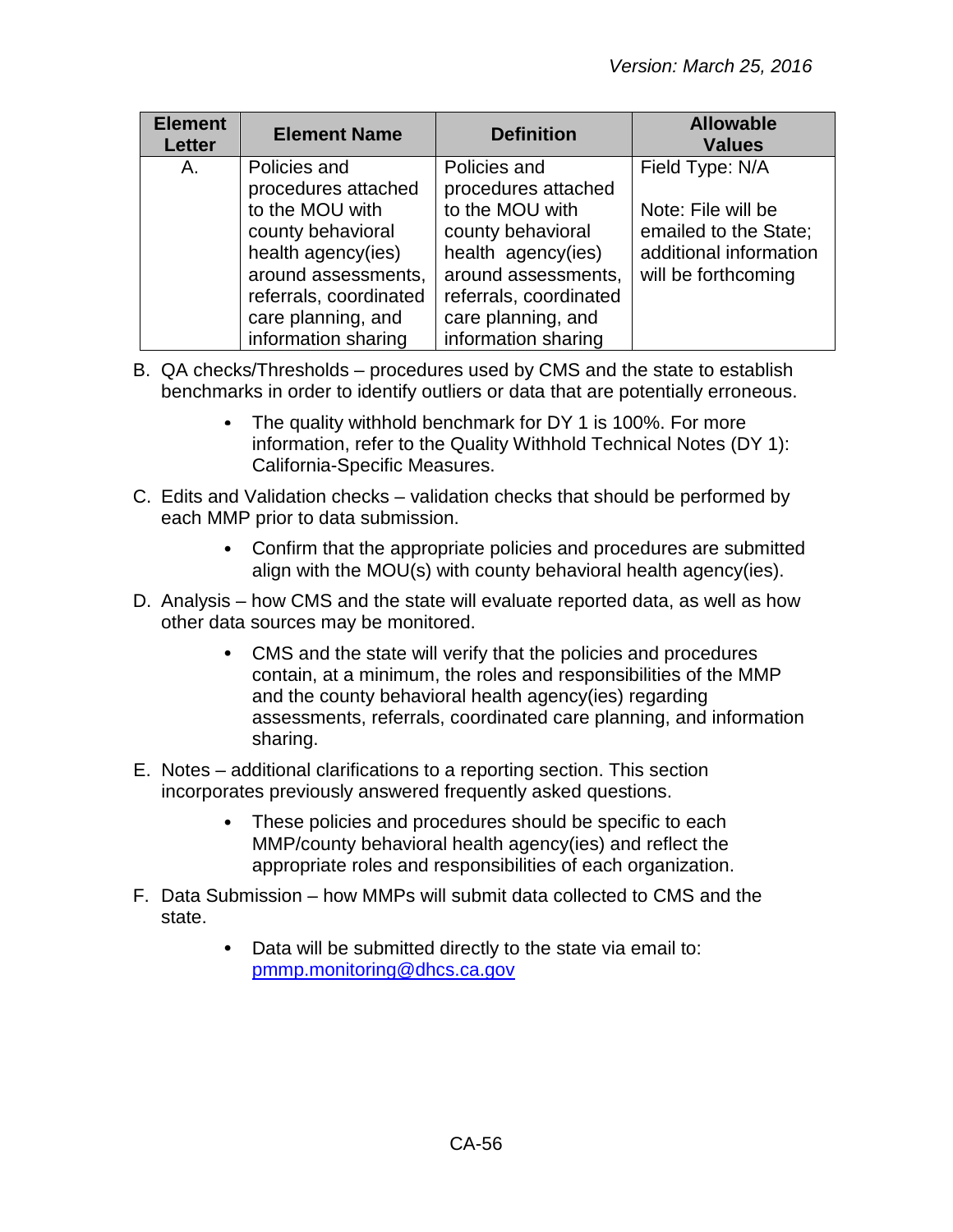# <span id="page-56-0"></span>**Section CAIII. Organizational Structure and Staffing**

CA3.1 MMPs with an established physical access compliance policy and identification of an individual who is responsible for physical access compliance.<sup>i</sup>

| <b>CONTINUOUS REPORTING</b>                         |                                      |          |                                   |                                                                                           |
|-----------------------------------------------------|--------------------------------------|----------|-----------------------------------|-------------------------------------------------------------------------------------------|
| <b>Reporting</b><br><b>Section</b>                  | <b>Reporting</b><br><b>Frequency</b> | Level    | <b>Reporting</b><br><b>Period</b> | <b>Due Date</b>                                                                           |
| CA3.<br>Organizational<br>Structure and<br>Staffing | Annually                             | Contract | <b>Calendar Year</b>              | By the end of the<br>second month<br>following the last<br>day of the reporting<br>period |

| <b>Element</b><br><b>Letter</b> | <b>Element Name</b>                                                | <b>Definition</b>                                                                                                                                                                                  | <b>Allowable</b><br><b>Values</b>                                                             |
|---------------------------------|--------------------------------------------------------------------|----------------------------------------------------------------------------------------------------------------------------------------------------------------------------------------------------|-----------------------------------------------------------------------------------------------|
| Α.                              | <b>Physical Access</b><br>Compliance Policy.                       | <b>Physical Access</b><br><b>Compliance Policy</b><br>that describes the<br>MMP's procedures<br>for maintaining<br>physical access<br>compliance of its<br>provider network<br>(provider offices). | Field Type: N/A<br>Note: File will be<br>uploaded to FTP site<br>as a separate<br>attachment. |
| B.                              | <b>Physical Access</b><br>Compliance or<br><b>Quality Officer.</b> | <b>Identification of MMP</b><br>staff person<br>responsible for<br>physical access<br>compliance of its<br>provider network<br>(provider offices).                                                 | Field Type: N/A<br>Note: File will be<br>uploaded to FTP site<br>as a separate<br>attachment. |

- B. QA checks/Thresholds procedures used by CMS and the state to establish benchmarks in order to identify outliers or data that are potentially erroneous.
	- The quality withhold benchmark for DY 1 is 100%. For more  $\bullet$ information, refer to the Quality Withhold Technical Notes (DY 1): California-Specific Measures.
- C. Edits and Validation checks validation checks that should be performed by each MMP prior to data submission.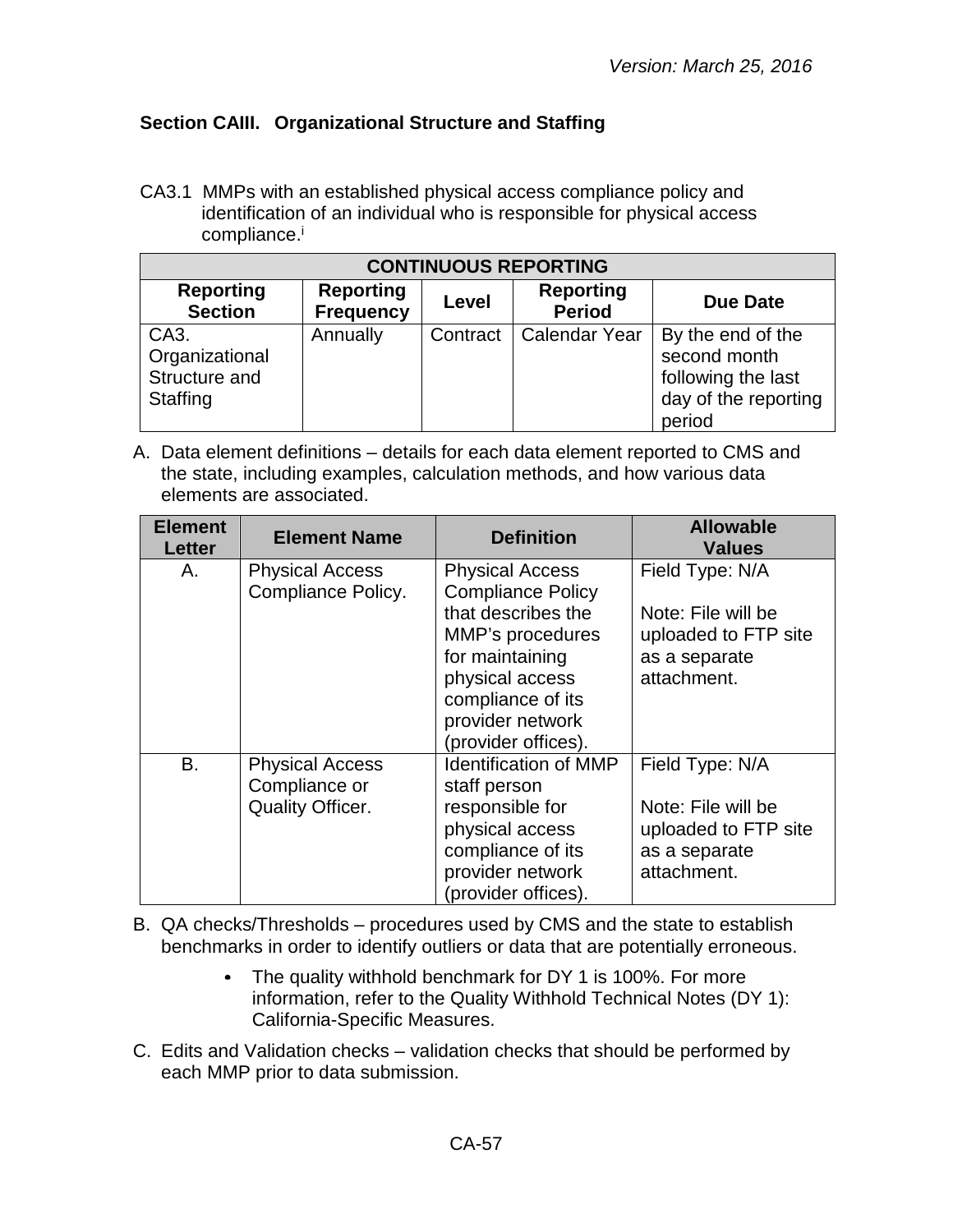- Confirm that all required information is included in each element as outlined below.
- D. Analysis how CMS and the state will evaluate reported data, as well as how other data sources may be monitored. CMS and the state will verify that each reported element follows the requirements outlined below.
	- **Physical Access Compliance Policy (Element A)** The Physical Access Compliance Policy should clearly describe the policies and procedures for maintaining compliance with the Americans with Disabilities Act (ADA) physical access requirements. The plan can either be part of the organization's overall compliance plan or a separate document that just describes ADA physical access compliance. The plan should include:
		- 1. Process for maintaining ADA physical access compliance
		- 2. Person responsible for oversight
		- 3. Description of training for network provider staff
		- 4. Description of training for Interdisciplinary Care Team members
		- 5. Description of provider site assessment for compliance and frequency of assessment
		- 6. Description of steps taken in response to identification of issues
		- 7. Annual assessment of the Physical Access Compliance Policy, including:
			- o Assessment of completion of planned activities and that the objectives of the plan were met
			- o Identification of issues or barriers that impacted meeting the objectives of the work plan
			- o Recommended interventions to overcome barriers and issues identified
			- o Overall effectiveness of the Physical Access Compliance Policy
	- **Physical Access Compliance or Quality Officer (Element B)**  $\bullet$ This document should identify the staff person responsible for ADA physical access compliance and also provide his/her job description.
- E. Notes additional clarifications to a reporting section. This section incorporates previously answered frequently asked questions.
	- MMPs should refer to the California three-way contract for specific requirements pertaining to ADA physical access compliance.
	- MMPs must continue to follow the process promulgated by DHCS  $\bullet$ for conducting assessments of ADA physical access compliance per the FSR/PAR DPL 14-005. This includes using the same provider site assessment tool that is used for conducting the Medi-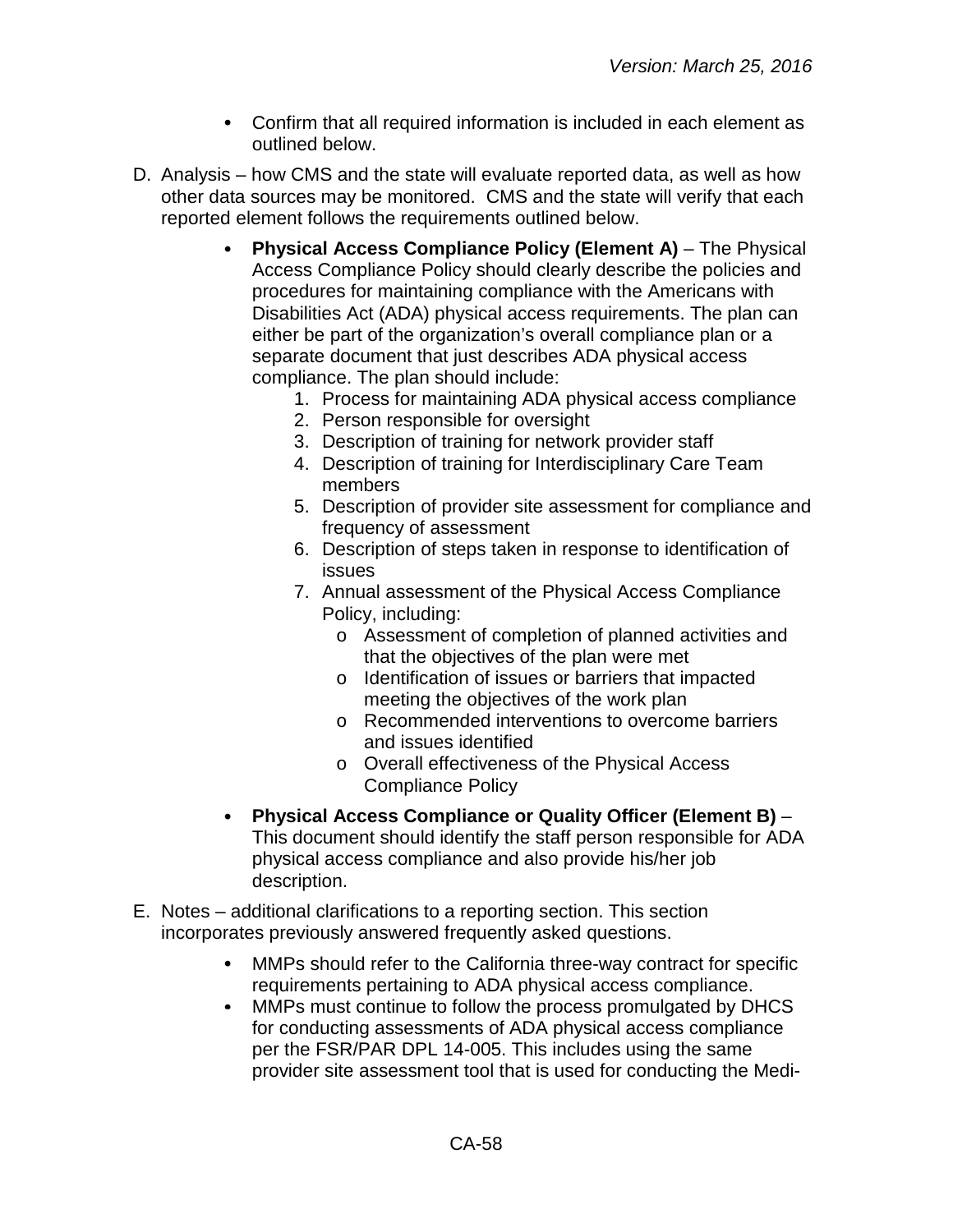Cal Facility Site Reviews (FSR) and Physical-Accessibility Reviews (PAR).

- The Physical Access Compliance Officer or Quality Officer may be the same individual that serves as the MMP Compliance Officer.
- MMPs should refer to the following links for additional guidance on  $\bullet$ physical access for individuals with mobility disabilities: [http://www.ada.gov/medcare\\_mobility\\_ta/medcare\\_ta.htm](http://www.ada.gov/medcare_mobility_ta/medcare_ta.htm) and [http://www.adachecklist.org](http://www.adachecklist.org/)
- F. Data Submission how MMPs will submit data collected to CMS and the state.
	- MMPs will submit data collected for this measure in the above  $\bullet$ specified format through a secure data transmission site accessed at the following web address: <https://fm.hshapps.com/login.aspx?ReturnUrl=%2fdefault.aspx>
	- For data submission, each data element above should be uploaded as a separate attachment.
	- $\bullet$ Required File Format is Microsoft Word File.
	- The file name extension should be ".docx"
	- $\bullet$ File name= CA\_(CONTRACTID)\_(REPORTING PERIOD) (SUBMISSIONDATE) (ELEMENTNAME).docx
	- Replace (CONTRACTID) with the contract ID,  $\bullet$ (REPORTINGPERIOD) with the year and month of the beginning of the reporting period in YYYYMM format (e.g., February 2014 would be 201402), (SUBMISSIONDATE) the year, month, and date of the submission in YYYYMMDD format (e.g., March 31, 2014 would be 20140331), and (ELEMENTNAME) with the element name listed below.
		- 1. For element letter "A", the (ELEMENTNAME) should be (POLICY).
		- 2. For element letter "B", the (ELEMENTNAME) should be (INDIVIDUAL).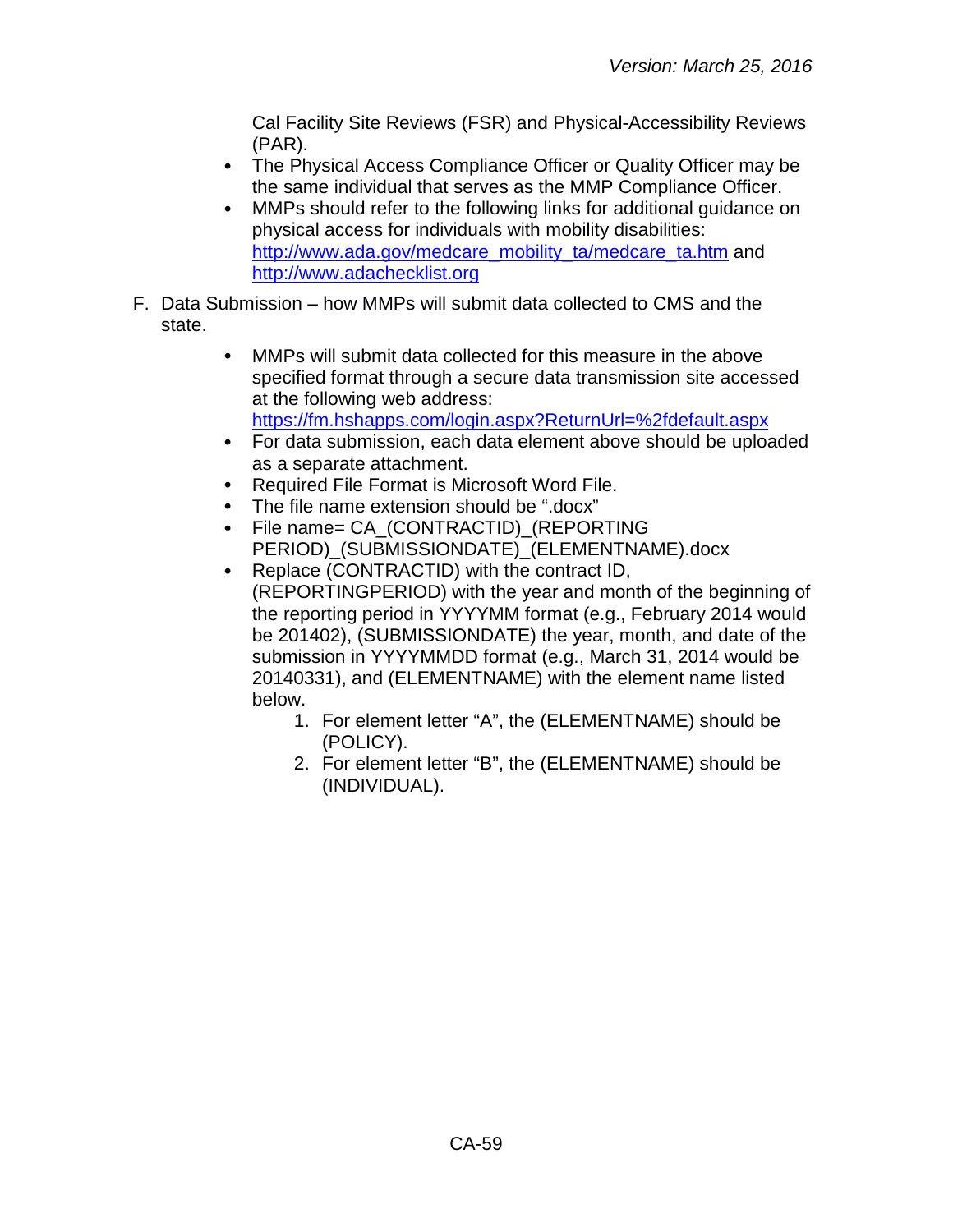CA3.2 Care coordinator training for supporting self-direction under the demonstration.

| <b>CONTINUOUS REPORTING</b>                      |                                      |          |                                   |                                                                                           |
|--------------------------------------------------|--------------------------------------|----------|-----------------------------------|-------------------------------------------------------------------------------------------|
| <b>Reporting Section</b>                         | <b>Reporting</b><br><b>Frequency</b> | Level    | <b>Reporting</b><br><b>Period</b> | <b>Due Date</b>                                                                           |
| CA3. Organizational<br>Structure and<br>Staffing | Annually                             | Contract | Calendar Year                     | By the end of the<br>second month<br>following the last<br>day of the<br>reporting period |

| <b>Element</b><br><b>Letter</b> | <b>Element Name</b>                                                                                                                                                     | <b>Definition</b>                                                                                                                                                                                    | <b>Allowable</b><br><b>Values</b>              |
|---------------------------------|-------------------------------------------------------------------------------------------------------------------------------------------------------------------------|------------------------------------------------------------------------------------------------------------------------------------------------------------------------------------------------------|------------------------------------------------|
| А.                              | Total number of care<br>coordinators who<br>have been employed<br>by the MMP for at<br>least 30 days.                                                                   | Total number of care<br>coordinators who<br>have been employed<br>by the MMP for at<br>least 30 days at any<br>point during the<br>reporting period.                                                 | Field Type: Numeric                            |
| B.                              | Total number of care<br>coordinators that<br>have undergone<br>training for<br>supporting self-<br>direction under the<br>demonstration within<br>the reporting period. | Of the total reported<br>in A, the number of<br>care coordinators<br>that have undergone<br>training for<br>supporting self-<br>direction under the<br>demonstration within<br>the reporting period. | Field Type: Numeric<br>Note: Is a subset of A. |

- B. QA Checks/Thresholds procedures used by CMS and the state to establish benchmarks in order to identify outliers or data that are potentially erroneous.
	- CMS and the state will perform an outlier analysis.
	- As data are received from MMPs over time, CMS and the state will apply threshold checks.
- C. Edits and Validation checks validation checks that should be performed by each MMP prior to data submission.
	- Confirm those data elements listed above as subsets of other elements.
	- MMPs should validate that data element B is less than or equal to data element A.
	- All data elements should be positive values.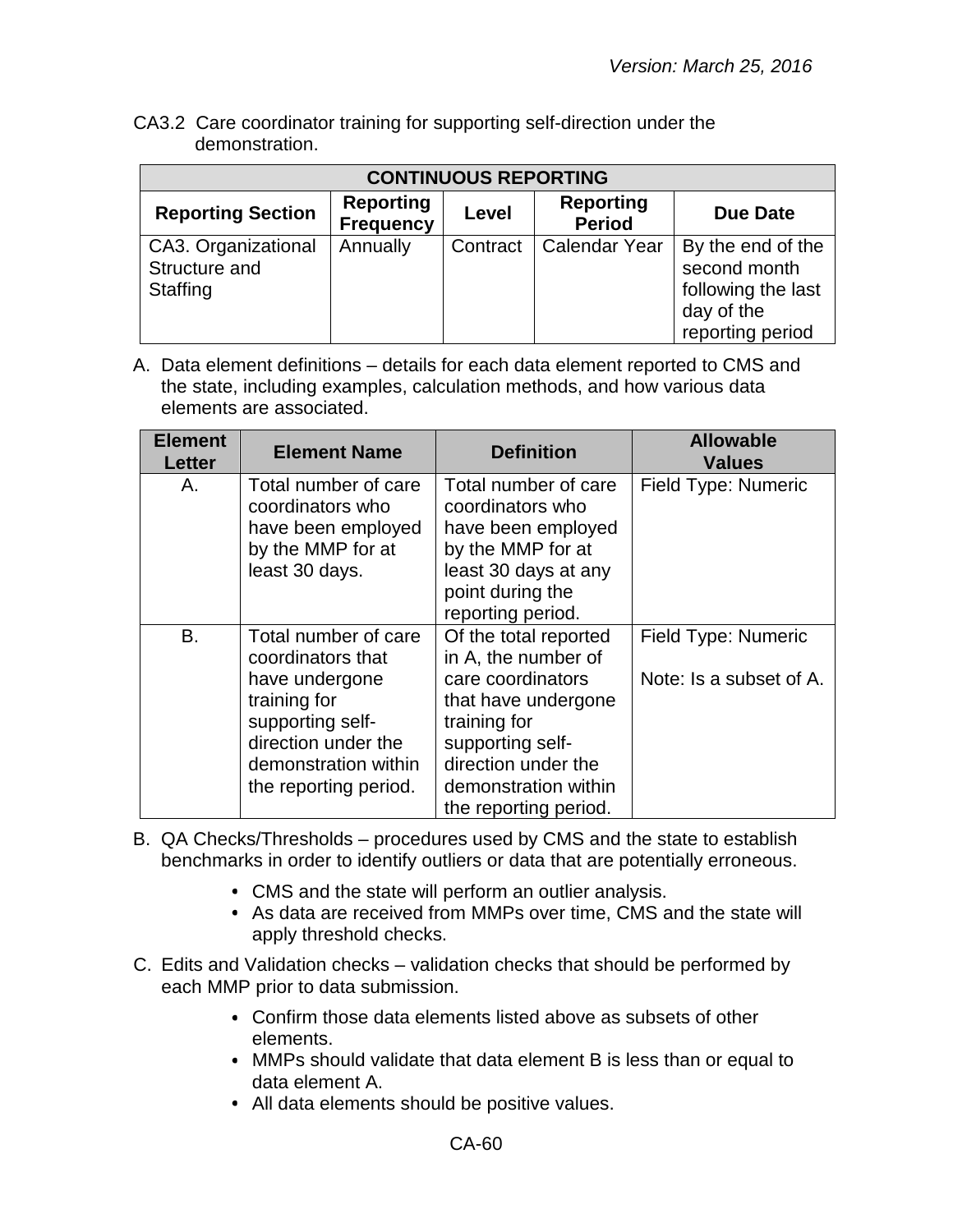- D. Analysis how CMS and the state will evaluate reported data, as well as how other data sources may be monitored.
	- CMS and the state will evaluate the percentage of care coordinators who have undergone training for supporting selfdirection within the reporting period.
- E. Notes additional clarifications to a reporting section. This section incorporates previously answered frequently asked questions.
	- MMPs should refer to the California three-way contract for specific  $\bullet$ requirements pertaining to care coordinators.
	- $\bullet$ MMPs should refer to the California three-way contract for specific requirements pertaining to training for supporting self-direction.
	- $\bullet$ If a care coordinator was not currently with the MMP at the end of the reporting period, but was with the MMP for at least 30 days at any point during the reporting period, they should be included in this measure.
	- All full-time and part-time staff are included in the count of total number of care coordinators.
- F. Data Submission how MMPs will submit data collected to CMS and the state.
	- MMPs will submit data collected for this measure in the above  $\bullet$ specified format through a secure data collection site accessed at the following web address: [https://Financial-Alignment-](https://financial-alignment-initiative.norc.org/)[Initiative.NORC.org](https://financial-alignment-initiative.norc.org/)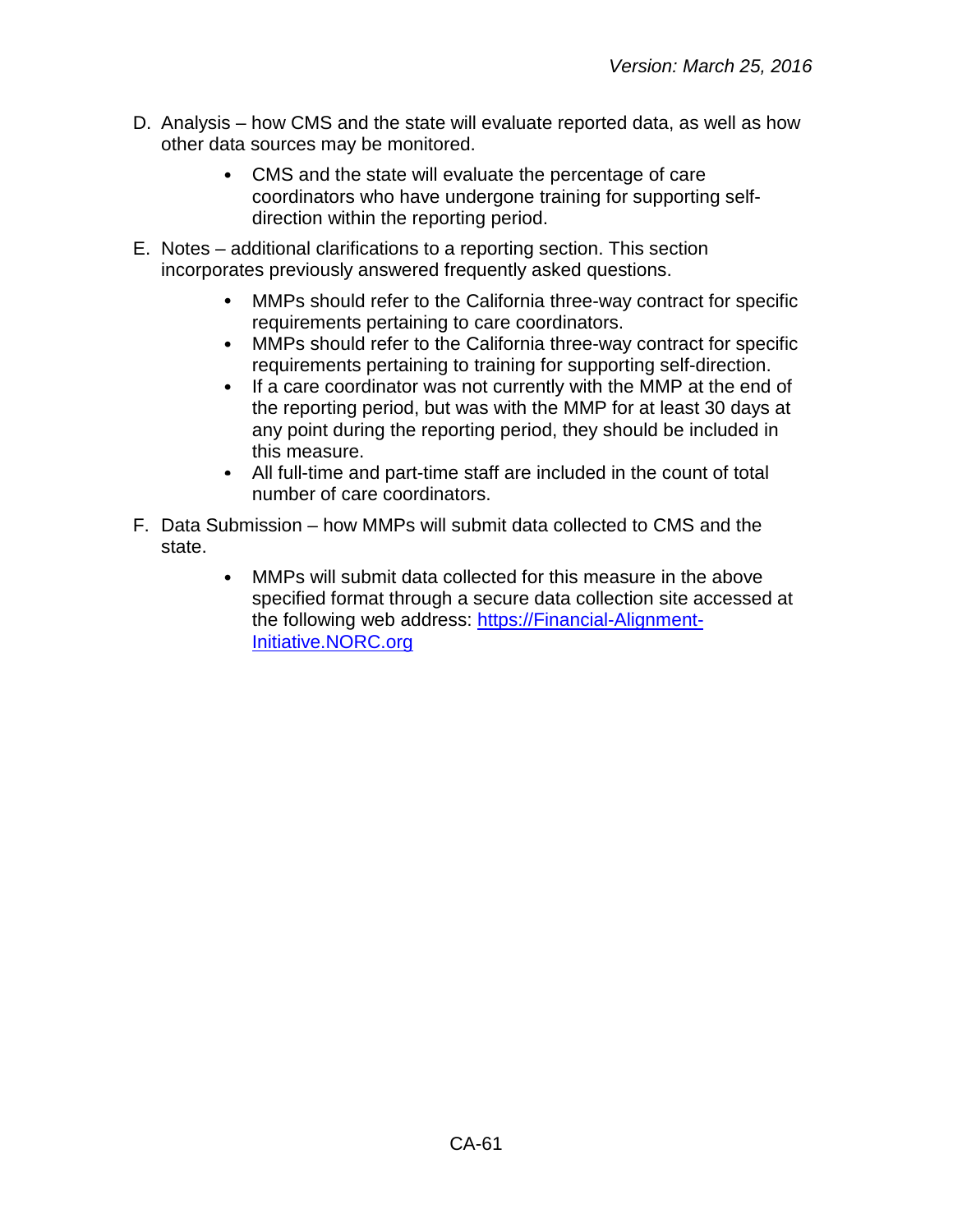## <span id="page-61-0"></span>**Section CAIV. Utilization**

CA4.1 Reduction in emergency department (ED) use for seriously mentally ill and substance use disorder (SUD) members.<sup>ii</sup>

| <b>CONTINUOUS REPORTING</b>        |                                      |          |                                                   |                                                                                           |
|------------------------------------|--------------------------------------|----------|---------------------------------------------------|-------------------------------------------------------------------------------------------|
| <b>Reporting</b><br><b>Section</b> | <b>Reporting</b><br><b>Frequency</b> | Level    | <b>Reporting</b><br><b>Period</b>                 | <b>Due Date</b>                                                                           |
| CA4. Utilization                   | Annually                             | Contract | Calendar Year,<br>beginning in<br>CY <sub>2</sub> | By the end of the<br>fourth month<br>following the last<br>day of the<br>reporting period |

A. Data element definitions – details for each data element reported to CMS and the state, including examples, calculation methods, and how various data elements are associated.

| <b>Element</b><br><b>Letter</b> | <b>Element Name</b>                                                                                                                                                      | <b>Definition</b>                                                                                                                                                                                                                                      | <b>Allowable Values</b> |
|---------------------------------|--------------------------------------------------------------------------------------------------------------------------------------------------------------------------|--------------------------------------------------------------------------------------------------------------------------------------------------------------------------------------------------------------------------------------------------------|-------------------------|
| Α.                              | Total number of<br>members enrolled<br>for at least five<br>months, with an<br>indication of<br>either serious<br>mental illness or<br>substance use<br>disorders (SUD). | Total number of members<br>continuously enrolled for<br>at least five months<br>during the reporting<br>period, with an indication<br>of either serious mental<br>illness or SUD problems<br>during the 12 months<br>prior to the reporting<br>period. | Field Type: Numeric     |
| B.                              | Total number of<br>member months.                                                                                                                                        | Of the total reported in A,<br>the number of member<br>months during the<br>reporting period.                                                                                                                                                          | Field Type: Numeric     |
| $C$ .                           | Total number of<br>ED visits.                                                                                                                                            | Of the total reported in A,<br>the number of ED visits<br>during the reporting<br>period.                                                                                                                                                              | Field Type: Numeric     |

B. QA Checks/Thresholds – procedures used by CMS and the state to establish benchmarks in order to identify outliers or data that are potentially erroneous.

- Guidance will be forthcoming on the established benchmark for this measure for DY 2 and 3.
- C. Edits and Validation checks validation checks that should be performed by each MMP prior to data submission.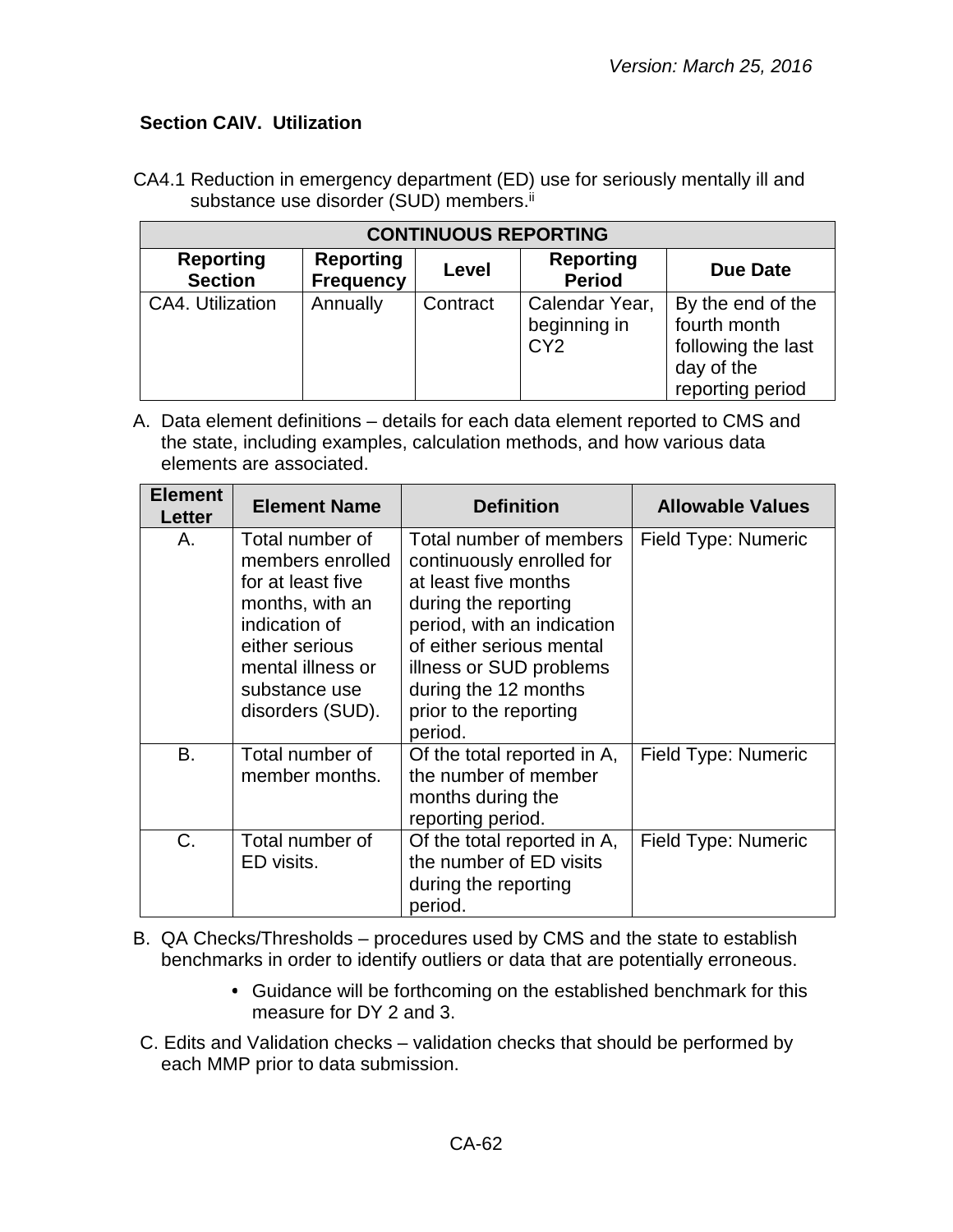- Each member should have a member month value between 5 and 12. A value greater than 12 is not acceptable.
- All data elements should be positive values.
- D. Analysis how CMS and the state will evaluate reported data, as well as how other data sources may be monitored.
	- CMS and the state will evaluate the number of ED visits for members with an indication of either serious mental illness or SUD problems during the 12 months prior to the reporting period per 1,000 member months.
- E. Notes additional clarifications to a reporting section. This section incorporates previously answered frequently asked questions.
	- $\bullet$ MMPs should include all members regardless of whether the member was enrolled through passive enrollment or opt-in enrollment. Medicaid-only members should not be included.
	- $\bullet$ MMPs should include all members who meet the criteria outlined in data element A, regardless of whether they are disenrolled as of the end of the reporting period (i.e., include all members regardless of whether they are currently enrolled or disenrolled as of the last day of the reporting period).
	- $\bullet$ Members diagnosed with serious mental illness *and/or* substance use disorders (SUD) should be included in this measure (i.e., members with both serious mental illness and SUD diagnoses should also be included).
	- MMPs should exclude ED visits that resulted in a hospital  $\bullet$ admission or observation stay. Refer to the ED value set for codes to identify ED visits.
	- $\bullet$ Member months refers to the number of months each Medicare-Medicaid member was enrolled in the MMP in the year. Each member should have a member month value between 5 and 12. A value greater than 12 is not acceptable. Determine member months using the 15th of the month. This date must be used consistently from member to member, month to month, and from year to year. For example, if Ms. X is enrolled in the MMP as of January 15, Ms. X contributes one member month in January.
	- A member with serious mental illness is defined as someone with the following:
		- o Mental illness diagnosis in Medicare or Medicaid claims in the 12 months prior to the reporting period (Mental Health Diagnosis value set).
	- A member with SUD is defined as someone with ANY of the following: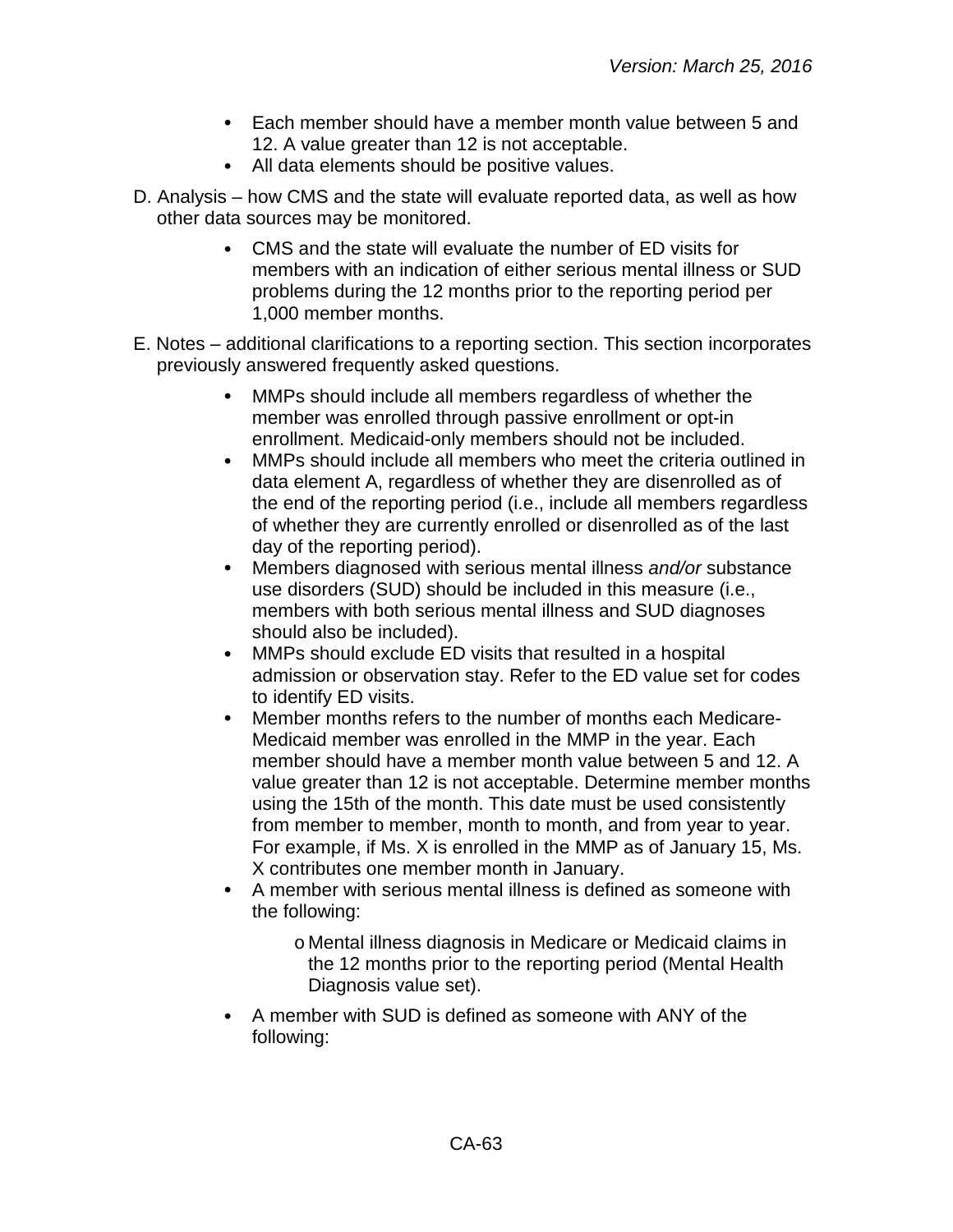- oSUD diagnosis in Medicare or Medicaid claims in the 12 months prior to the reporting period (AOD Dependence value set).
- oSUD treatment or detox in Medicare of Medicaid claims in the 12 months prior to the reporting period (Detoxification value set and AOD Procedures value set).
- F. Data Submission how MMPs will submit data collected to CMS and the state.
	- MMPs will submit data collected for this measure in the above  $\bullet$ specified format through a secure data collection site accessed at the following web address: [https://Financial-Alignment-](https://financial-alignment-initiative.norc.org/)[Initiative.NORC.org](https://financial-alignment-initiative.norc.org/)

CA4.2 In-Home Supportive Services (IHSS) utilization.

Please note: No MMP reporting is required for this measure; CMS and the state will receive data from California Department of Social Services (CDSS). MMPs are required to assist CDSS with the process, and more detail will be provided.

Subsequent to establishing the methodology for this measure, this appendix will be updated to include the measure specifications.

| <b>CONTINUOUS REPORTING</b>        |                                      |        |                                   |                                                                        |
|------------------------------------|--------------------------------------|--------|-----------------------------------|------------------------------------------------------------------------|
| <b>Reporting</b><br><b>Section</b> | <b>Reporting</b><br><b>Frequency</b> | Level  | <b>Reporting</b><br><b>Period</b> | Due Date                                                               |
| <b>CA4. Utilization</b>            | Annually                             | County |                                   | Calendar Year   CMS and state will<br>receive data from<br><b>CDSS</b> |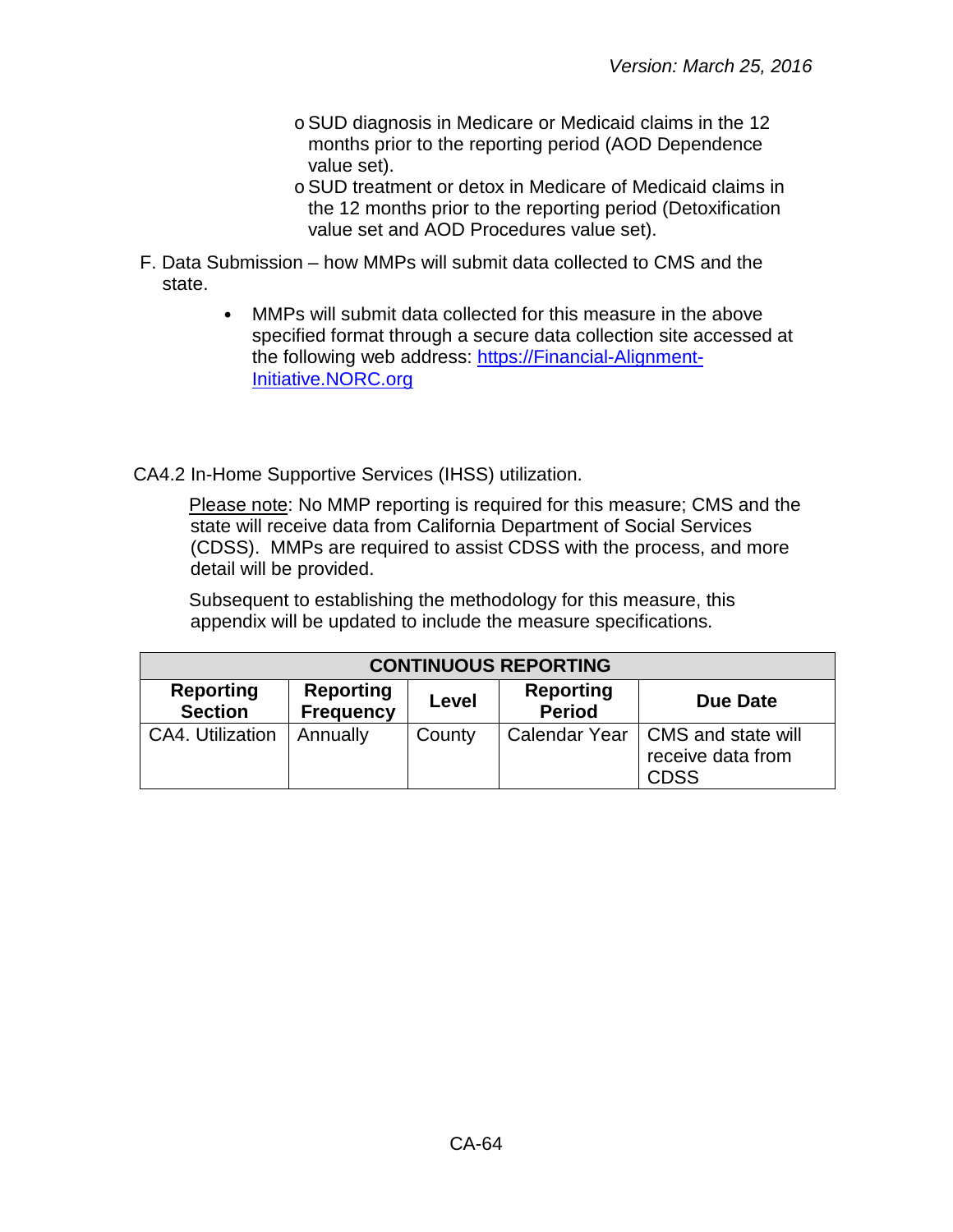CA4.3 Readmissions of short- and long-stay nursing facility residents after hospitalization for diabetes, chronic obstructive pulmonary disease (COPD) or any medical diagnosis.

| <b>CONTINUOUS REPORTING</b>        |                                      |          |                                   |                                                                                           |
|------------------------------------|--------------------------------------|----------|-----------------------------------|-------------------------------------------------------------------------------------------|
| <b>Reporting</b><br><b>Section</b> | <b>Reporting</b><br><b>Frequency</b> | Level    | <b>Reporting</b><br><b>Period</b> | <b>Due Date</b>                                                                           |
| CA4. Utilization                   | Annually                             | Contract | <b>Calendar Year</b>              | By the end of the<br>fourth month<br>following the last<br>day of the reporting<br>period |

| <b>Element</b><br><b>Letter</b> | <b>Element Name</b>                                                                                                                                                                                                                                    | <b>Definition</b>                                                                                                                                                                                                                                                                                           | <b>Allowable Values</b>                        |
|---------------------------------|--------------------------------------------------------------------------------------------------------------------------------------------------------------------------------------------------------------------------------------------------------|-------------------------------------------------------------------------------------------------------------------------------------------------------------------------------------------------------------------------------------------------------------------------------------------------------------|------------------------------------------------|
| Α.                              | Total number of<br>short-term stay<br>nursing facility<br>(NF) residents.                                                                                                                                                                              | Total number of short-<br>term stay NF residents<br>during the reporting<br>period.                                                                                                                                                                                                                         | Field Type: Numeric                            |
| <b>B.</b>                       | Total number of<br>short-term stay NF<br>residents with<br>diabetes.                                                                                                                                                                                   | Of the total reported in<br>A, the number of short-<br>term stay NF residents<br>with diabetes.                                                                                                                                                                                                             | Field Type: Numeric<br>Note: Is a subset of A. |
| C.                              | Total number of<br>short-term stay NF<br>residents with<br>chronic obstructive<br>pulmonary disease<br>(COPD).                                                                                                                                         | Of the total reported in<br>A, the number of short-<br>term stay NF residents<br>with COPD.                                                                                                                                                                                                                 | Field Type: Numeric<br>Note: Is a subset of A. |
| D.                              | Total number of<br>transfers for short-<br>term stay NF<br>residents who<br>were transferred<br>from the NF and<br>admitted to an<br>acute care hospital<br>for any medical<br>diagnosis and who<br>were subsequently<br>discharged back to<br>any NF. | Of the total reported in<br>A, the number of<br>transfers for short-term<br>stay NF residents who<br>were transferred from<br>the NF and admitted to<br>an acute care hospital<br>for any medical<br>diagnosis and who were<br>subsequently<br>discharged back to any<br>NF during the reporting<br>period. | Field Type: Numeric                            |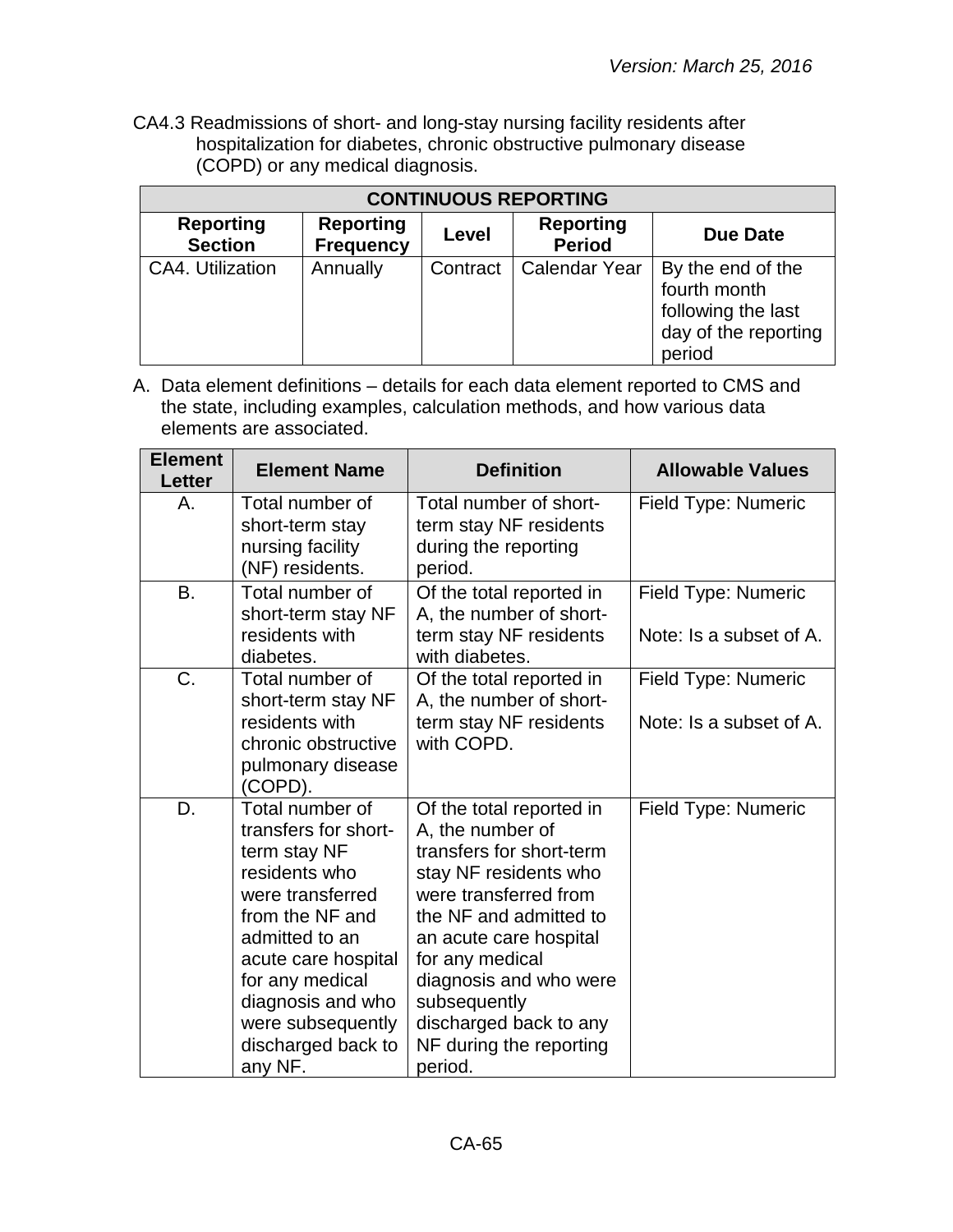| <b>Element</b><br>Letter | <b>Element Name</b>                                                                                                                                                                                                                                        | <b>Definition</b>                                                                                                                                                                                                                                                                                            | <b>Allowable Values</b>                               |
|--------------------------|------------------------------------------------------------------------------------------------------------------------------------------------------------------------------------------------------------------------------------------------------------|--------------------------------------------------------------------------------------------------------------------------------------------------------------------------------------------------------------------------------------------------------------------------------------------------------------|-------------------------------------------------------|
| Е.                       | Total number of<br>transfers for short-<br>term stay NF<br>residents with<br>diabetes who were<br>transferred from<br>the NF and<br>admitted to an<br>acute care hospital<br>for diabetes and<br>who were<br>subsequently<br>discharged back to<br>any NF. | Of the total reported in<br>B, the number of<br>transfers for short-term<br>stay NF residents with<br>diabetes who were<br>transferred from the NF<br>and admitted to an<br>acute care hospital for<br>diabetes and who were<br>subsequently<br>discharged back to any<br>NF during the reporting<br>period. | Field Type: Numeric                                   |
| Ē.                       | Total number of<br>transfers for short-<br>term stay NF<br>residents with<br>COPD who were<br>transferred from<br>the NF and<br>admitted to an<br>acute care hospital<br>for COPD and who<br>were subsequently<br>discharged back to<br>any NF.            | Of the total reported in<br>C, the number of<br>transfers for short-term<br>stay NF residents with<br>COPD who were<br>transferred from the NF<br>and admitted to an<br>acute care hospital for<br>COPD and who were<br>subsequently<br>discharged back to any<br>NF during the reporting<br>period.         | <b>Field Type: Numeric</b>                            |
| G.                       | Total number of<br>long-term stay NF<br>residents.                                                                                                                                                                                                         | Total number of long-<br>term stay NF residents<br>during the reporting<br>period.                                                                                                                                                                                                                           | Field Type: Numeric                                   |
| Η.                       | Total number of<br>long-term stay NF<br>residents with<br>diabetes.                                                                                                                                                                                        | Of the total reported in<br>G, the number of long-<br>term stay NF residents<br>with diabetes.                                                                                                                                                                                                               | Field Type: Numeric<br>Note: Is a subset of G.        |
| Ι.                       | Total number of<br>long-term stay NF<br>residents with<br>COPD.                                                                                                                                                                                            | Of the total reported in<br>G, the number of long-<br>term NF residents with<br>COPD.                                                                                                                                                                                                                        | <b>Field Type: Numeric</b><br>Note: Is a subset of G. |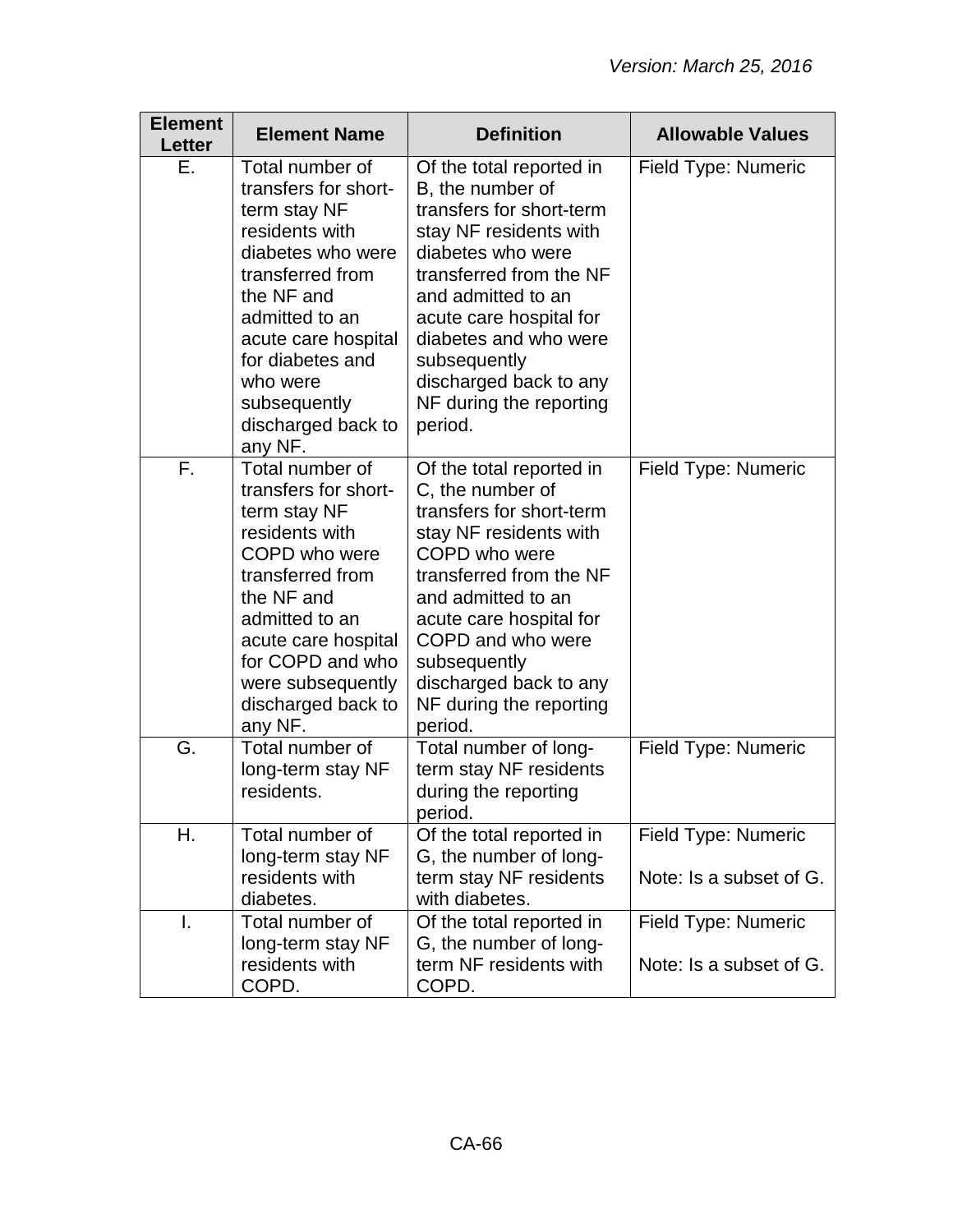| <b>Element</b><br><b>Letter</b> | <b>Element Name</b>                                                                                                                                                                                                                                       | <b>Definition</b>                                                                                                                                                                                                                                                                                           | <b>Allowable Values</b> |
|---------------------------------|-----------------------------------------------------------------------------------------------------------------------------------------------------------------------------------------------------------------------------------------------------------|-------------------------------------------------------------------------------------------------------------------------------------------------------------------------------------------------------------------------------------------------------------------------------------------------------------|-------------------------|
| J.                              | Total number of<br>transfers for long-<br>term stay NF<br>residents who<br>were transferred<br>from the NF and<br>admitted to an<br>acute care hospital<br>for any medical<br>diagnosis and who<br>were subsequently<br>discharged back to<br>any NF.     | Of the total reported in<br>G, the number of<br>transfers for long-term<br>stay NF residents who<br>were transferred from<br>the NF and admitted to<br>an acute care hospital<br>for any medical<br>diagnosis and who were<br>subsequently<br>discharged back to any<br>NF during the reporting<br>period.  | Field Type: Numeric     |
| K.                              | Total number of<br>transfers for long-<br>term stay NF<br>residents with<br>diabetes who were<br>transferred from<br>the NF and<br>admitted to an<br>acute care hospital<br>for diabetes and<br>who were<br>subsequently<br>discharged back to<br>any NF. | Of the total reported in<br>H, the number of<br>transfers for long-term<br>stay NF residents with<br>diabetes who were<br>transferred from the NF<br>and admitted to an<br>acute care hospital for<br>diabetes and who were<br>subsequently<br>discharged back to any<br>NF during the reporting<br>period. | Field Type: Numeric     |
|                                 | Total number of<br>transfers for long-<br>term stay NF<br>residents with<br>COPD who were<br>transferred from<br>the NF and<br>admitted to an<br>acute care hospital<br>for COPD and who<br>were subsequently<br>discharged back to<br>any NF.            | Of the total reported in I,<br>the number of transfers<br>for long-term stay NF<br>residents with COPD<br>who were transferred<br>from the NF and<br>admitted to an acute<br>care hospital for COPD<br>and who were<br>subsequently<br>discharged back to any<br>NF during the reporting<br>period.         | Field Type: Numeric     |

- B. QA Checks/Thresholds procedures used by CMS and the state to establish benchmarks in order to identify outliers or data that are potentially erroneous.
	- CMS and the state will perform an outlier analysis.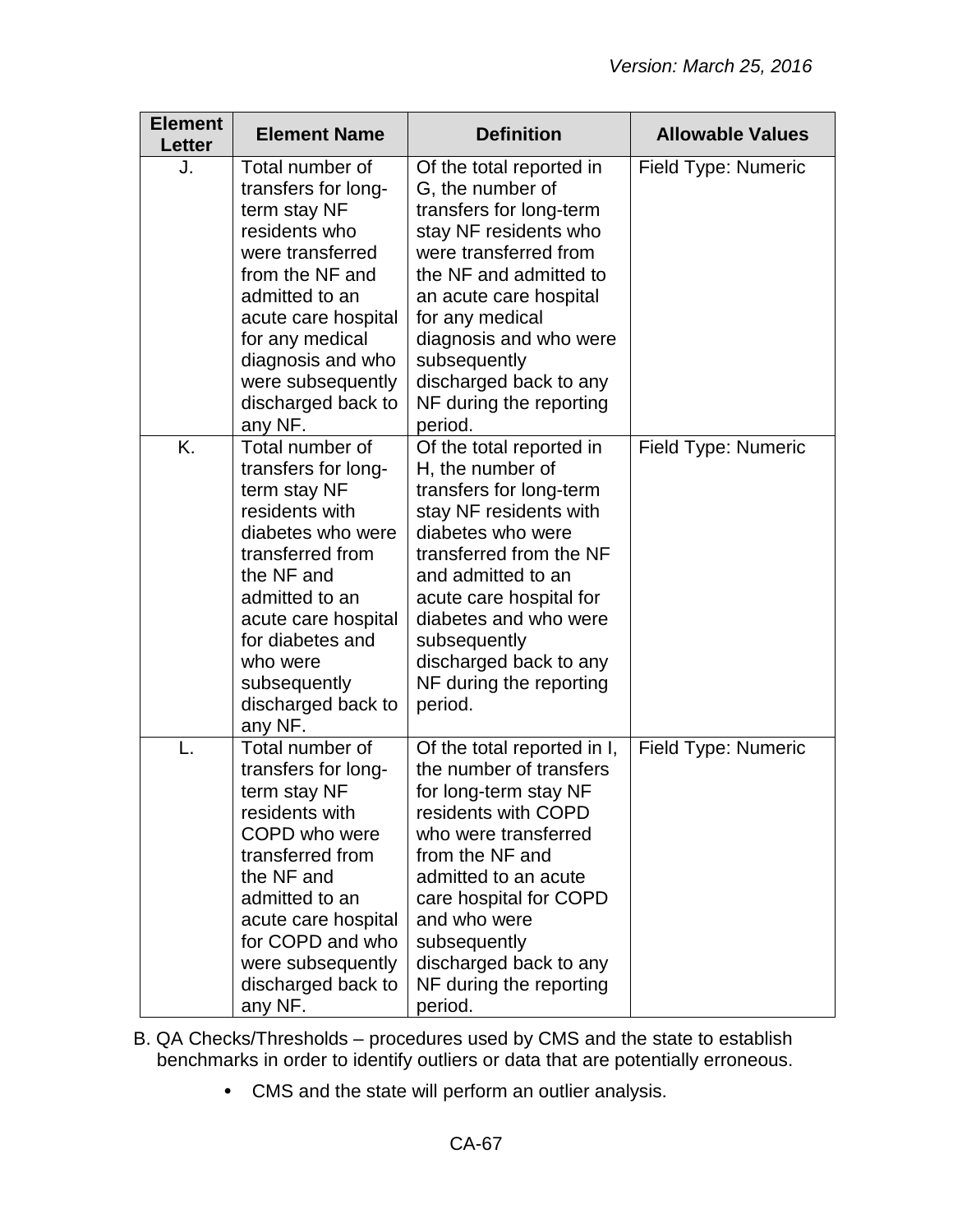- As data are received from MMPs over time, CMS and the state will apply threshold checks.
- C. Edits and Validation checks validation checks that should be performed by each MMP prior to data submission.
	- All data elements should be positive values.
- D. Analysis how CMS and the state will evaluate reported data, as well as how other data sources may be monitored.

# **Short-Term Stay Analysis**

- CMS and the state will evaluate the number of transfers among short-term stay NF residents who were transferred from the NF and admitted to an acute care hospital for any medical diagnosis and who were subsequently discharged back to any NF during the reporting period per 100 short-term stay NF residents.
- $\bullet$ CMS and the state will evaluate the number of transfers among short-term stay NF residents with diabetes who were transferred from the NF and admitted to an acute care hospital for diabetes and who were subsequently discharged back to any NF during the reporting period per 100 short-term stay NF residents with diabetes.
- $\bullet$ CMS and the state will evaluate the number of transfers among short-term stay NF residents with COPD who were transferred from the NF and admitted to an acute care hospital for COPD and who were subsequently discharged back to any NF during the reporting period per 100 short-term stay NF residents with COPD.

# **Long-Term Stay Analysis**

- CMS and the state will evaluate the number of transfers among long-term stay NF residents who were transferred from the NF and admitted to an acute care hospital for any medical diagnosis and who were subsequently discharged back to any NF during the reporting period per 100 long-term stay NF residents.
- $\bullet$ CMS and the state will evaluate the number of transfers among long-term stay NF residents with diabetes who were transferred from the NF and admitted to an acute care hospital for diabetes and who were subsequently discharged back to any NF during the reporting period per 100 long-term stay NF residents with diabetes.
- $\bullet$ CMS and the state will evaluate the number of transfers among long-term stay NF residents with COPD who were transferred from the NF and admitted to an acute care hospital for COPD and who were subsequently discharged back to any NF during the reporting period per 100 long-term stay NF residents with COPD.
- E. Notes additional clarifications to a reporting section. This section incorporates previously answered frequently asked questions.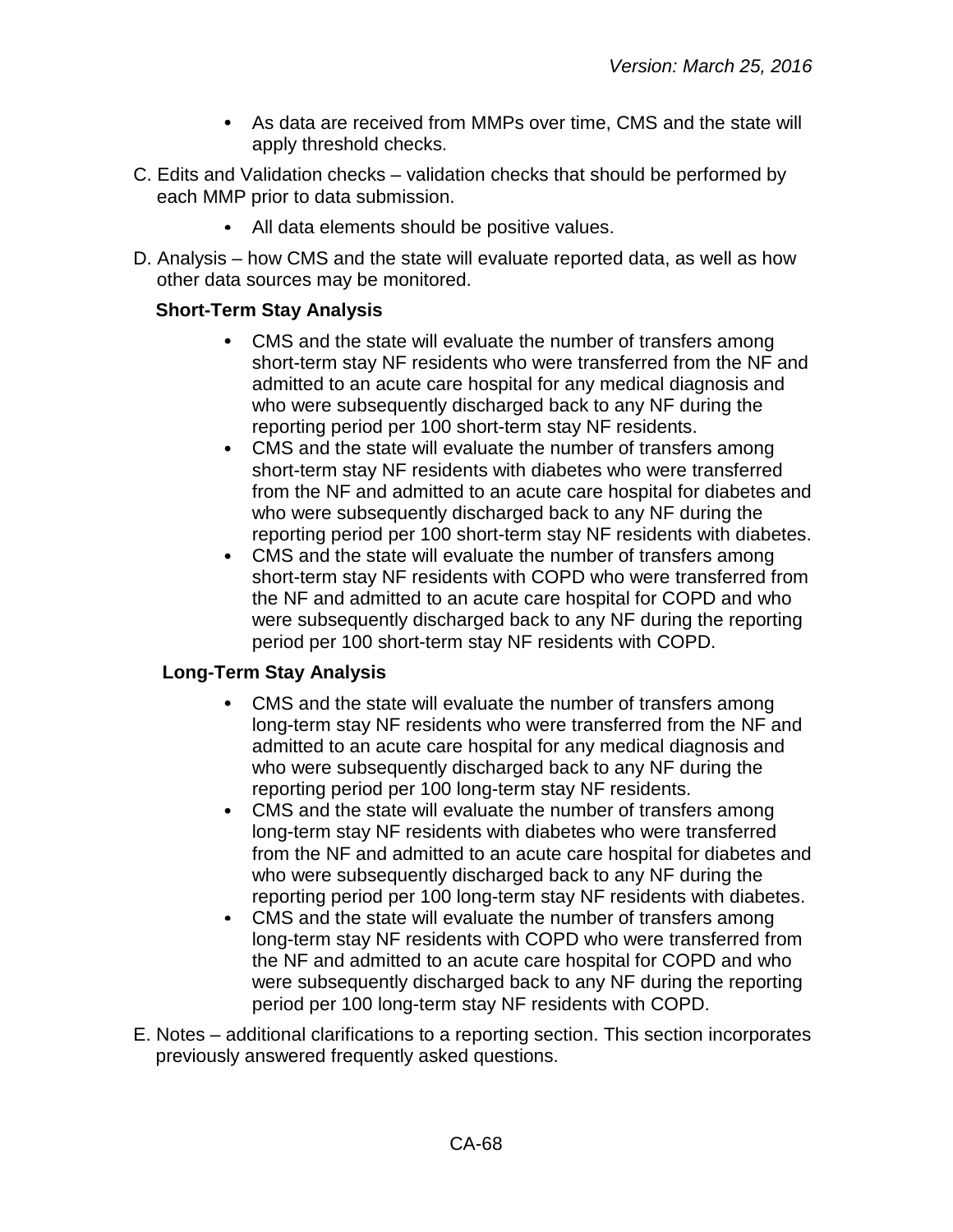- $\bullet$ MMPs should include all members regardless of whether the member was enrolled through passive enrollment or opt-in enrollment. Medicaid-only members should not be included.
- $\bullet$ The member must be continuously enrolled in the MMP for the entire reporting period, with no more than one gap in enrollment.
- $\bullet$ Continuous enrollment is defined as no more than one gap in enrollment of up to 30 days during each year of continuous enrollment (i.e., the reporting period). To determine continuous enrollment for a member for whom enrollment is verified monthly, the member may not have more than a 1-month gap in coverage (i.e., a member whose coverage lapses for 2 months [60 days] is not considered continuously enrolled).
- $\bullet$ The date of transfer and the discharge back to any NF must occur within the same reporting period.
- It is possible for a member to have more than one transfer during  $\bullet$ the reporting period. MMPs should count all transfers that occur for each member during the reporting period.
- There are two ways for MMPs to identify members with diabetes:  $\bullet$ claim/encounter data and pharmacy data. The MMP must use both methods to identify the eligible population, but a member only needs to be identified by one method to be included in the measure. Members may be identified as having diabetes during the current reporting period or the year prior to the current report period.
	- 1. *Claim/encounter data*. Members who met any of the following criteria during the current reporting period or the year prior to the current reporting period (count services that occur over both years):
		- o At least two outpatient visits (Outpatient value set), observation visits (Observation value set), ED visits (ED value set), or nonacute inpatient encounters (Nonacute Inpatient value set) on different dates of service, with a diagnosis of diabetes (Diabetes value set). Visit type need not be the same for the two visits.
		- o At least one acute inpatient encounter (Acute Inpatient value set) with a diagnosis of diabetes (Diabetes value set).
	- 2. *Pharmacy data*. Members who were dispensed insulin or hypoglycemics/antihyperglycemics on an ambulatory basis during the current reporting period or the year prior to the current reporting period (Table CA-1).
- MMPs should identify members with a diagnosis of COPD using claims/encounter data. The member must have a least one diagnosis of COPD (COPD Diagnosis value set) during the reporting period to be captured in data elements C and I.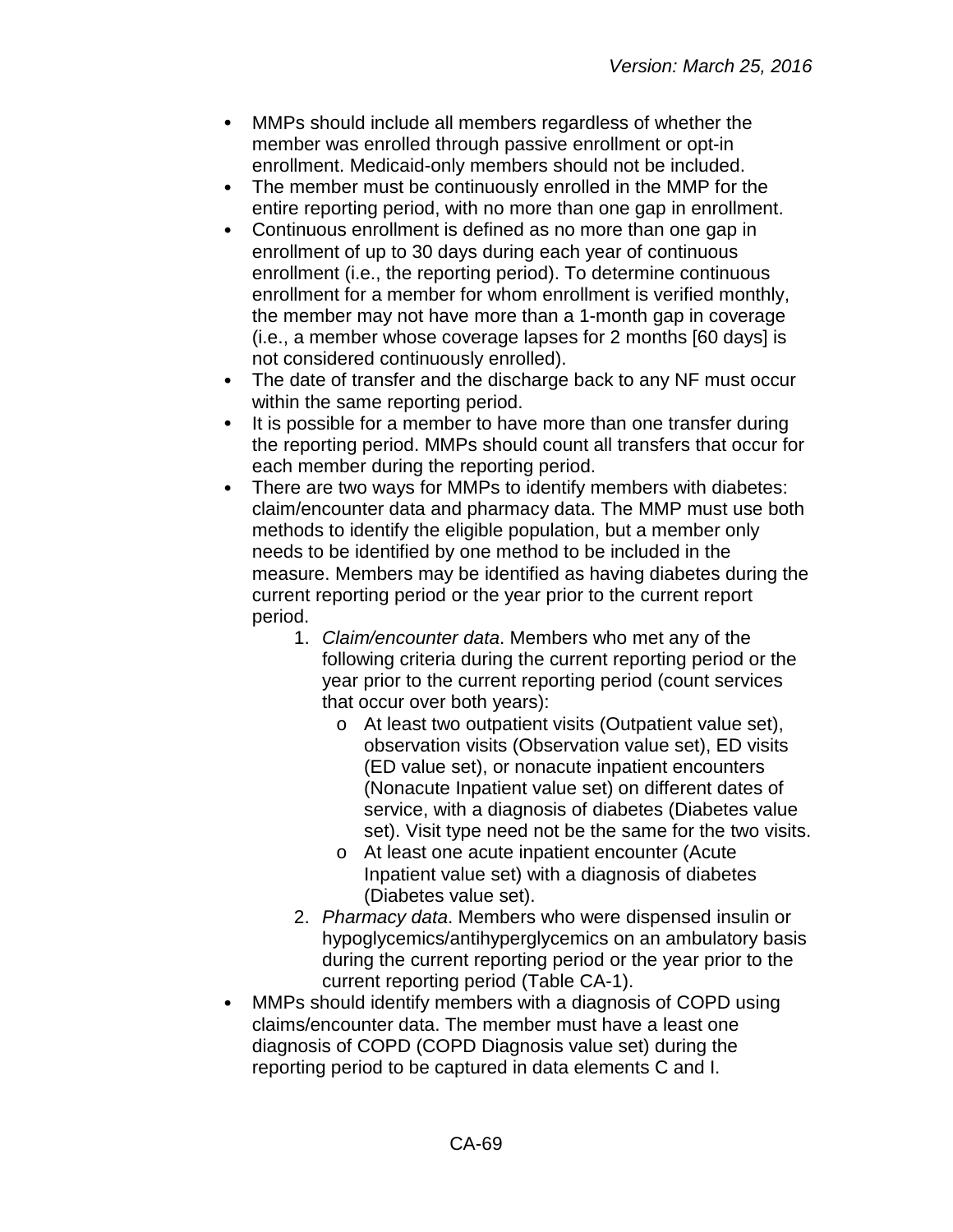- It is possible for a member to have multiple conditions (i.e., both diabetes and COPD). If a member has both a diabetes and a COPD diagnosis, then these members should be reported in all applicable data elements (i.e., data elements B, C, H, and I).
- When determining members with a transfer from the NF and  $\bullet$ admission to an acute care hospital for any medical diagnosis (data elements D and J), include members with diabetes and COPD.
- $\bullet$ To identify a diabetes-related hospital admission, the member must have a primary diagnosis code listed in the Diabetes value set.
- To identify a COPD-related hospital admission, the member must  $\bullet$ have a primary diagnosis code listed in the COPD Diagnosis value set.
- $\bullet$ If a member was transferred to a hospital but only had an ER visit or observation stay then returned to the nursing facility, then the transfer is not counted as an admission to the acute care hospital. A member must be admitted to the hospital to be considered a numerator positive event.
- MMPs should include sub-acute care facilities and intermediate care facilities as part of NFs, as defined in Title 22 of the California Code of Regulations sections 51120, 51124, and 52224.5.

## **Identification of short and long stay residents**

- A short-term stay resident is defined as having resided in the  $\bullet$ nursing facility for less than or equal to 100 cumulative days.
- A long-term stay resident is defined as having resided in the nursing facility for greater than 100 cumulative days.
- MMPs should determine long-term and short-term stay residents  $\bullet$ using the best information available. MMPs should use their plan experience and, whenever possible, integrate analysis of historical claims data to determine if the member's NF stay qualifies as shortterm or long-term. For example, a member may reside in a NF at the time of enrollment (or the first day of the reporting period for reporting periods CY2 and CY3) and the MMP may use historical data to determine the number of days the member has resided in the NF at the time of enrollment (or on the first day of the reporting period).
- When determining a short or long stay, if a member is transferred from the nursing facility and then is readmitted to any nursing facility within 30 days (including day 30), the transfer and subsequent readmission does not disrupt the count of cumulative days. For example, if a member is transferred from the nursing facility to the acute care hospital on day 193 and is subsequently readmitted to any nursing facility 24 days later, this will be counted as the same long stay episode. The member's first day back in the nursing facility (i.e., the day the member is readmitted to the nursing facility) will count as day 194 for that episode, not as day 1.